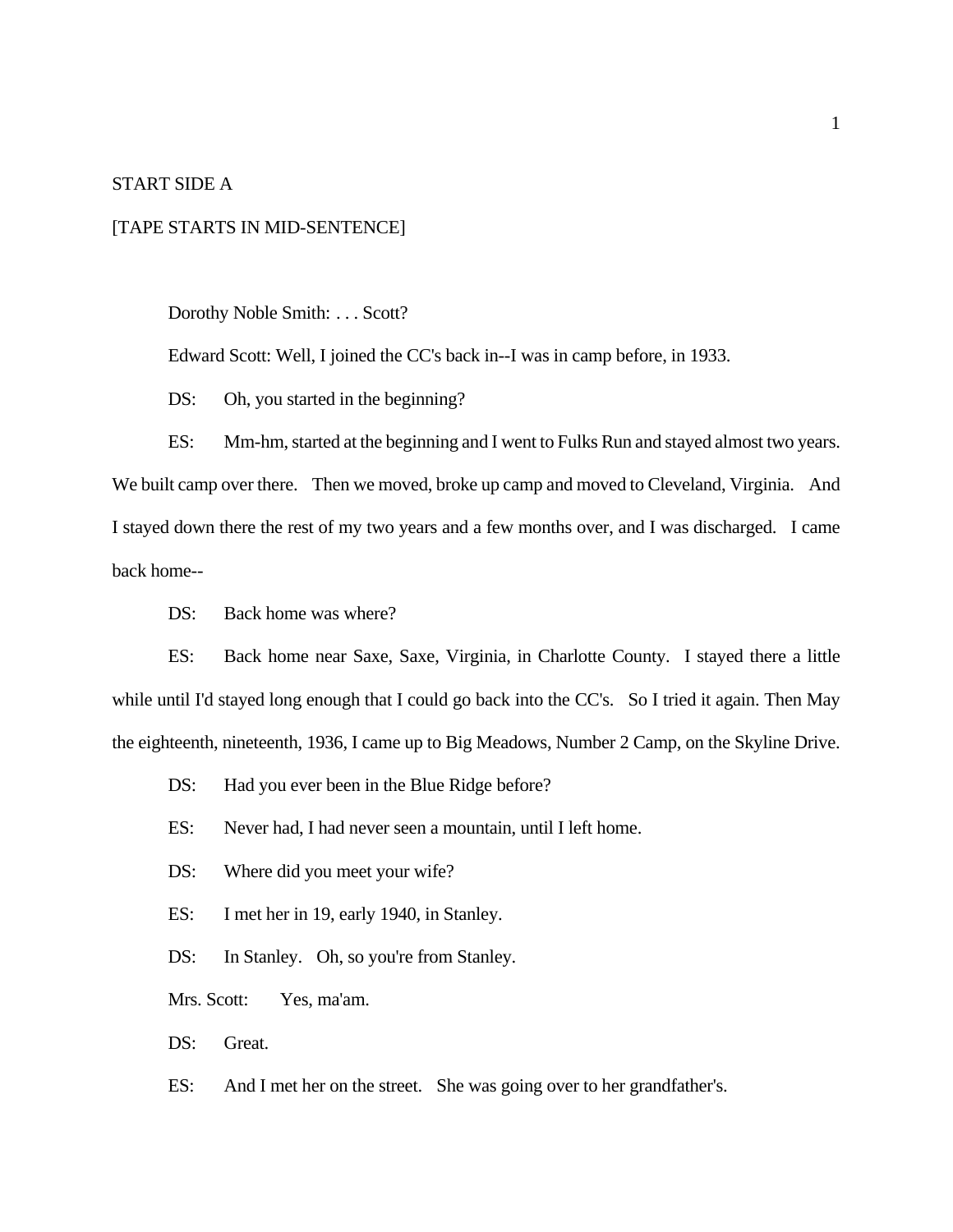DS: You mean you picked her up? (laughter)

ES: She was going over to her grandfather's and I saw her and I wanted to walk with her over the street. And she said, "I'll be back in a couple of minutes." So then I walked her home. I didn't have an automobile then. I was walking.

DS: Then what did you do, have to walk all the way back up to Big Meadows?

ES: Well, a lot of times I used to walk it, all of us, a lot of us used to walk. I walked to Big Meadows to Stanley and back, at night.

DS: Weren't you ever afraid of the snakes?

ES: No, I was in the mountains all the time, anyway. Surveying, working, and the snakes didn't bother me.

DS: You said you got to know some of the mountain families ...

ES: Well, I knew June Weakley. He was about the only one that was left around there when I came up.

DS: Where did he live, in relation to Camp?

ES: He lived kind of east of the Camp, over the hump, kind of, we called it, in a little flat.

DS: How big a family did he have?

ES: Well, I never met but one of them. He had a girl, that a Dice boy married, in camp with me. He married her.

DS: Did you ever go down to their house?

ES: No, I never did get inside of the house, I mean, I was outside. He had a beautiful garden. That's what I used to admire. All kinds of cabbage and beans and corn and all. I thought he used to raise the largest cabbage that I've ever seen.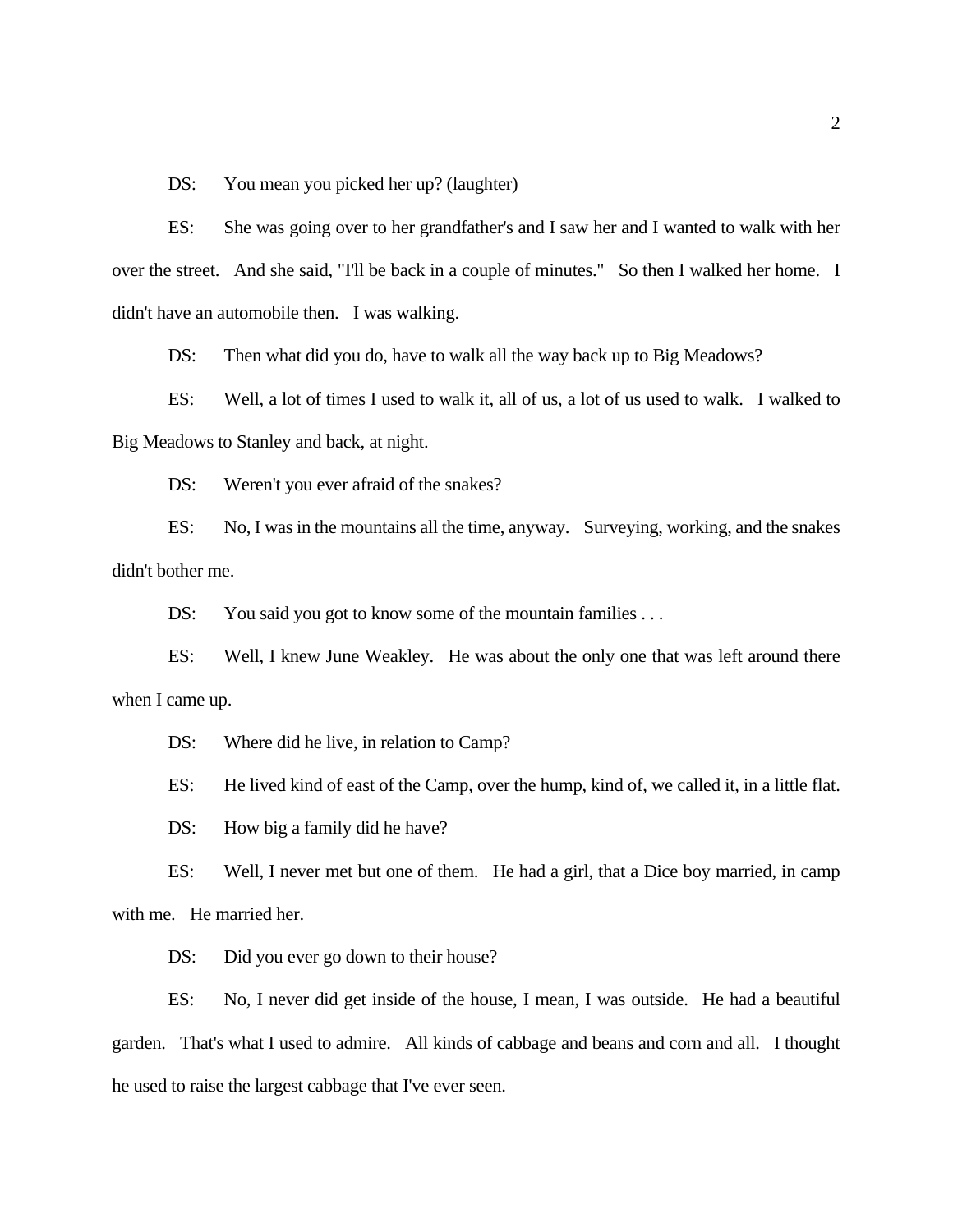DS: That's what everybody says, that the cabbages that grew in the mountain were absolutely tremendous. Yeah. Now, what was the house itself like? Do you recall?

ES: I think it was a log, as well as I can remember. With a shed on () like that.

DS: Did he make any moonshine?

ES: No, he was a mighty nice fellow when I knew--

DS: Making moonshine didn't mean that people weren't nice fellows. ES: No.

DS: Some of the nicest made it!

ES: But I don't think he did. I never seen him drink or anything.

DS: You know, it was a good practical way of using the apples. It was easier than carrying them, and the peaches, and so forth.

ES: But they, they canned a lot. I was talking to Mr. Kendy Gray yesterday, and he said that was what they would do most of the time, preparing for winter. They'd can everything they could can. And they would bury the turnips in a (). And also the cabbage. And you could have fresh cabbage and turnips all the winter long. And he gathered chestnuts that were from the chestnut trees was full. And he'd sell chestnuts and he'd bring stuff off the mountain, down the Red Gate Trail and sell them in town.

DS: Do you know where he would sell them in town?

ES: No, I don't.

DS: Do you know of any store that was in town, Mrs. Scott, that the mountain people used to use?

MS: No ma'am, I remember them talking about them, I know my mother used to talk about the chestnuts, you know, my dad, and we had a produce store out here at Stanley at that time and I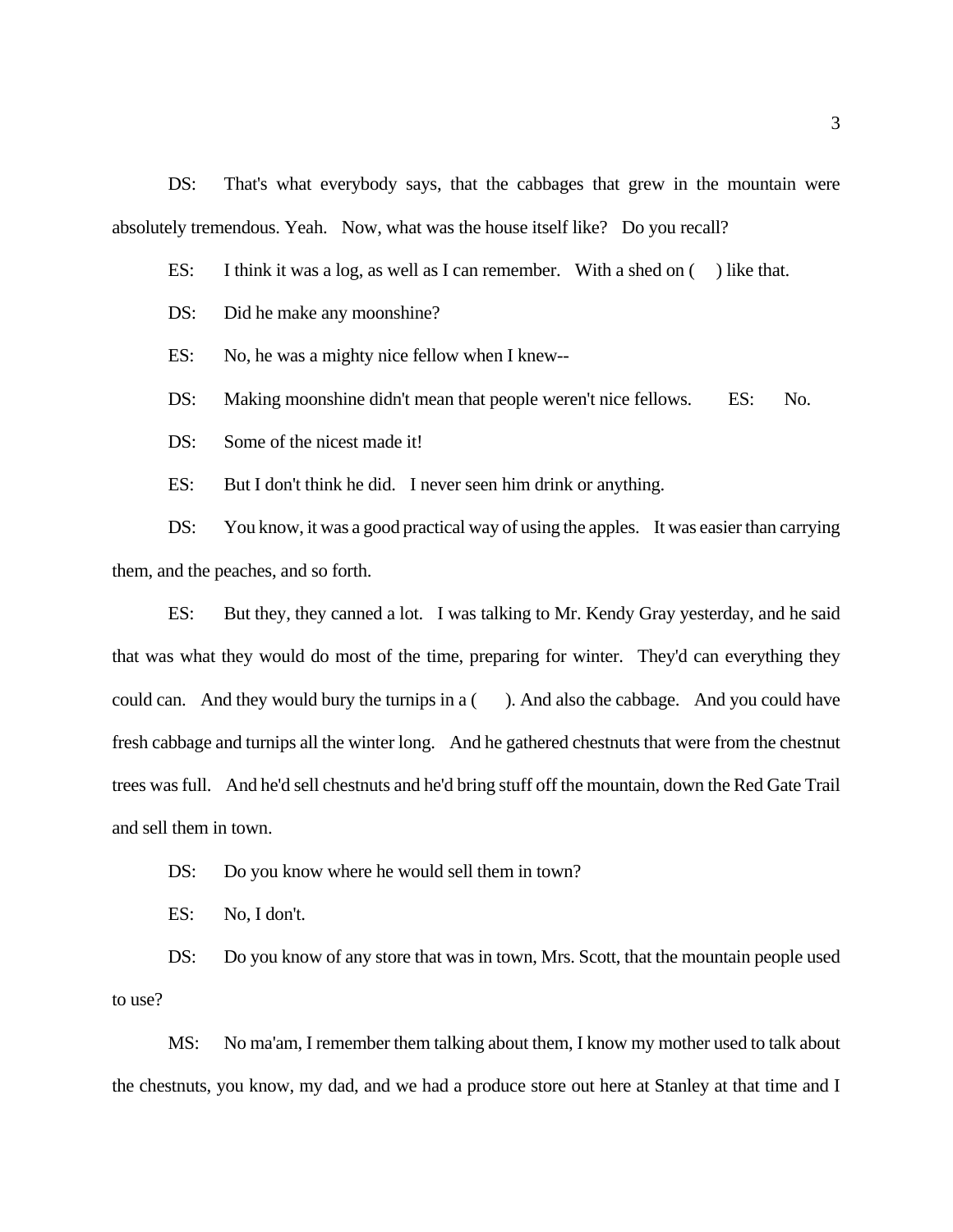told him, I said maybe they, you know, sold them, maybe they took them to the city, you know, because a lot of people in the city use them. They roast them--

DS: Sure.

MS: --use them in different casseroles and things. But I know my dad talking about them.

DS: Did, now Redman's Store, in comparison to here, was that close? Like would it be close to like Big Meadows? I'm trying to recall . . . Because I know a lot of the mountain people used Redman's Store.

ES: I don't think it's much closer than it would be here. It might be a little closer to Skyland, maybe. But as far as Big Meadows . . .

MS: But how would they get down there?

DS: On foot. Sometimes with a mule.

MS: Yeah. ()

DS: Did you know any of the mountain people at all?

MS: No, ma'am.

DS: You never had any contact with them?

MS: I went to Timberville when I was between six and seven years old and I stayed over there until, I come from over there, I met him and we got married and so I never did--

DS: You never had any contact with them. Because there were quite a number of them up here--

ES: Yes, I know.

DS: And I've been trying to find the names of some of those people.

ES: Old people?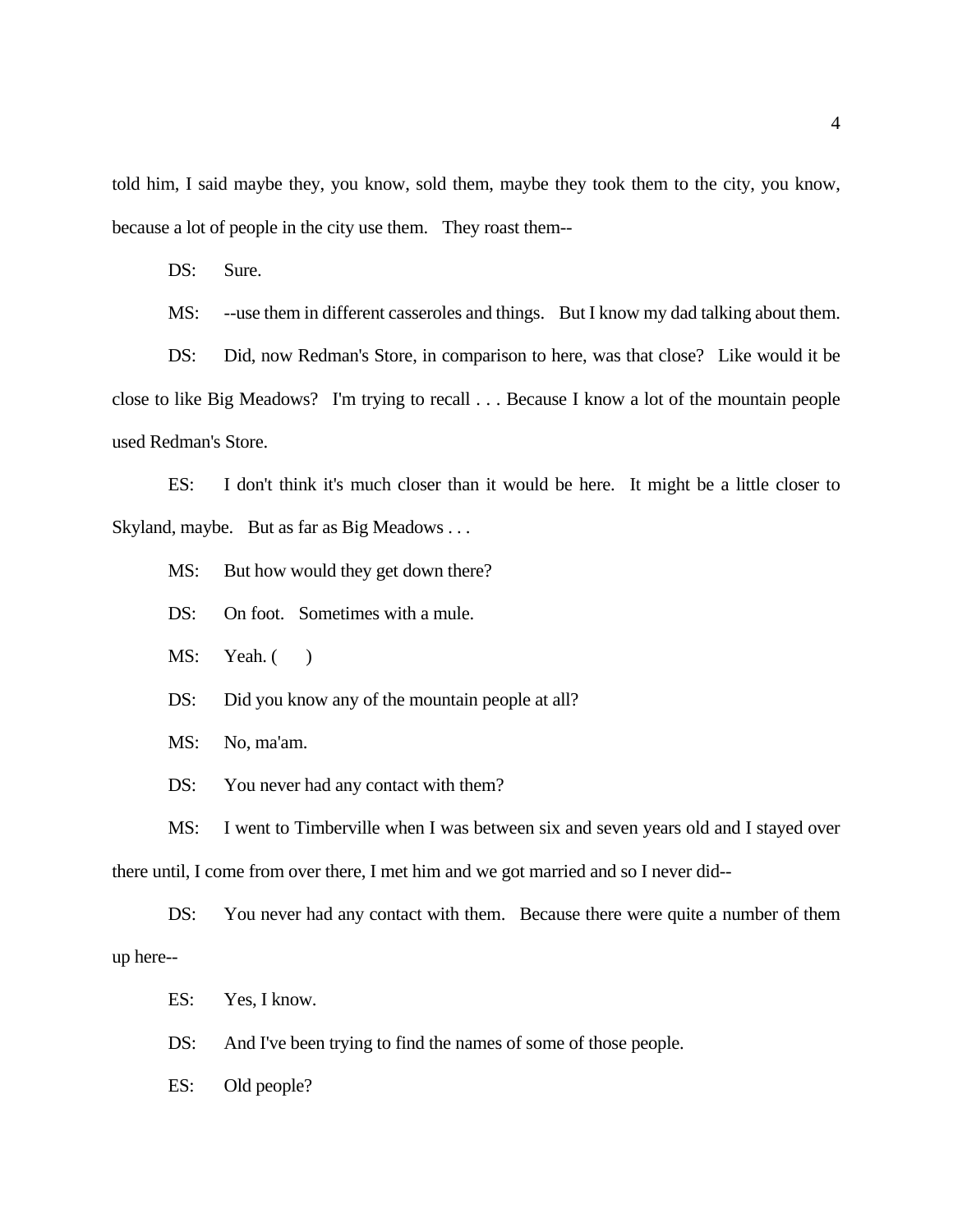DS: Yes, that had moved out of the mountain and came like down into Stanley.

ES: Well, I was checking yesterday, in my book then, and what I know and I've asked and most of them is passed away.

DS: Yeah.

ES: The biggest majority.

DS: Yeah.

ES: You might find one once in a while.

DS: Sure. You know, it's quite a number of years now, and that's the problem, but a lot of times their children, you know, they had children, and the children recall things that had happened, and how they lived. So, it's just to get the names. That is one of our biggest problems. Most of the people, though, lived on the other side.

- ES: Yes, ma'am.
- DS: In Madison and Greene Counties. You say the Weakley girl married who?
- ES: A Dice.
- DS: A Dice. Did they move down here, into Stanley?

ES: They were down here, but--

MS: He died and she () until he died.

ES: Not that I know of. He was down here in the valley somewhere, but I never got in contact with him.

DS: I wonder if she is still alive? She ought to be. "D" - "I" - "C" - "E"?

ES: She should be. "D" - "I" - "C" - "E", I got his name and address. But he was in the valley just somewhere.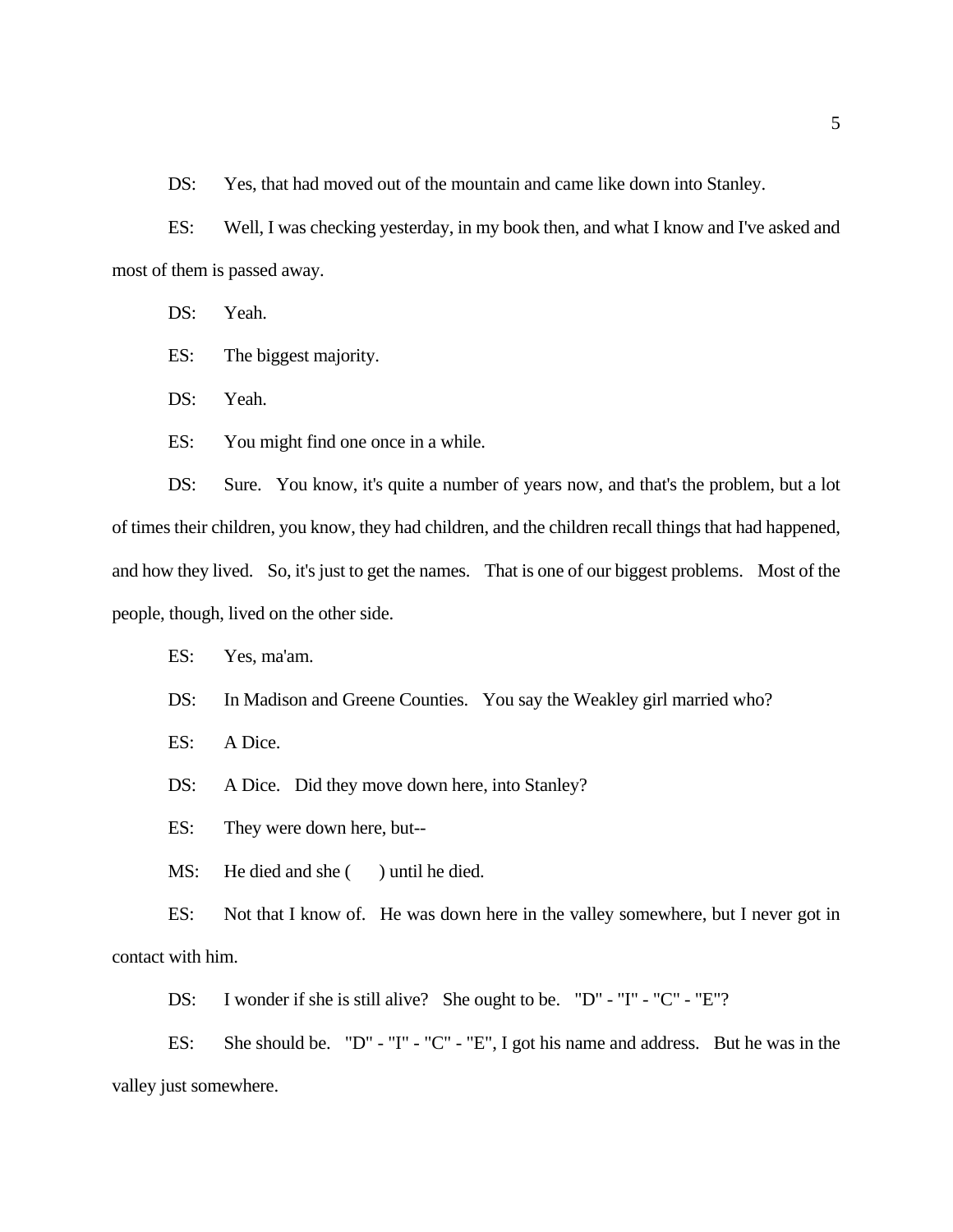- DS: Oh, boy!
- ES: Probably Barlow might know.
- DS: Yeah, um-hm. Great. Was she a pretty girl?

ES: She was a nice-looking girl, a nice girl.

DS: Um-hm. A lot of them were very pretty.

ES: And a lot of them was down in Dark Hollow, they called it.

DS: Yeah.

ES: But I never did get down into that.

DS: Then mainly you just stayed in the camp, excepting when you came down sparking with Mrs. Scott?

 ES: That's right (laughter). Well, we worked, we worked until around 5:00 in the mountains and we didn't get in until late every night. And then it was too late for me to try to go anywhere. On the weekends I had to come down.

DS: Now, you say you were doing surveying?

ES: Yes, ma'am.

DS: Is that mainly what you did?

ES: Yes, ma'am.

DS: Okay, great. Now, what were you surveying? Where the highway, where the road would go, or where the trails were going to go, or the whole bit?

ES: We surveyed the Shenandoah National Park.

DS: Hadn't it already been surveyed?

ES: Well, it was touched, 'round little spots along, around had been checked. But we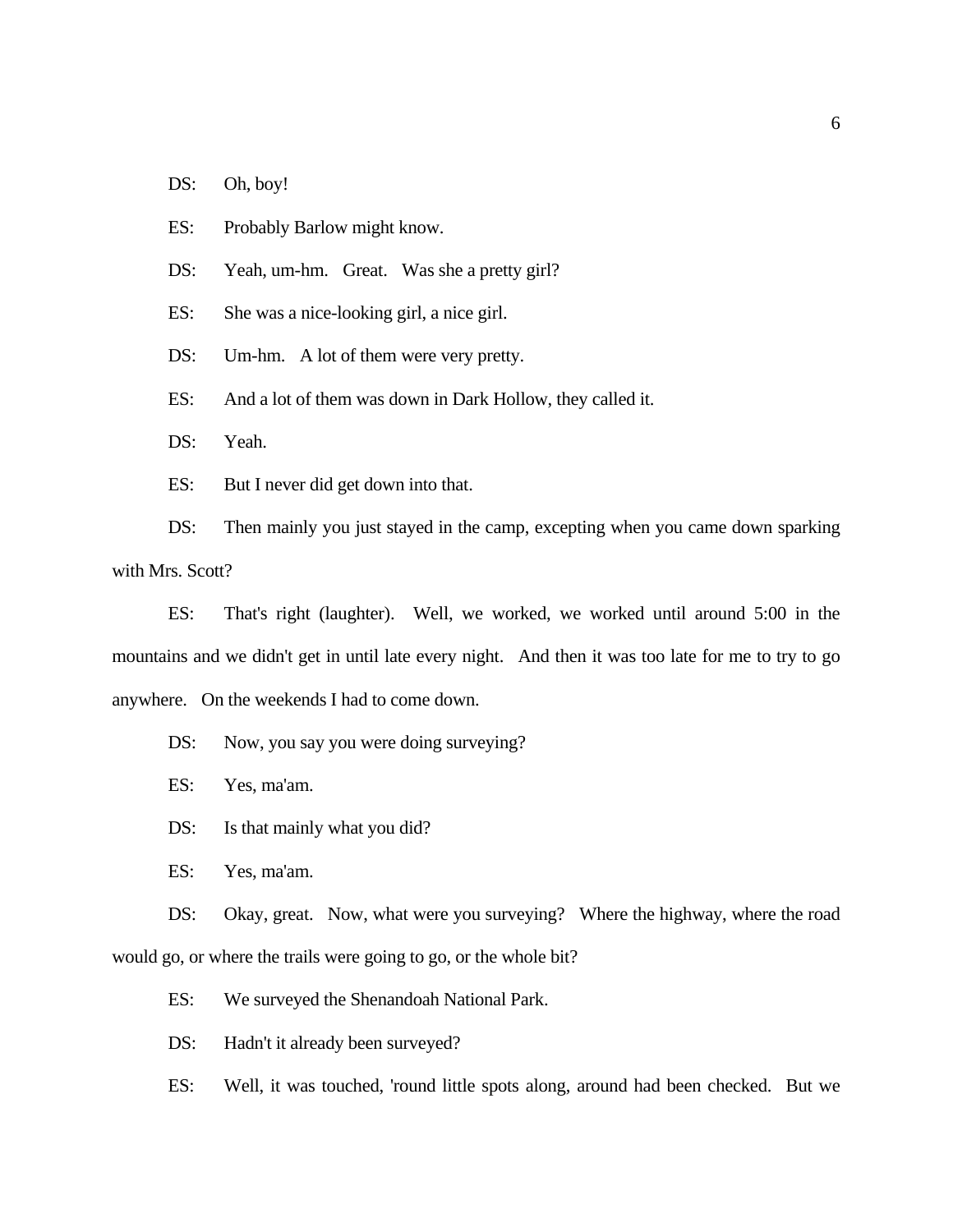made a final survey of everything. From Front Royal to Waynesboro.

DS: You did! In other words, the line had not been specific!

ES: That's right. Yes, ma'am.

DS: I thought that by the time they had put the Drive in, started to put the Drive in, that it already had been specified in exact limitations of the Park.

ES: Well, it was probably on paper, but it wasn't on the ground. 'Cause I put in just about all the markers, the corners that was put in in the Shenandoah National Park.

DS: Did you have to change any of the plans that had already been shown?

ES: We changed a lot of the lines, yes.

DS: (loud sigh)

ES: We'd go to the courthouse and look up deeds, the old deeds and then make a copy of it and Mr. H.R. Gilroy was the engineer. A fine fellow. And I worked with him.

DS: This is absolutely unbelievable! I'm believing you, but you know, it's contrary to what has been told. [aside to Mrs. Scott] This is terribly in your way, isn't it?

MS: No, uh-uh, uh-uh.

DS: Darwin Lambert is writing a--do you know Darwin?

ES: No, ma'am.

DS: Well, he's been doing a lot of research on the formation of the Park and the organization of the Park. And this is a fact that he has not learned. I can't wait for him to hear this tape.

ES: And we worked, a lot of times we'd work, oh, three or four days, establishing a line. It would be . . . we'd just have to almost . . . hunt, but we'd hunt for it, hunt the deeds, and everything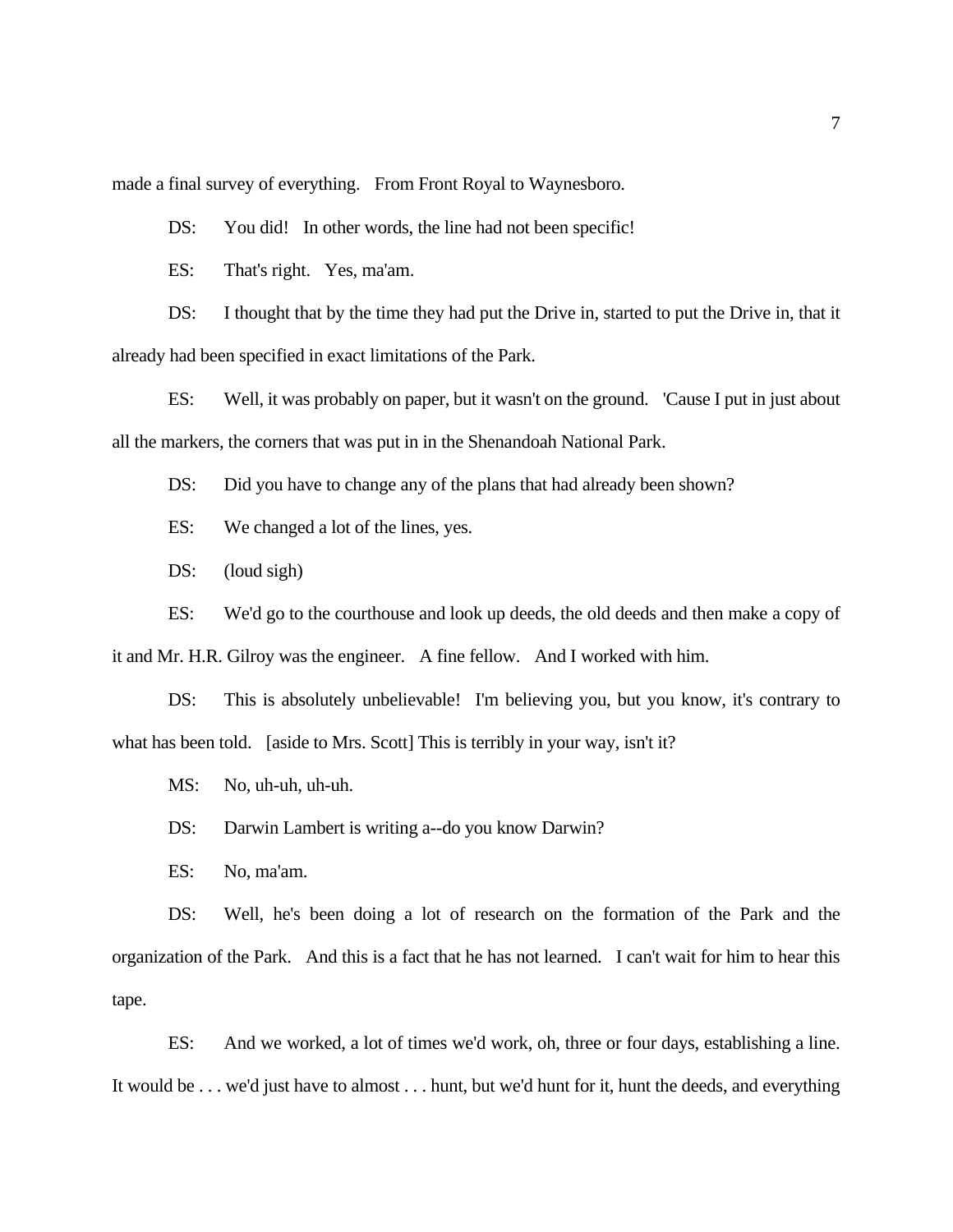up. And then--

DS: Okay, so then, like, you would go into a courthouse, get the deeds that had already been assigned over to the Park.

ES: Yes, ma'am.

DS: And you'd take that deed and you'd go to that property and put your stakes in, is that it?

ES: Well, we'd have to check with the land that's adjoining it (). We'd get his deed, too. We proved it by both deeds. But we had to go and where his line was. And sometimes they'd go with us. Like when it was handy, you know, that they were around, we'd, some of the homes was close to the lines and we'd maybe get one of them to show us, as much as he knew about the lines.

DS: Were there ever many extreme changes that you made?

ES: Not, not a whole lot, not a whole lot.

DS: But a little bit?

ES: Yes, ma'am.

DS: By a little bit, would, would you mean an acre, or, or--

ES: It could be, at times. Yes ma'am.

DS: Wow! In other words, you would sometimes take an acre from this man's property that he thought he had or else give him an extra--

ES: Well, sometimes, sometimes they would claim a little more than they had. And we checked back with both lines--

MS:  $($  ) fence--

ES: and both deeds. That's right, the old fences. And some of the-- it was hard that you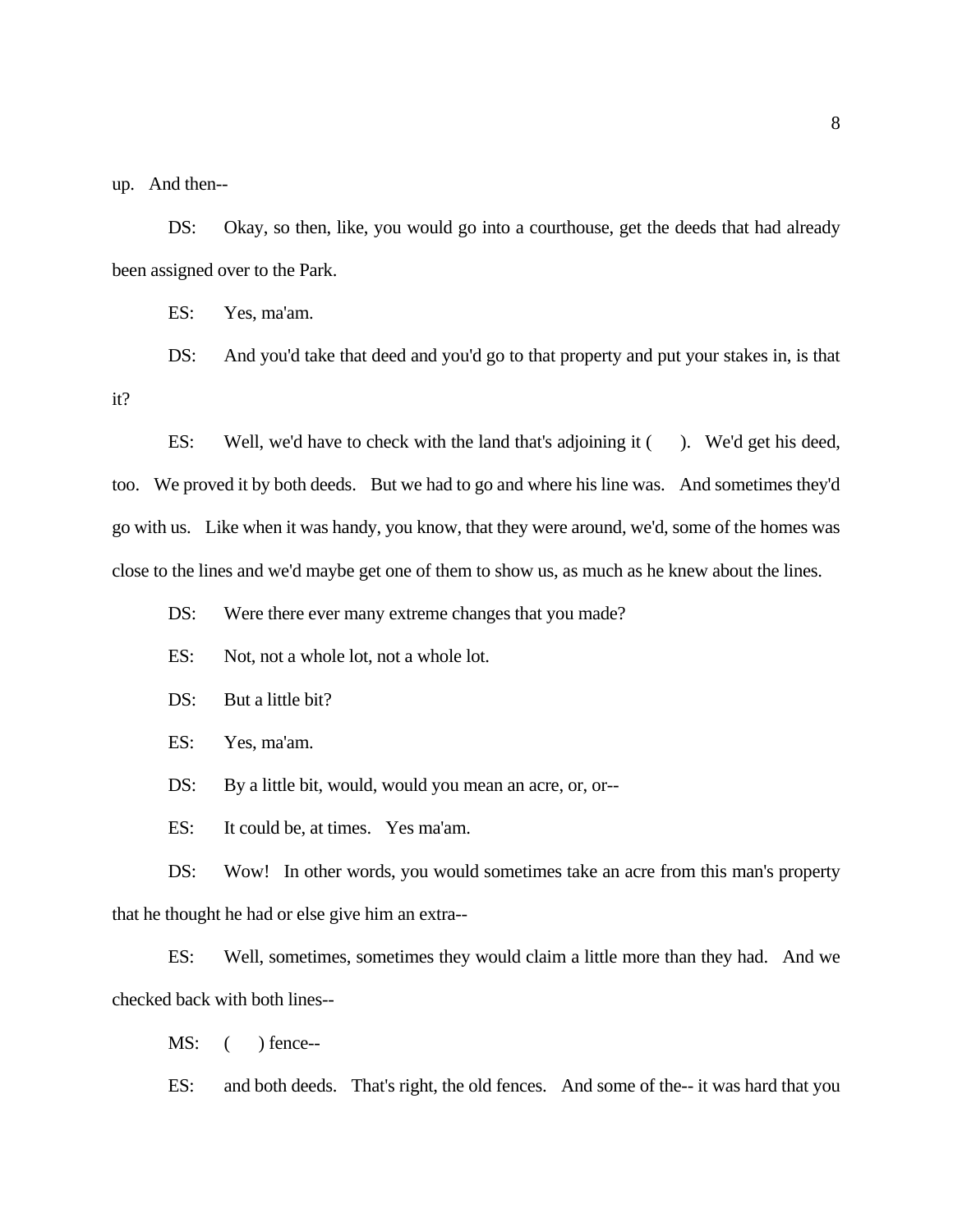. . . Biggest majority of times there wouldn't be any fence. But a lot of times it would be fenced and the fence was the line. And marked trees, we'd go by marked trees, and stone piles, that was marked. That would call for it on the deed, and that's the way we got it straightened out.

- DS: And you did the entire thing from Front Royal all the way down?
- ES: To Waynesboro.
- MS:  $\qquad)$  [whispers something inaudible]
- DS: What?
- MS: Mr. Gilroy was his ...
- DS: Oh, Mr. Gilroy was your supervisor?
- ES: Yes, engineer, he was the engineer. He was the man that--
- DS: Alright, now, you were located at Big Meadows.
- ES: Yes.

DS: Your headquarters was there. So how would you get up to Front Royal, or to Waynesboro?

- ES: With the truck. We had trucks. We had assigned truck to us.
- DS: Yes, but the road wasn't that good.

ES: Well, we went in a lot of roads that wasn't good. (laughter) 'Cause we went up mountain hollows just as far as we could go, and then we'd walk from there to the line. And Mr. Gilroy could figure out on a map just about a day's work, where we would come out at. And he would send the truck back, and he would go around, maybe, and come up another hollow. And sometimes we'd maybe go down the wrong hollow or he'd been up the wrong hollow, and we'd be late getting in a lot of times. But it was good, we enjoyed it.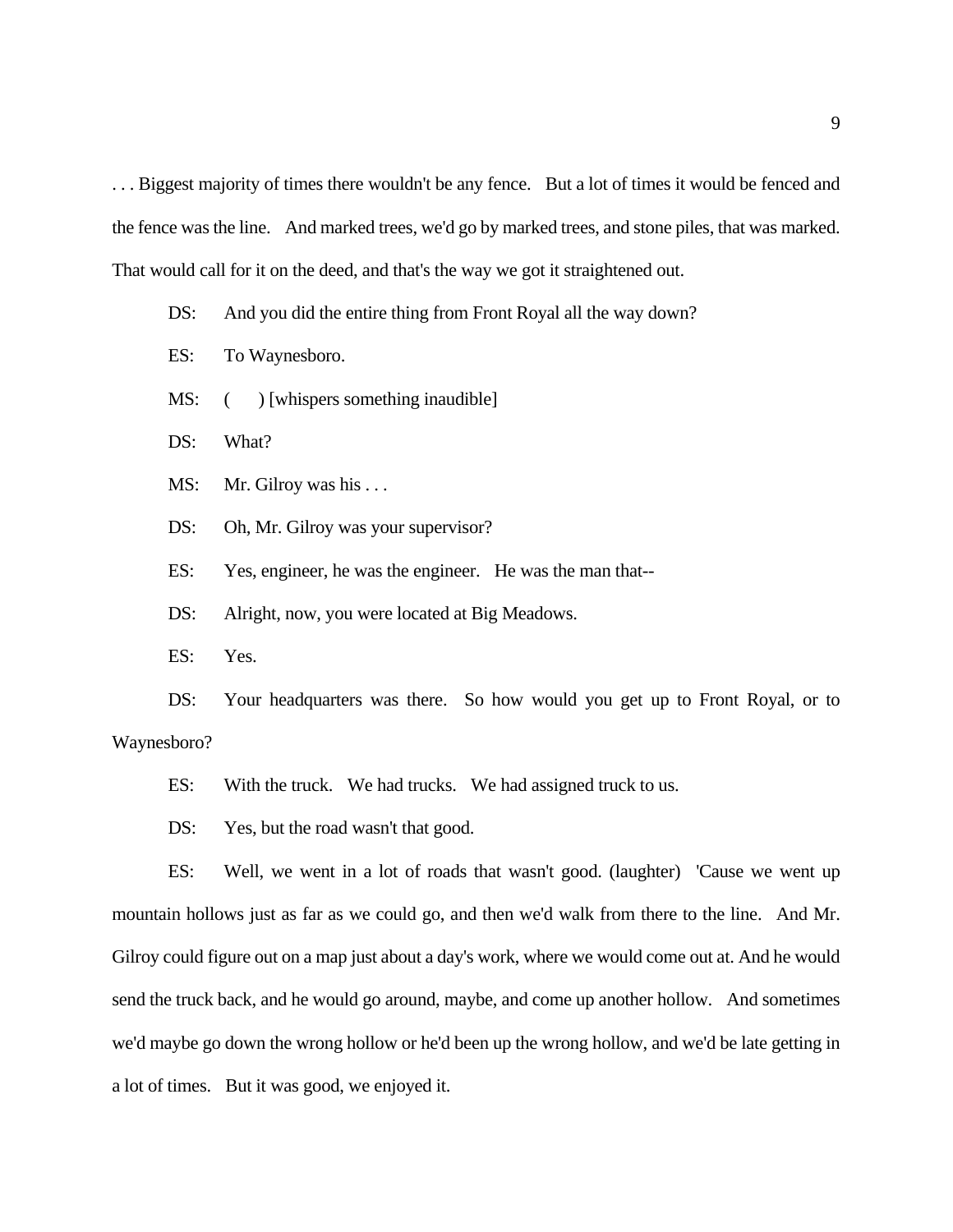DS: Well, I'll be darned. Now, did you ever run into any problems with the people, that, you know, when you were saying, "Okay, I'm going to re-survey this." After all, they'd had several people coming and surveying and surveying. Did you ever run into any problems?

ES: Well, we never had any real problems. Because Mr. Gilroy, he was a good man, and he'd sit down and explain it to them, as best he could. And he'd show them the line, and then we'd go over the line with them. They'd go with us and then they would be partially satisfied.

DS: Partially.

ES: We never run into too much trouble, not enough to, say, to take it to court or nothing like that.

DS: Yeah, well, just an example of somebody that maybe was slightly peeved -- what would happen?

ES: Well, they, they, it would pass over. They would get upset a little bit, but in the long run, after we'd put the corners in and put the signs up, and painted the trees, some of them, for lines, it was okay.

DS: Did you ever go back to double check, to make sure they didn't put their fences back where they thought they belonged?

ES: Well, we didn't go back only just maybe to go back to check, on a corner. A different corner, or a piece of different line, or something like that. When Mr. Gilroy was making out his final map, we'd have to go back maybe, once in a while, and check a certain portion of the line, or the corners.

DS: So in other words, after you had done the survey, somebody could [makes a sound with her hands] "makes no difference, I'm going to go back there and reclaim that land."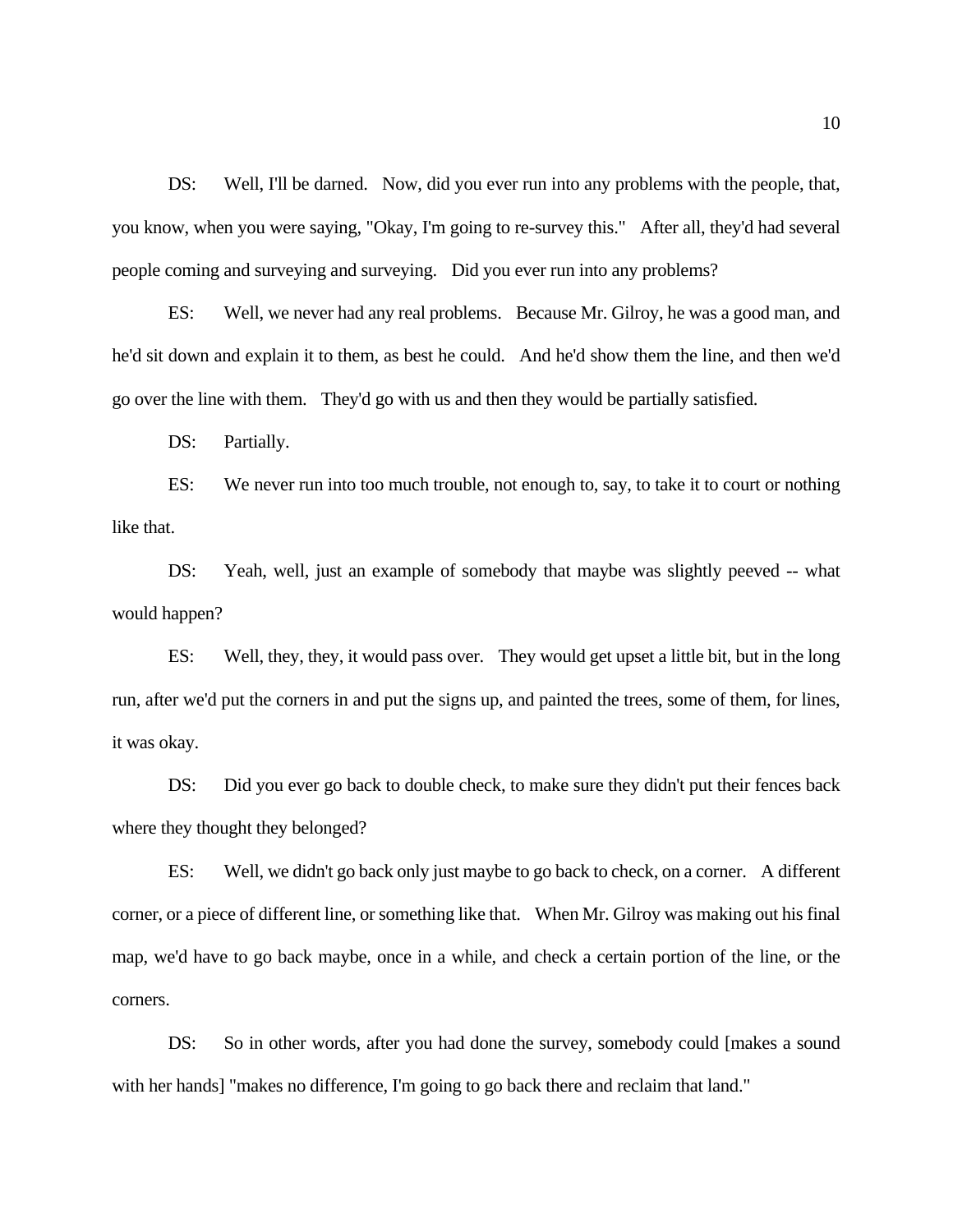ES: Well, I don't, no, I haven't heard that, but I know they cut a lot of trees on it. That's one trouble we had, you know, in the lower lying areas, where they would run over the line and cut some trees, but that, we didn't have anything to do with that. That was taken care of by the Park Service, I believe.

DS: My heavens, that was a lot of walking that you had to do, wasn't it?

ES: A lot of it, and I can feel it today.

DS: Yeah. Now you would go up into these hollows; weren't there families living in those hollows?

ES: Yes, ma'am.

DS: How did the people react with you going up into there?

ES: Well, it was a kind of strange thing for them, to see us coming up in there.

DS: I was thinking like, in particular, like Dovel Hollow, and Cubbage Hollow. Those, those aren't the very sweetest places in the world to go walking in (laughing).

ES: But we didn't have any trouble, any trouble at all. They would all come out and stand and watch us, and we'd just go about our business, and go right on up.

DS: What did the people look like, in those hollows? I'm thinking of Dovel in particular. Can you recall?

ES: Well, I don't see anything looks like it today, I mean they were nice people, as far as we was concerned. But the homes wasn't as good, like they are today, by a long way. And they usually, usually had chickens and a cow, something around, a horse.

DS: They looked intelligent, though, didn't they?

ES: Yeah, they were nice people.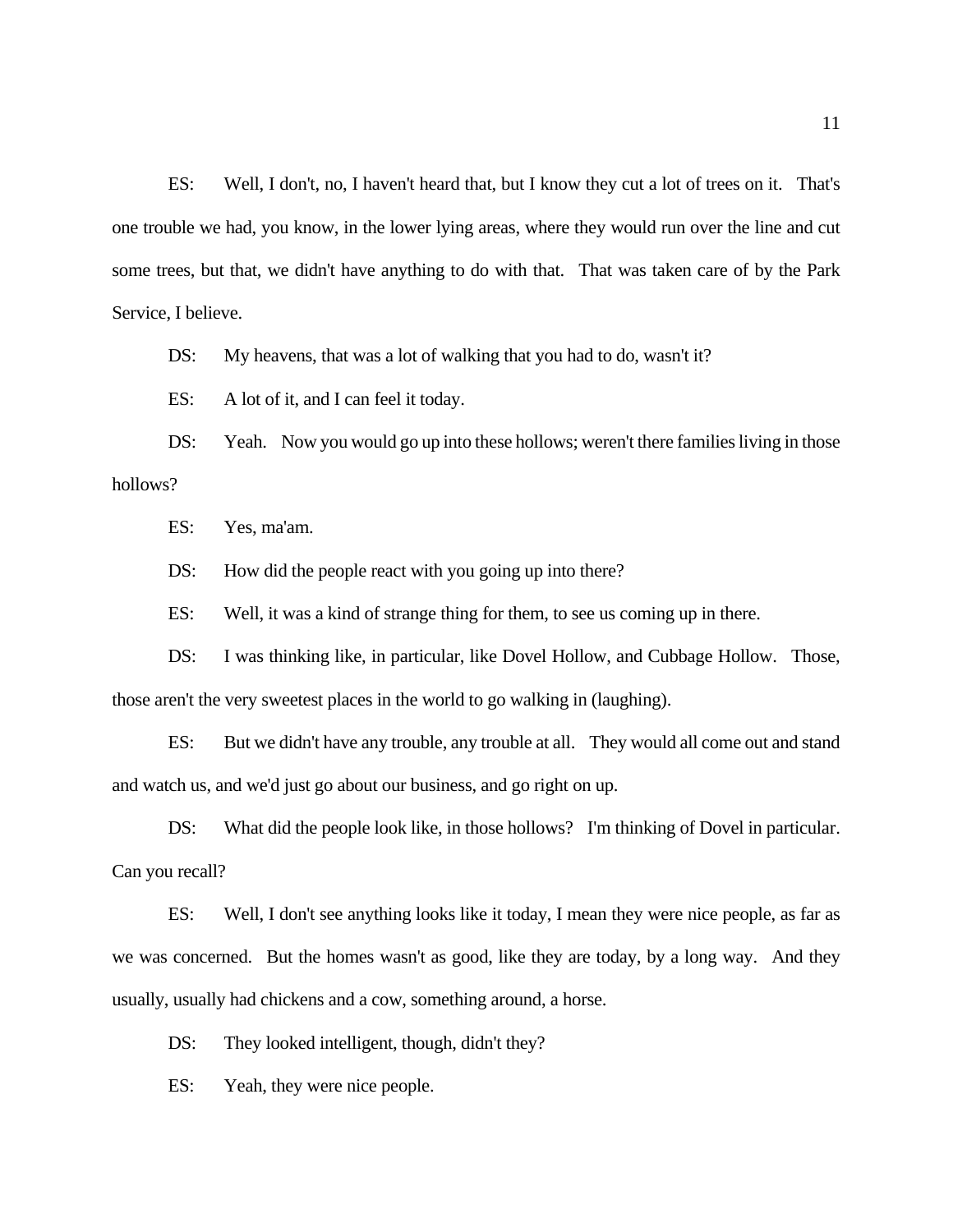DS: Now, you see, there is the problem. There have been stories handed down that these people were absolute morons, and they were not. They were not morons. They were, uh, [voice closer to tape recorder] I want to make sure this is going . . . yeah [voice back to previous location] They were all very intelligent people, it's just they didn't have the education.

ES: That's right. That's right.

DS: How were they dressed? Fairly good?

ES: They were dressed fairly good, yes, ma'am. But they'd keep watch on us most of the time. When we was close by, you was being watched all the time.

DS: They were trying to make sure you didn't run off with one of their girls. After all .. . (laughing)

ES: And we went--

DS: Like this young buck in there!

ES: Once in a while we'd run across a still. But we wouldn't bother it. We wouldn't bother it. We might take a few drinks of the mash, if it was ready to run, and fill up our canteens full.

- DS: How much would they charge you for that?
- ES: Well, it was running then around about 50 cents a pint, I think.
- DS: Oh, boy! And that was such pure, beautiful, beautiful liquor.
- ES: It was, it was good.

DS: It's a darn shame that it's been stopped.

MS:  $($  ) was today.

DS: Oh, my goodness, yes! Far better!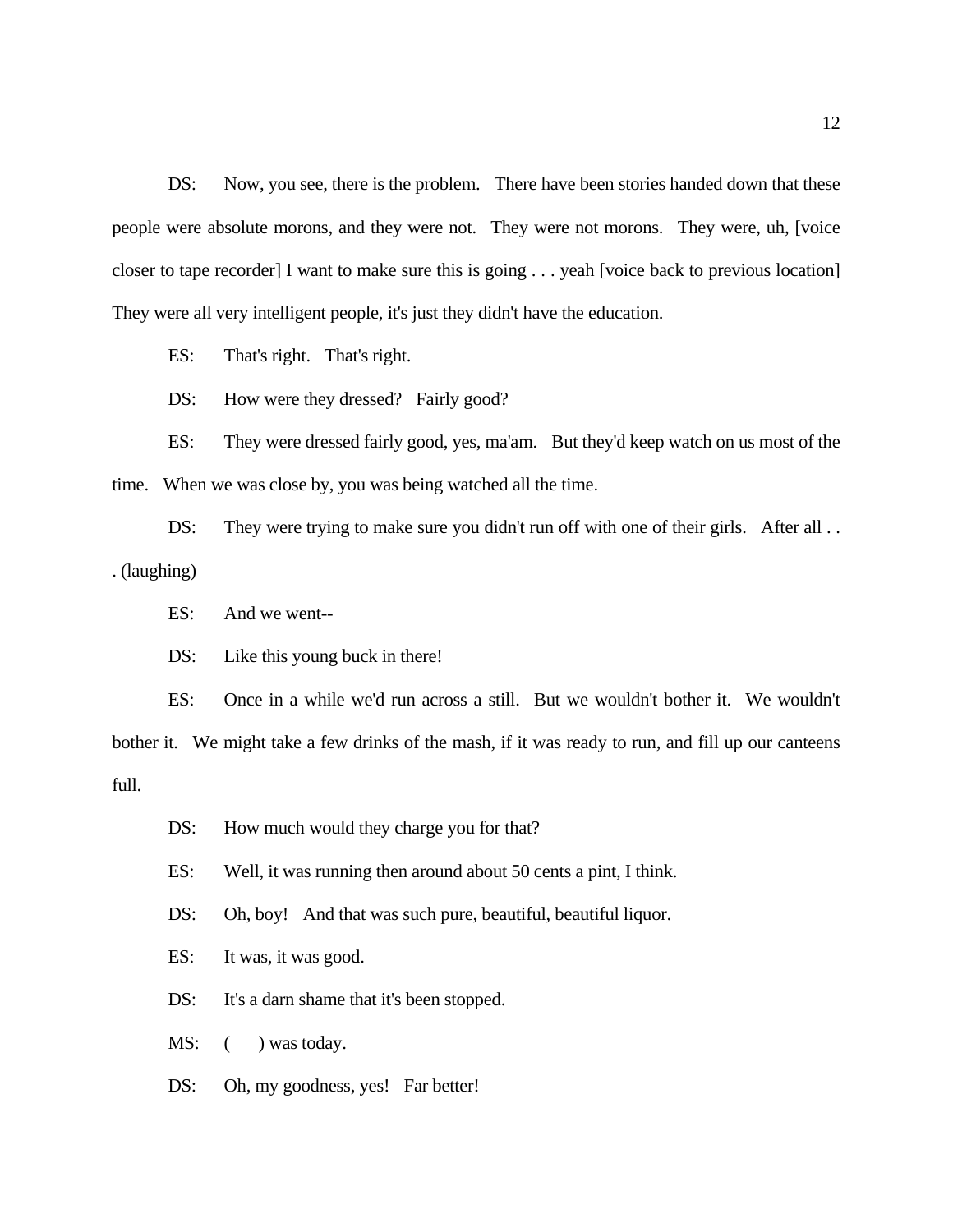ES: And if they kept a-watching you all the time, you'd know then that it was a, still's pretty close by. But we never caught anybody there. We've been by plenty of stills that they've just put the fire out, they've been running. But we didn't bother a thing, you know. 'Cause Mr. Gilroy told us not to bother anything, to stir up trouble, or something like that.

DS: Then how would you get your lunch?

ES: We had a boy to take our lunch along with us. He was carrying it up.

DS: Which would be roughly what? Sandwiches or something--

ES: Sandwiches all the time. Bologna most of the time, peanut butter (laughs), once in a while salami, and liverwurst. We'd take our water with us, that's what we had to drink. We could get our water most any time, unless we was on top.

DS: Well, the water in the streams is pure.

ES: It was, we drank, that's what we drank, that water, from the streams.

DS: Did you recall seeing many wildlife?

ES: There was a lot of wildlife.

DS: Okay, what?

ES: Well, we seen a lot of deer for one thing, but we didn't see any bears, then, that I know

of.

DS: There were deer, then. Now, we're talking about when you first got there?

ES: Yeah, there were some, you know, just like it is everywhere else, you know. One, maybe you'd see one run across and they stayed mostly in the laurel. I remember one patch of laurel, it was about a couple of acres in it, and it was--you, you could jump a deer in there most any time you wanted. They're in the laurel.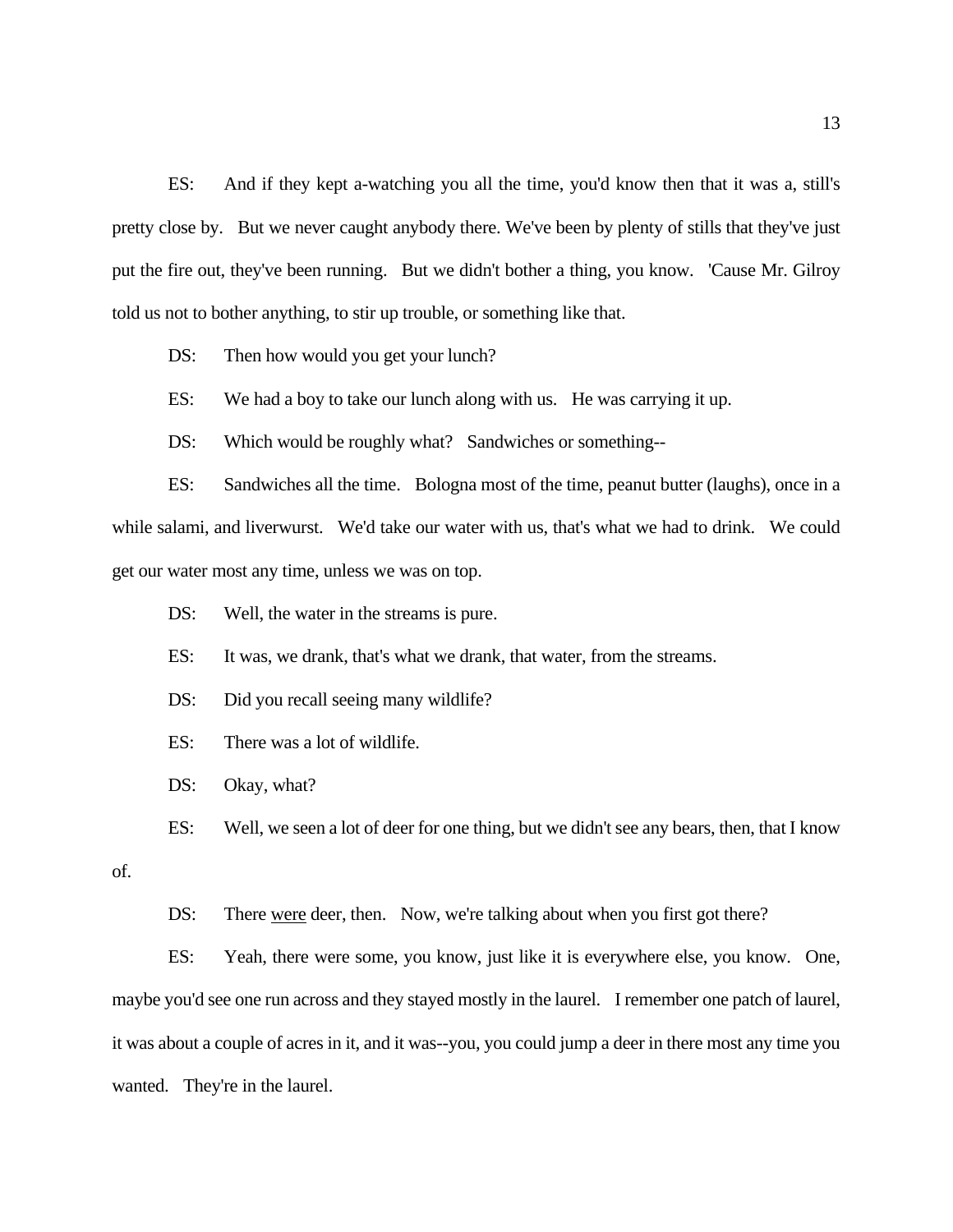DS: And yet Skipper Noys said that he had to go and get deer, import them, to have deer brought in here.

ES: No, there was deer over on the south side. This side of Swift Run, back on that mountain there.

DS: This is why I keep doing, double-checking and double-checking, because the story is, gaps are always getting filled in.

ES: But it wasn't as plentiful as they are now, I don't think. Of course, we wouldn't hardly see as many anyway, because I worked anywhere from eighteen to twenty men.

DS: Oh yes, and this is  $($ )

ES: See, they was cutting lines, I had four men on the line, cutting line--

DS: How would you cut a line?

ES: Well, you'd cut it wide enough, say four, maybe four feet. You wouldn't have to cut everything, but you had to cut it so Mr. Gilroy, the engineer could see, see from one end to the other. I'd taken the rod, I carried the rod in front, I was first man out. I'd go so far; if it was level ground, I could go a long ways, but over knolls and all, I'd have to go to the top and then they would cut up, cut a line up to me--

DS: Hand cut? Hand cut?

ES: With a bush ax. And then he would, they would have to cut enough that he could see me. And sometimes we'd shoot from one knoll to the other. I'd go on down this knoll and on over to the other one, and they'd come over and just cut a place up, start a little ways and cut up to me where he could see me from over on the other knob, see? Rather than cutting the whole way through at one time.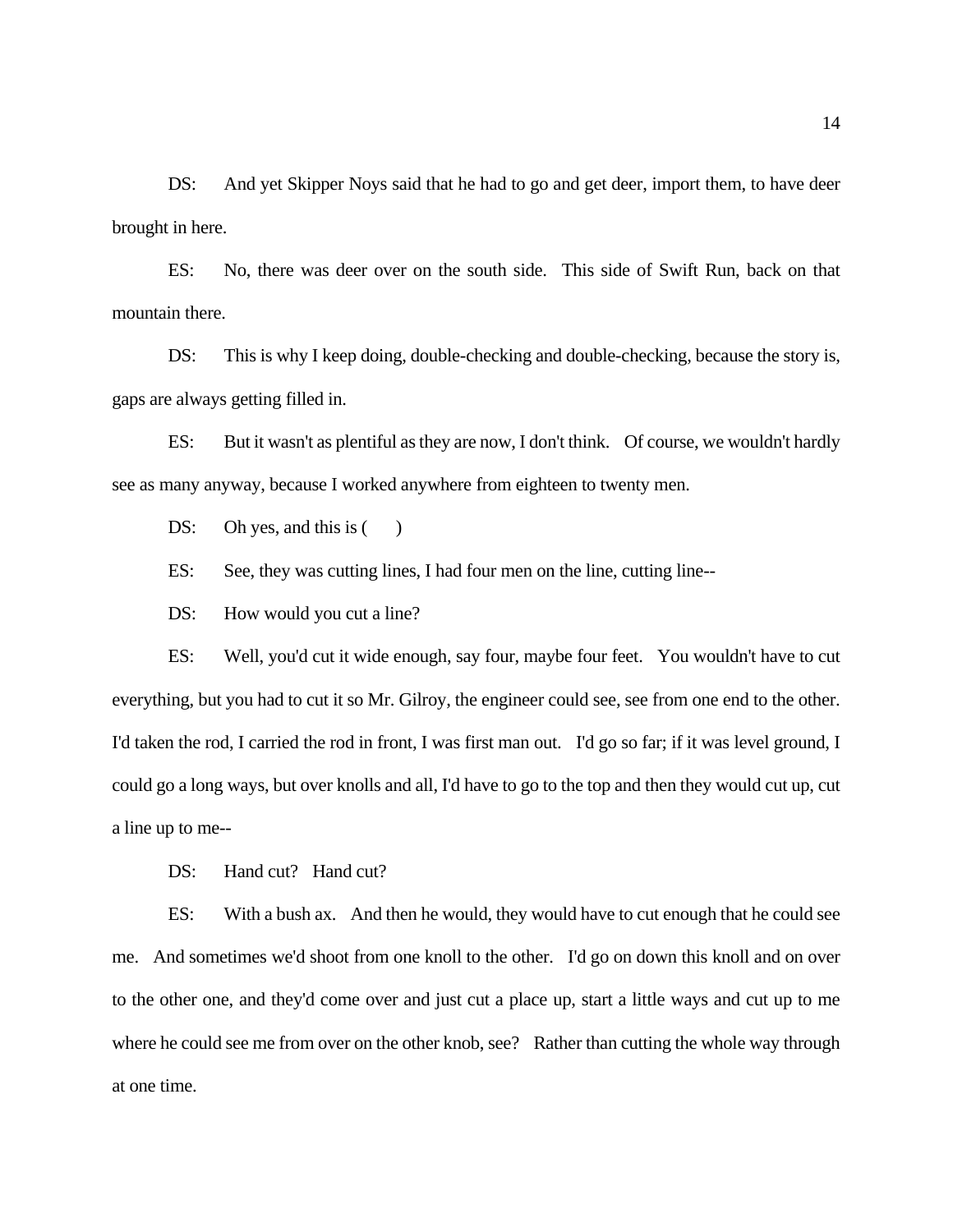- DS: Yeah, right. Okay, now, you say there were deer?
- ES: I saw deer, yes, ma'am.
- DS: And what else?
- ES: Well, squirrels, and skunk, and plenty of snakes. There was a lot of snakes.
- DS: There were. Was anybody that you know of ever bitten?

ES: Yes, ma'am. I had a boy in my gang that was bit, over the other side of Little Washington. We was coming out of the mountain one evening, and it was raining, and we'd always run to the truck. I had more life then than I got now. And we'd always run. And this boy, three or four of us together and we was running through this orchard. And a rattlesnake hit him right on between the knee and the ankle, and tore up the skin. And I stopped him and he laid down, and Mr. Gilroy was the one, I think, that was supposed to operate on him, you know, to cut it. But I had to take first aid, I'd taken first aid training, I had to take that. And he asked me to do it, he said he didn't want to do it or he couldn't do it. And I went and laid him down, and I give him a small operation right there.

DS: You cut him-

ES: With a razor blade. I cut six slices this-a-way and six this way, and I had a silver cup -- I put my tourniquet on first. And then I had my silver cup that I sucked all the blood out of it that I could. And after a while, it was maybe for fifteen or twenty minutes, I worked on him, sucking the blood. Then we came out of Little Washington and called the doctor, to see if he had anything for it. He said he didn't have a thing for it, that I had done all that he could do. So we called camp and told them to have a doctor there when we got there. And we'd taken him in to sick bay, and the doctor was there, and he said you've done all that I could do. So the boy laid around there for a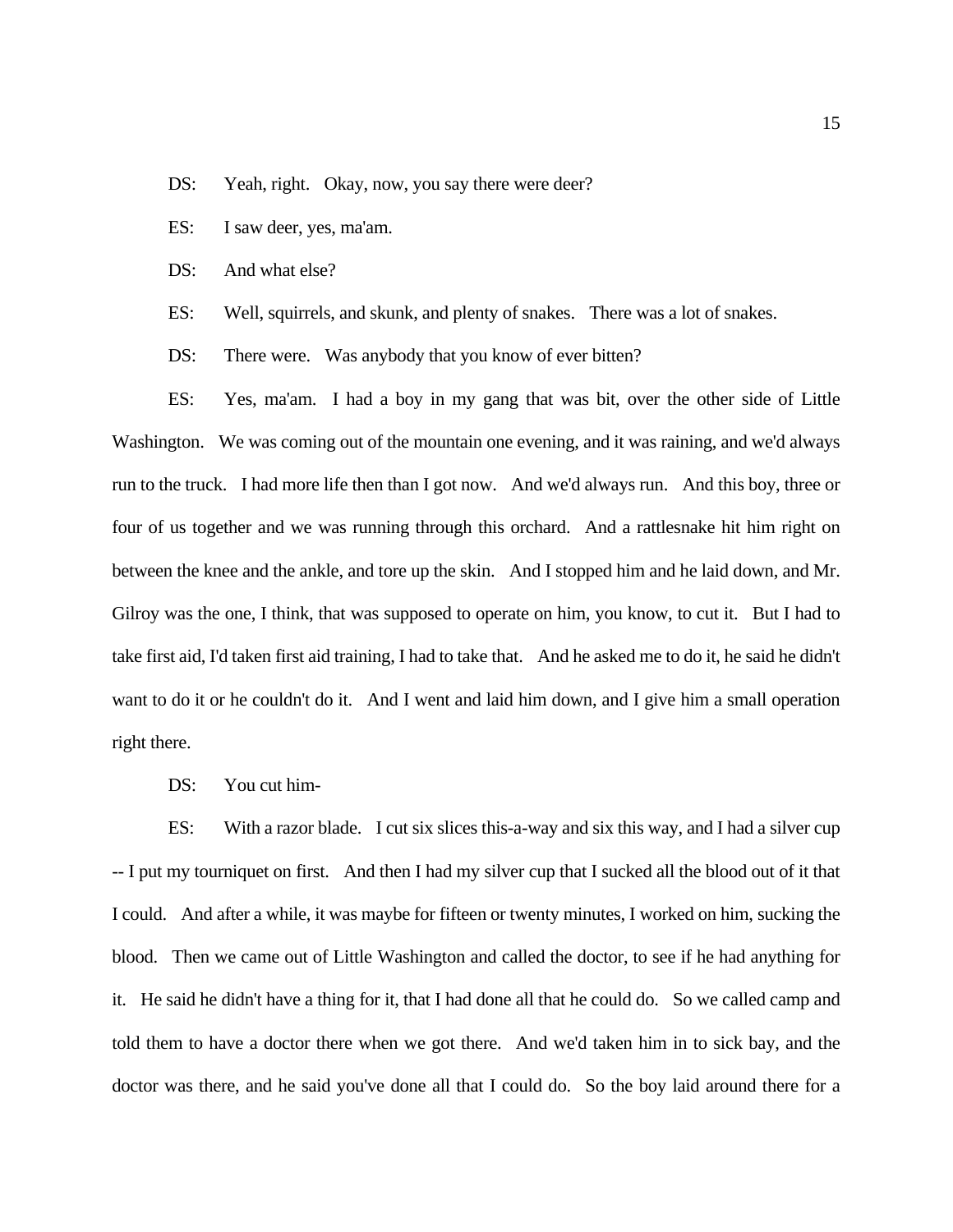couple of weeks and his leg swelled up, but he made it okay.

DS: Wonderful. Doesn't that make you feel proud?

ES: It sure did.

DS: That's marvelous.

[inaudible whispering, possibly Mrs. Scott?]

 $DS:$  Do you want to  $\dots$ 

ES: Let me see ...

[movement of microphone]

DS: We now have Mr. Russell Barlow who has joined us for this interview, and he also is from Stanley and was with the CCC's. What did you do with the CCC's?

Russell Barlow: Well, we worked, we pulled gooseberries to kill the blight that killed the pines--

DS: Oh yes!

RB: And done a lot of that work, and then we cut, cleaned out brushes, dead brushes, cut down trees and all--

DS: Did you work with Mr. Scott on the surveying?

RB: No, no, I wasn't with him.

DS: No, uh-huh. Where are you from?

RB: I'm from Norfolk, Virginia.

DS: Okay. Was this your first view of the mountains when you came here?

RB: Yes, ma'am, it was.

DS: What was your reaction?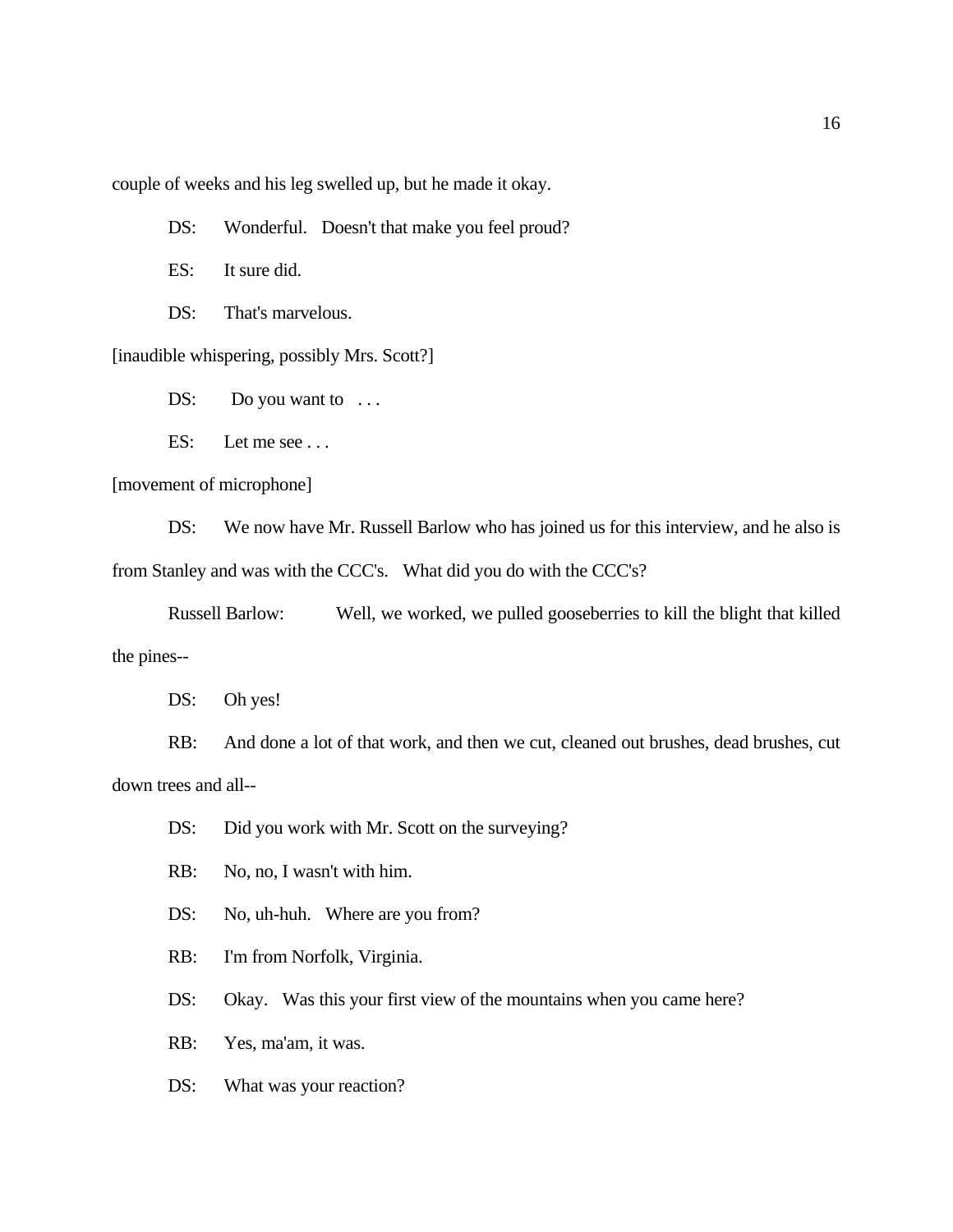RB: Well, I went up there; didn't know the way off, so I couldn't leave! (laughter) so I just ( )! But, uh, some of them was left, it's a good long ( ). I know one boy, he did run off for a while, they had to hunt him in up there, went up there looking. He just got lost somehow, so he was

a ( ) probably know the way out.

DS: Did you like the mountains?

RB: Yes, ma'am, I loved it. That's why I moved back up here,  $($ ).

DS: What year did you start with the CCC?

RB: In '34.

DS: '34. Then you were here in the very beginning.

RB: No, ma'am, there was a crew up there before I was up here.

DS: And you didn't have to put up with the tents?

RB: No, we didn't, they had--

DS: You didn't have to put up with the tents, either, did you?

ES: The first time I did, yes ma'am.

DS: You did?

ES: Yes, we slept in tents for about a year.

DS: You were part of that group then that when that wind storm or snow storm or whatever--rain storm came. Had a terrible time battening down . . .

 ES: Well, we didn't have too much time, I meant hard time. Only it was cold sleeping in the tent!

DS: I'll bet it was, yeah. There was snow, of course! At Big Meadows. How did you all manage when there was snow?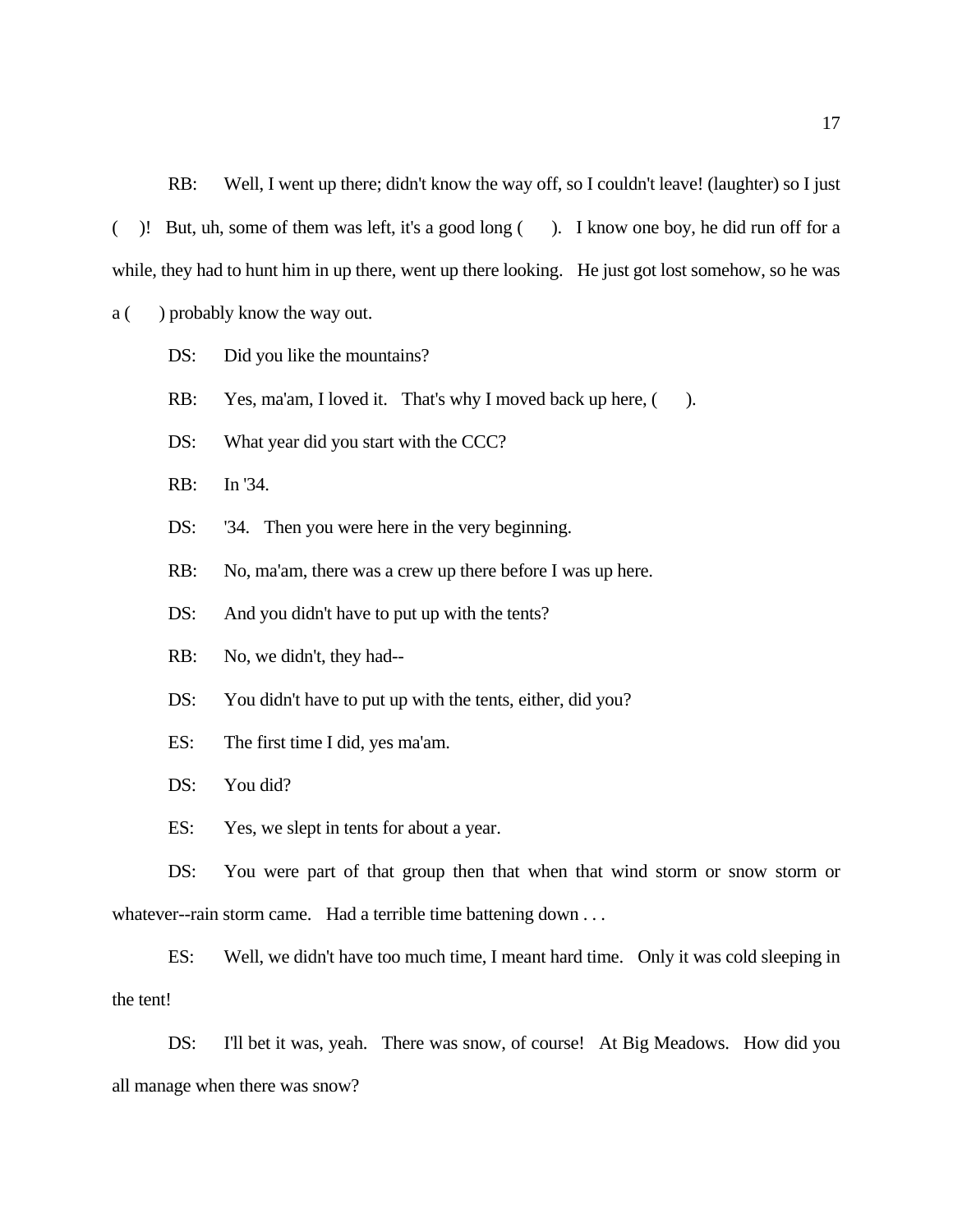ES: No, I was at Fulks Run, you know I mentioned.

DS: Oh, oh, oh, yeah.

ES: Camp Four.

DS: Well how did you manage when there was snow on the mountain?

RB: Well--

DS: Did all the work stop?

RB: Well we did when it got down so low [temperature], we'd stay in and we wouldn't go out unless there emergency like the wires down, a storm or something like that. We used to have to go around and fix them up and find, up Tanner's Ridge, they'd . . . they'd come down when there was, you know, snow and ice and just weigh them down too much and would break them sometimes and we generally would fix them like that, but otherwise we didn't actually have to go to work unless it was--what was the break? When it was over 10 below zero.

DS: This line, this telephone line you're talking about, is that the one that came down right directly into Luray?

RB: Well, it came down Pine Grove, you know, down that way . . . I can't . . . guess it was. Did it, Dan? Damned if I know. I wouldn't say it for sure, but I imagine it was.

( ).

DS: Yeah, um-hm. Now, what would you do when it was cold and you weren't all out, you know, they said, "No work today." What would you find to do with yourselves?

ES: Well, we had to work if it wasn't below zero.

DS: Yeah, okay. So, it was below zero -- so what would you do?

ES: Well, we'd just went up there, we just sat around in the barracks, mostly, and joked,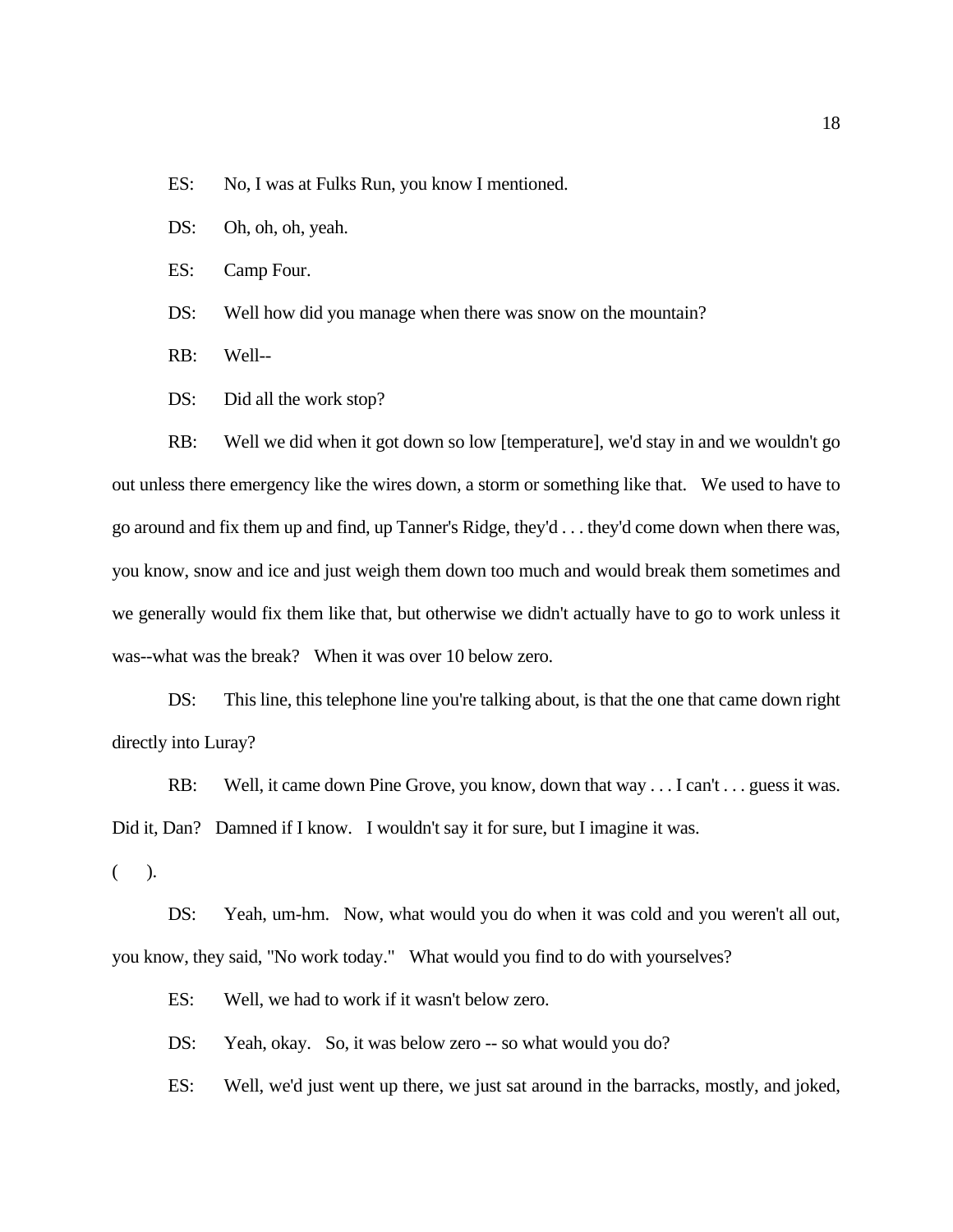and we wrestled, we scuffled a lot. That's the main thing we done. Played guitar, they had guitars then; we'd play and sing some and . . .

DS: That's . . . did you play any mountain music? Because there were mountain people that were with you.

- ES: That's just about all we knew, then.
- DS: And what were some of the tunes?
- ES: *Maple On the Hill* (laughter).
- MS: *Lamp Lighting Time in the Valley,* I know you said you'd sing that.
- DS: What?
- MS: *Lamp Lighting Time in the Valley.*
- *DS: Lamp Lighting Time in the Valley* -- how does that go?
- ES & RB: I've forgotten it, I don't know exactly how (laughter).
- ES: We had a little radio program on, Harrisonburg, at one time. A fifteen minute

# program.

- DS: How did the mountain people get along with you, that worked at the camp?
- RB: Well, as a whole, we got along exceptionally good, I think.
- DS: Was there much . . . integration? (laughter)
- ES: I don't think it was.
- RB: No, no, I can't say that.
- DS: They sort of stayed by themselves?
- ES: Well, they had a barracks they stayed in.
- DS: They did.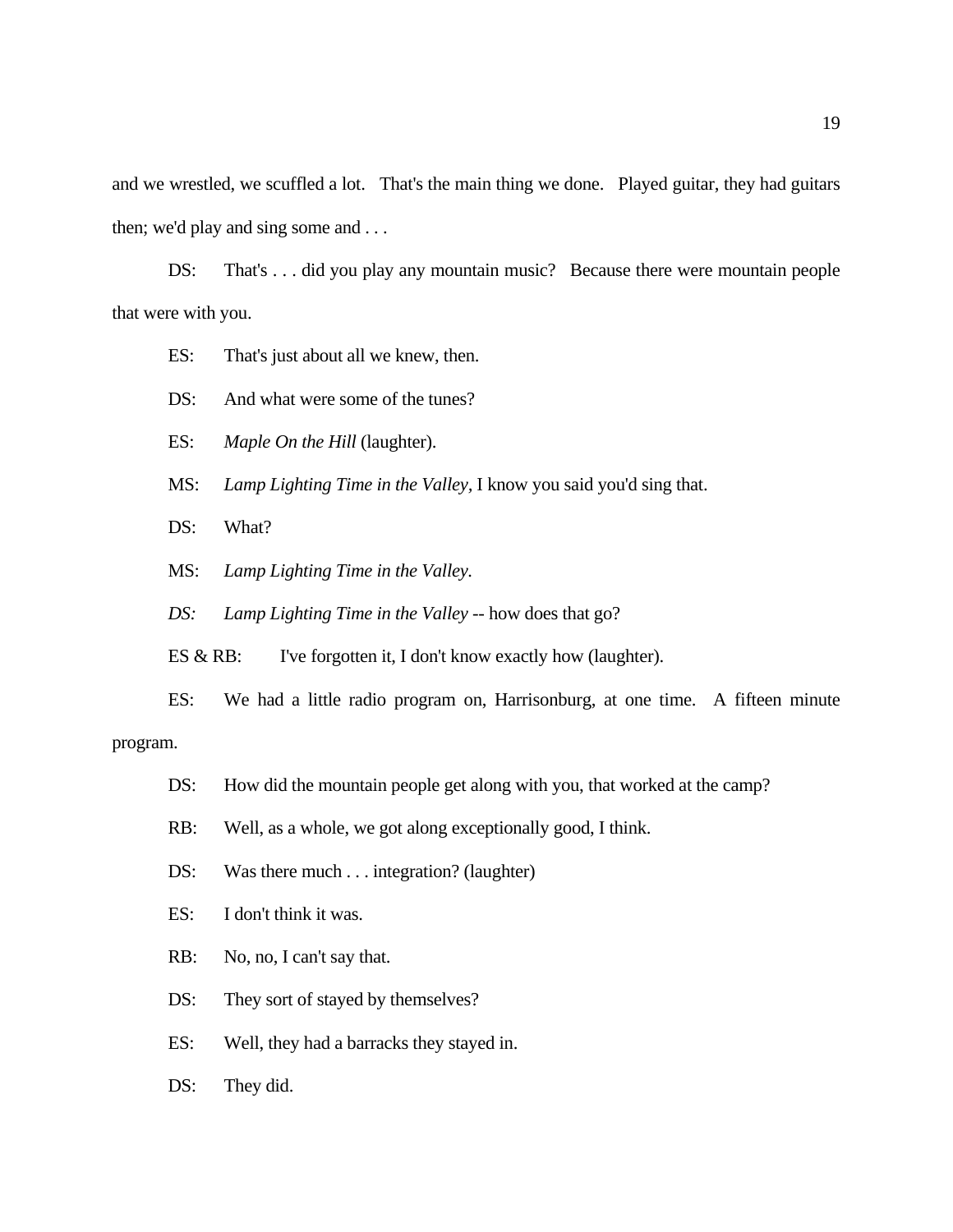ES: Except some was leaders, wasn't it?

RB: Yeah, and they would, they would stay in the barracks.

DS: I heard such a cute thing from one of the men, mountain people that had been with the CCC's. He said, "Oh, it was all right, but the people that weren't from the mountains talked awful funny!" (laughter)

RB: Well, I, guess they thought we did, too! But you can go much as a hundred miles and you can find people that talks different than they do. You don't have to go far. Long in them you didn't have to go very far, long in them days, they do a little different than, now people can get around so much.

MS: I don't know how that, I had that song, you know somebody had written it down for me. You know, *It's lamp lighting time in the valley, when in dreams I go back to my home.* You know how it goes, Russell.

RB: Yeah.

- MS: But I can't remember it all, but it was a beautiful song.
- DS: And you don't remember the tune?
- MS: Well, if I had the words, I remember the tunes, but . . .
- RB: *Prisoner's Song,* you remember that?
- MS: Yeah.
- DS: *The Prisoner's Song?*

RB: Yeah.

MS: I just don't remember how it--

ES: And then *You are My Sunshine,* when that first came out.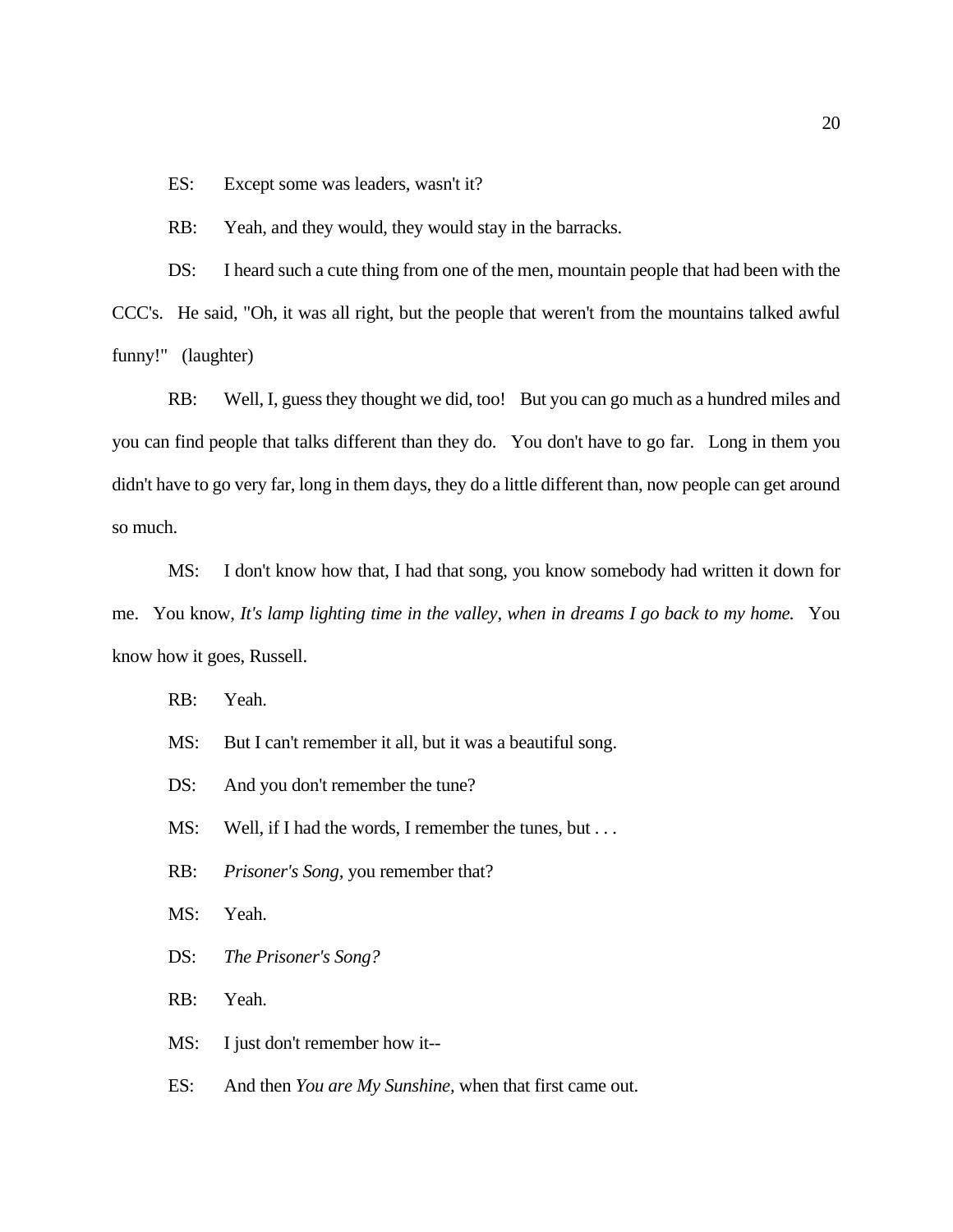DS: Oh, yes, um-hm. Did you, did the mountain people play the guitars themselves, and the fiddles?

ES: Yes, they did. They had a little church, in Dark Hollow, down from the camp. And we used to go down there sometimes. And a Ralph Cave fellow, he lives out here, and he used to come up there and play music and sing.

DS: Did any of you ever hear that song, *The Fox Hunt*?

RB: I've heard it, but I ...

DS: I've been trying to track that tune down, because that apparently is a beautiful one, real fun. You know, they really heard the dogs, and the fox and everything. And all of them were banjoes and fiddles, was great. So, how long were you there, at the camp?

RB: About two years, it may have been a little bit, may, about a year and ten months to be exact, I believe.

DS: Had you ever done any of that kind of work before?

RB: Not a great deal. See, I lived in Norfolk, raised up in Norfolk, plus I worked

(a) on a farm at first, when I was small, and what-not.

DS: So this was a whole new experience for you?

RB: Yes, it was.

DS: Did they have to teach you how to do it, or what to do?

RB: I knew enough about it to know what they was doing.

DS: What area did you have to clear out those gooseberries? The whole Park? Or just a particular section?

RB: Well, it was, no, we didn't go down the whole Park. All around Big Meadows, there.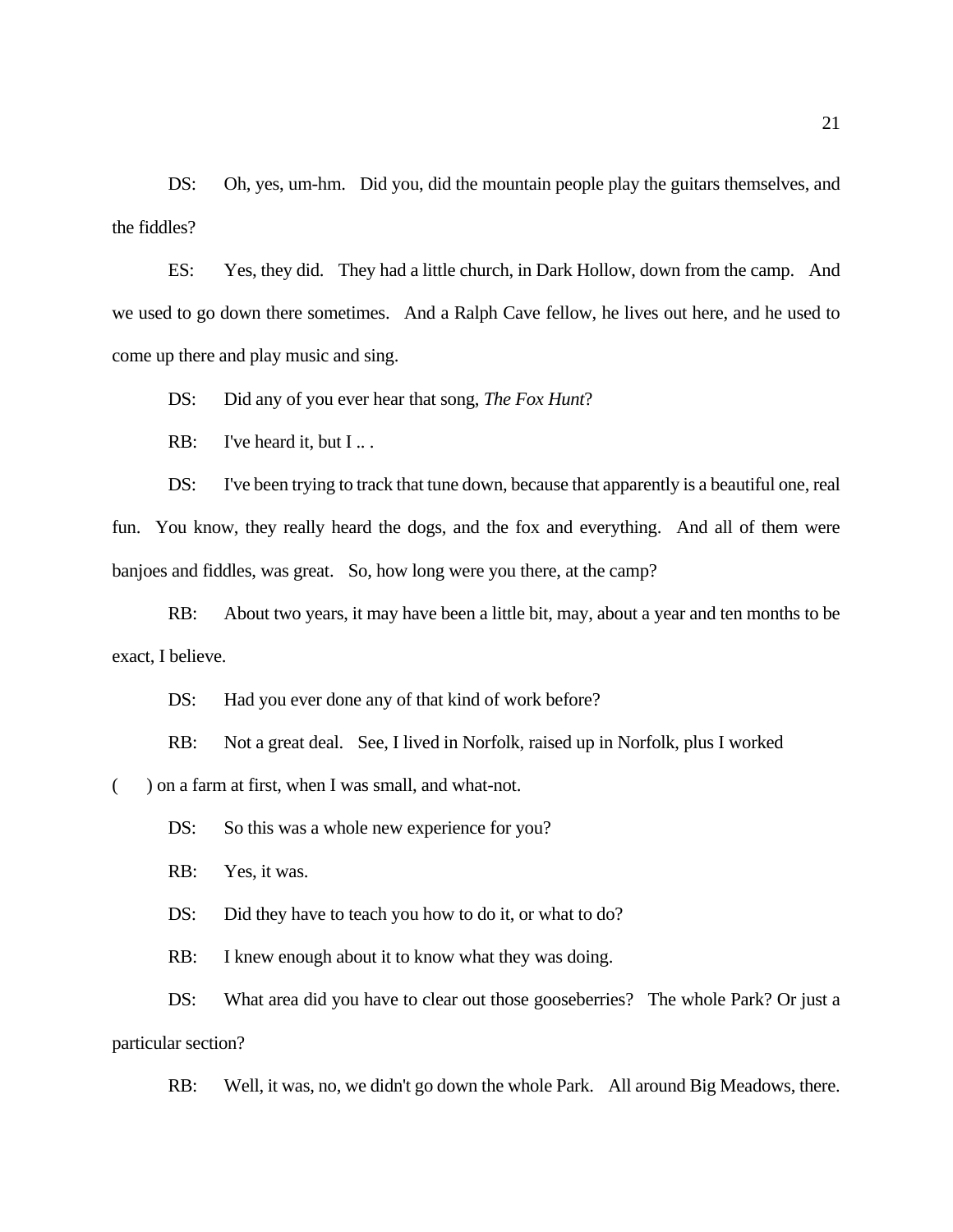I think it's two, or three, or four miles each way, wasn't it?

ES:  $($ 

RB: I imagine that would cover it, it may not have been that far. Well, it mostly, we went was down towards Panorama, see, where Eddie and () a little.

DS: What would you do when you were far away from camp at lunchtime?

RB: Well, we'd take lunch with us.

DS: Same bologna sandwiches?

RB: That's right. (laughter) And sometimes if it was close enough, they got so they'd bring a wagon out with the food, hot food for us when it was real cold.

DS: How many were in your crew?

RB: The whole barracks, I guess was thirty, around thirty men.

DS: Thirty that would go out?

RB: It wasn't thirty in the whole crew, in the crew, that's right, a barracks it was split up.

But I imagine it was about twelve, about fifteen.

DS: Fifteen, cutting brush and ...

RB: Well, see another crew may have been off somewheres doing the same thing we were,

see?

DS: Who was your supervisor?

RB: Fred Cave.

DS: Oh, the one you've mentioned.

RB: Chief Cave, we used to call him. No, that wasn't the one that would play the music.

He lived up at Kite Hollow, see, and had a farm and all.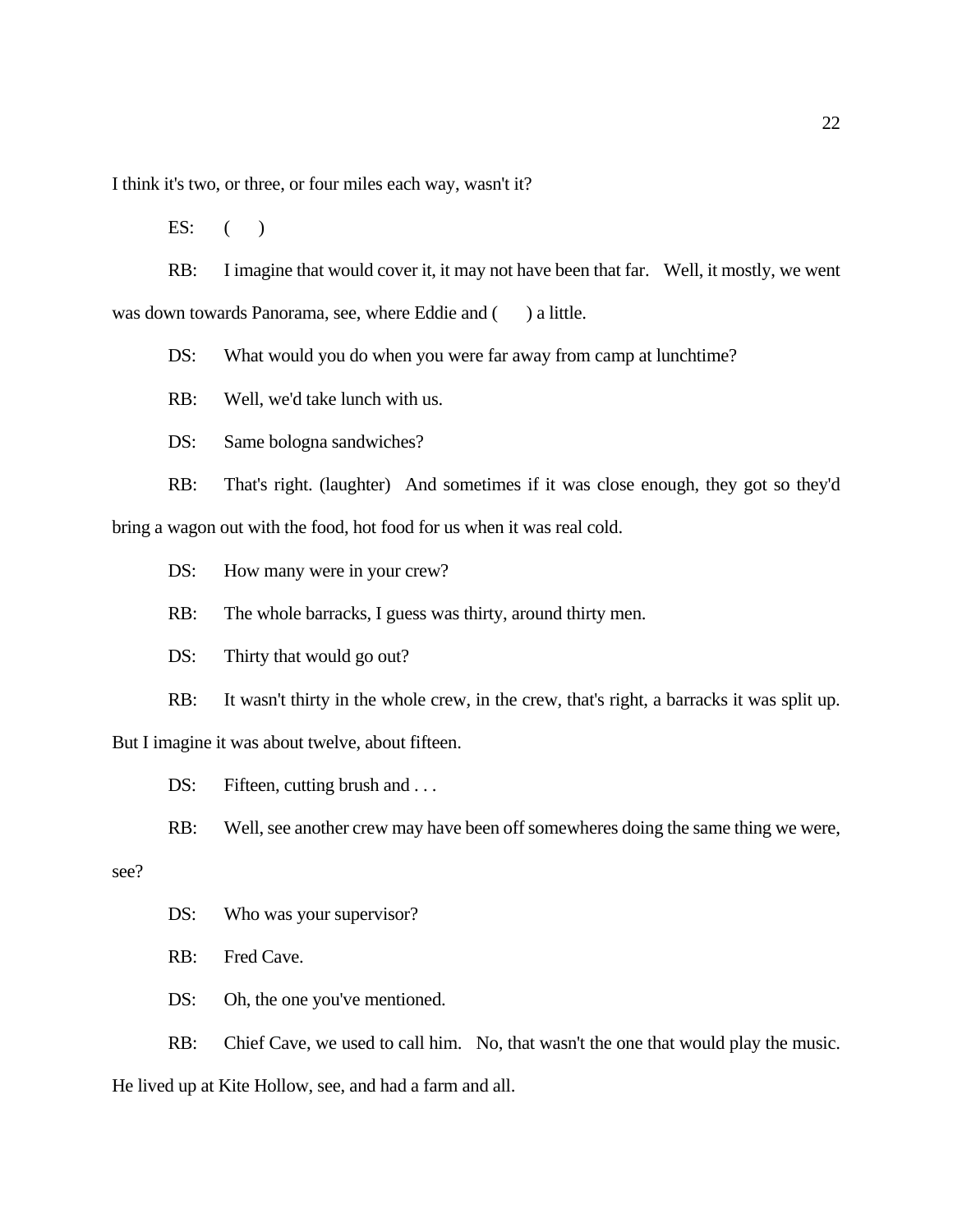- DS: Who was the one that played the fiddle, Ralph?
- RB: Ralph Cave.
- DS: Ralph Cave, he's still alive, isn't he?
- RB: Yes, he is.
- DS: Hey, maybe he could play my *Fox Hunt* for me.
- RB: He, he lives right up here, you know.
- DS: He does?
- MS: Where  $($  )?

RB: You know where the road, right there, [two voices speaking at once, directions indistinguishable].

- DS: Is he  $($  )?
- ES: Yes.

DS: Maybe before I leave, we could give him a call, and ask him if he remembers how to

play it. I mean, if one of you asked him, it would mean a heck of a lot more than me asking.

RB: If he was home. See, he has a little store up here, around ().

- MS: Somebody said though he retired.
- RB: He may not be messing up there, much,  $($ )
- MS: I seen him home a lot.
- RB: You do? Well, he left, probably.
- DS: Is that the Cave brothers?
- ES: No, no, ma'am, different, different.
- MS: ( )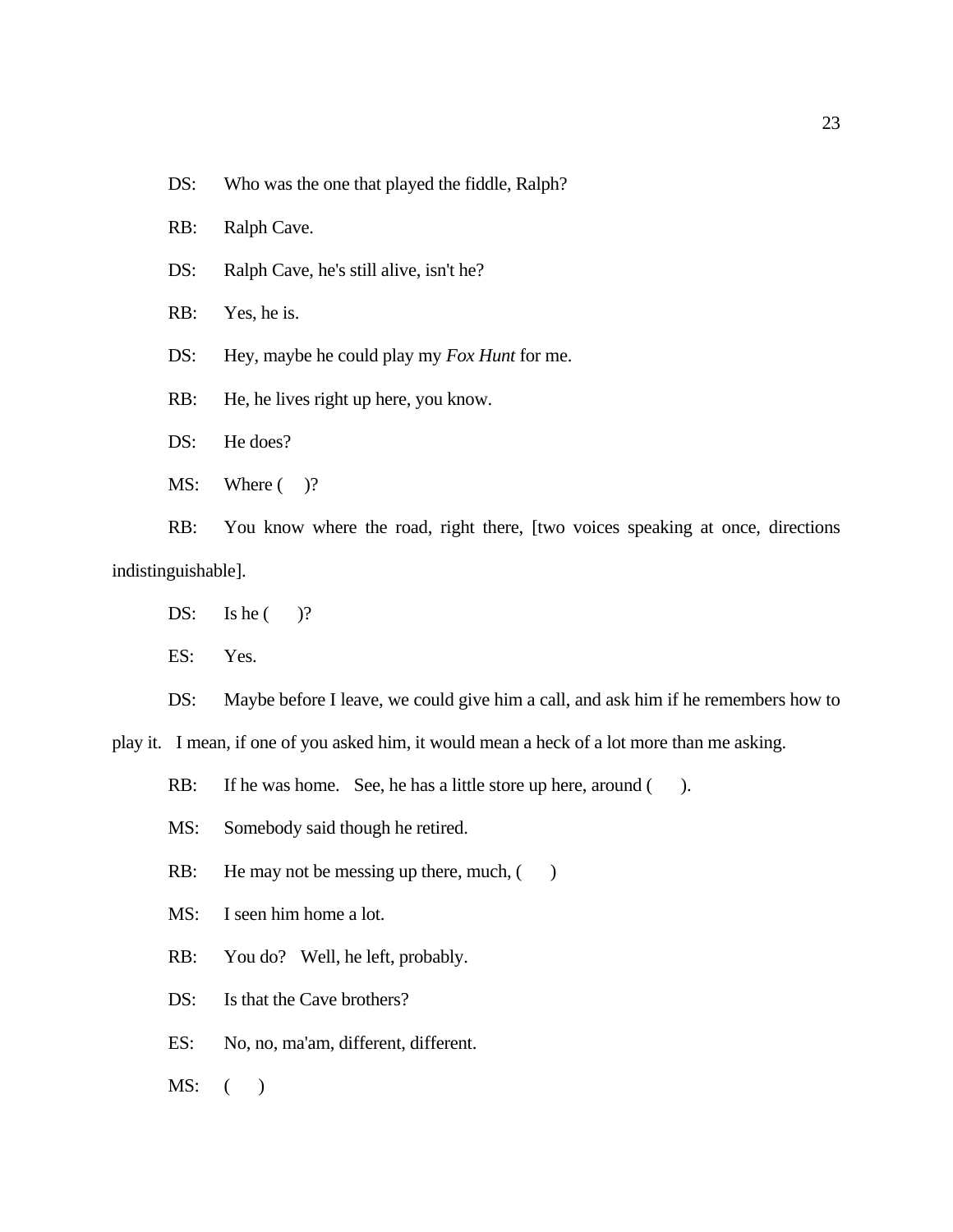DS: Okay, well now what other recollections do you have? Statute of limitations has passed, so (laughter) did you ever go down and visit any of the people in the mountains?

RB: Yes, ma'am, I did.

DS: What families? Do you recall?

RB: Well, some of them was Jenkins . . .

DS: Where did they live?

RB: Broyles . . . well, they lived down in Dark Hollow, some of them, and Caves, and Jenkins lived down there, and Breeden. See, they had, they'd have little gardens and all . . .

DS: Did you ever go into any of their homes?

RB: Yes, ma'am, I did.

DS: Did you ever have a meal with any of them?

RB: Yes, ma'am, I did.

DS: Great. What would you have, as an example?

RB: They would have, well, all kinds of vegetables, and meat, hog, a lot of, they raised hogs and they don't have beef, but they had nice meals. Never did go to one that you didn't get a real nice meal  $($ ).

DS: Did they have a large family?

RB: Well, some of them did, yeah. Uh, no, gee, I don't know how many,  $($ , I don't know how many was in his family.

DS: Was it a sort of a log house, that they lived in?

RB: Well, yes, ma'am, some of them was (). And used to go down in, down in Criglersville a lot.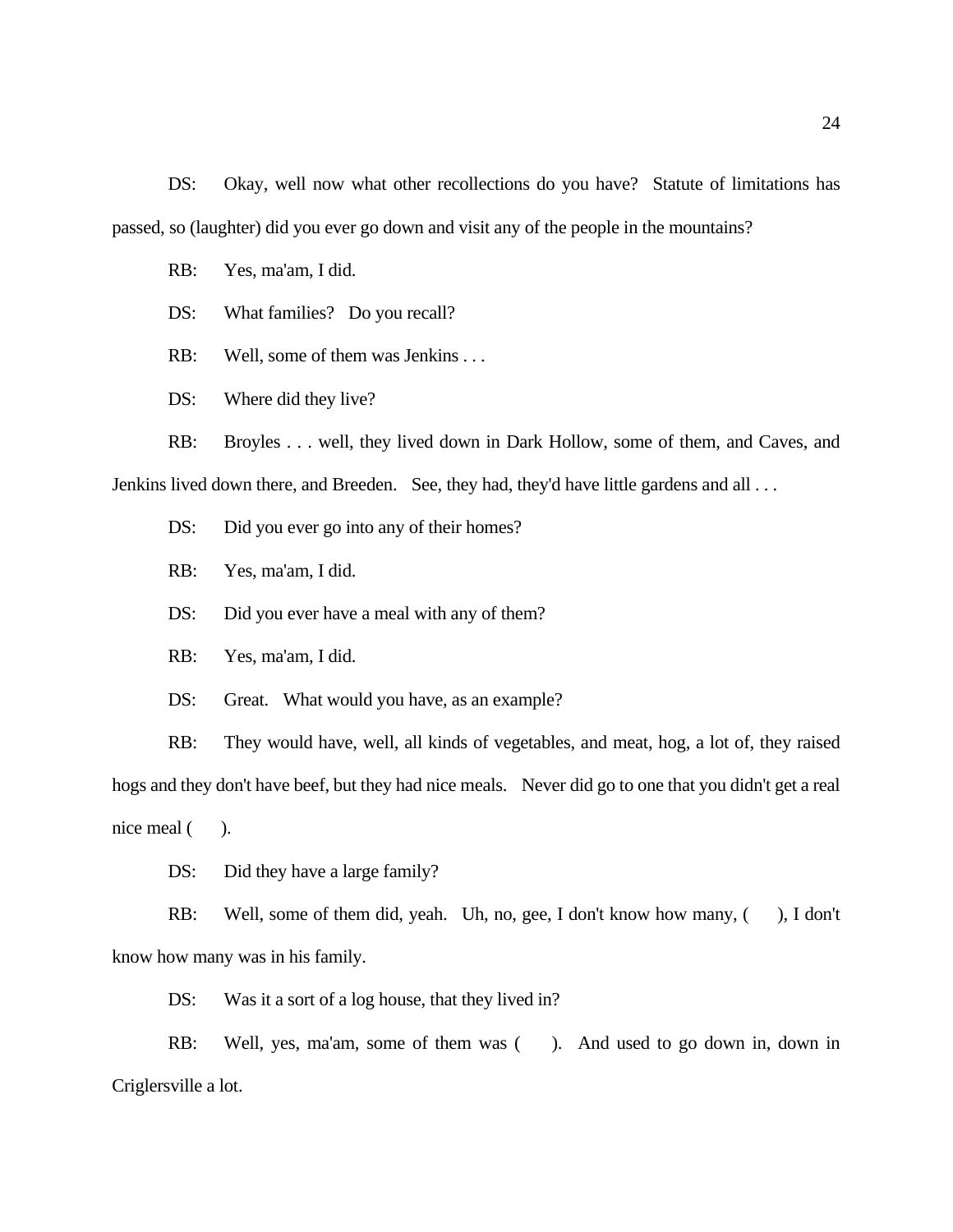DS: Oh, now that was quite a--

RB: () we didn't mind the walk down there, (laughter) of course you just had no other way of getting around, then.

DS: So what would you do in Criglersville?

RB: Well, go to, go down there, see some of the girls, sometimes (laughter) ...

DS: Uh-oh!

RB: Of course () some boys are from Criglersville, down there in the mountain, and we'd go spend the night with them, sometimes.

- DS: Did you ever buy any of the moonshine?
- RB: Yes, we did.
- DS: Who made that?

RB: Well, different ones. Jim Dawes (?) he suppose (black of lead usually make a lot of it. Someday you see a little smoke over here and a little smoke over there, so you know he's still around. I mean () one time the revenue men come up there after him. They was looking for stills, in other words, not after him. He took the fellow out to look for stills, so naturally he was taking him to the roughest places he could find, where they had to crawl rocks and all, (). And the fellow told him when they got back to the house, said, "I don't care." Said, "Mr. Dawes, I don't how much whiskey you make," say, "I don't tell you to make whiskey and I don't tell you not to make it." Said. "I don't care how much you make from now on, I'll never be back up here to bother you!" (laughter) And then on pay day, he'd come over the mountains, you know, and clean off the  $($ ) and everything, and he rode a white horse and he'd have two  $($ ) with whiskey in them. And he sat around pay day, see, for the boys up there, and he'd sell it, you know, for 25 cent a pint.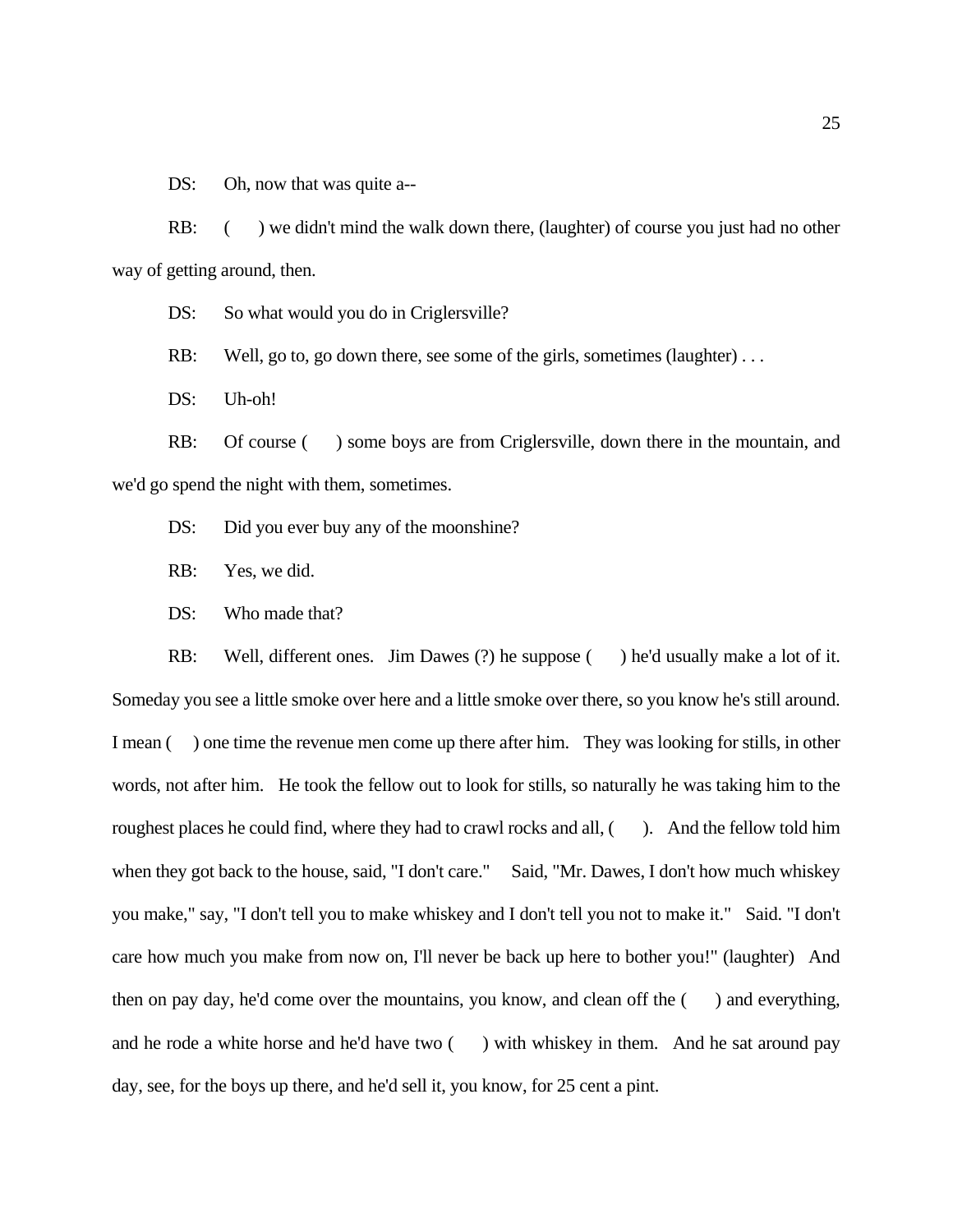DS: Twenty-five cents a pint! You got taken!

ES: Well, that was a little bit before. It went up a little bit later on.

DS: Twenty-five cents a pint. Oh boy! And that was such pure, wonderful, it really was good. Wish we could get it now.

MS: Wonder if they put sugar in the mash () like they do today?

DS: No.

RB: I don't know. Now, Mr. Dawes was all the time telling me to come over there and watch him make it, and I never did.

DS: Wish you had!

RB: And I wished I had! Absolutely, I wished I had! I never did go over there and watch him make it, (). I wished I had. And he'd used to tell me a lot of times to come over there and he'd take me out and watch him ( ). I never did.

DS: No. Now, there was a Broyles and what other family were there, that you mentioned?

- RB: Well, there's Jenkins . . .
- DS: Jenkins.
- RB: Jenkins, and Breeden.
- DS: Breeden.
- RB: And Cave.
- DS: And Cave.

RB: Well, of course, Mr. Dawes, Jim Dawes, he lived way over the mountain a little further from them. Out from Dark Hollow.

DS: Now, which Breeden was this? Would you know the first name?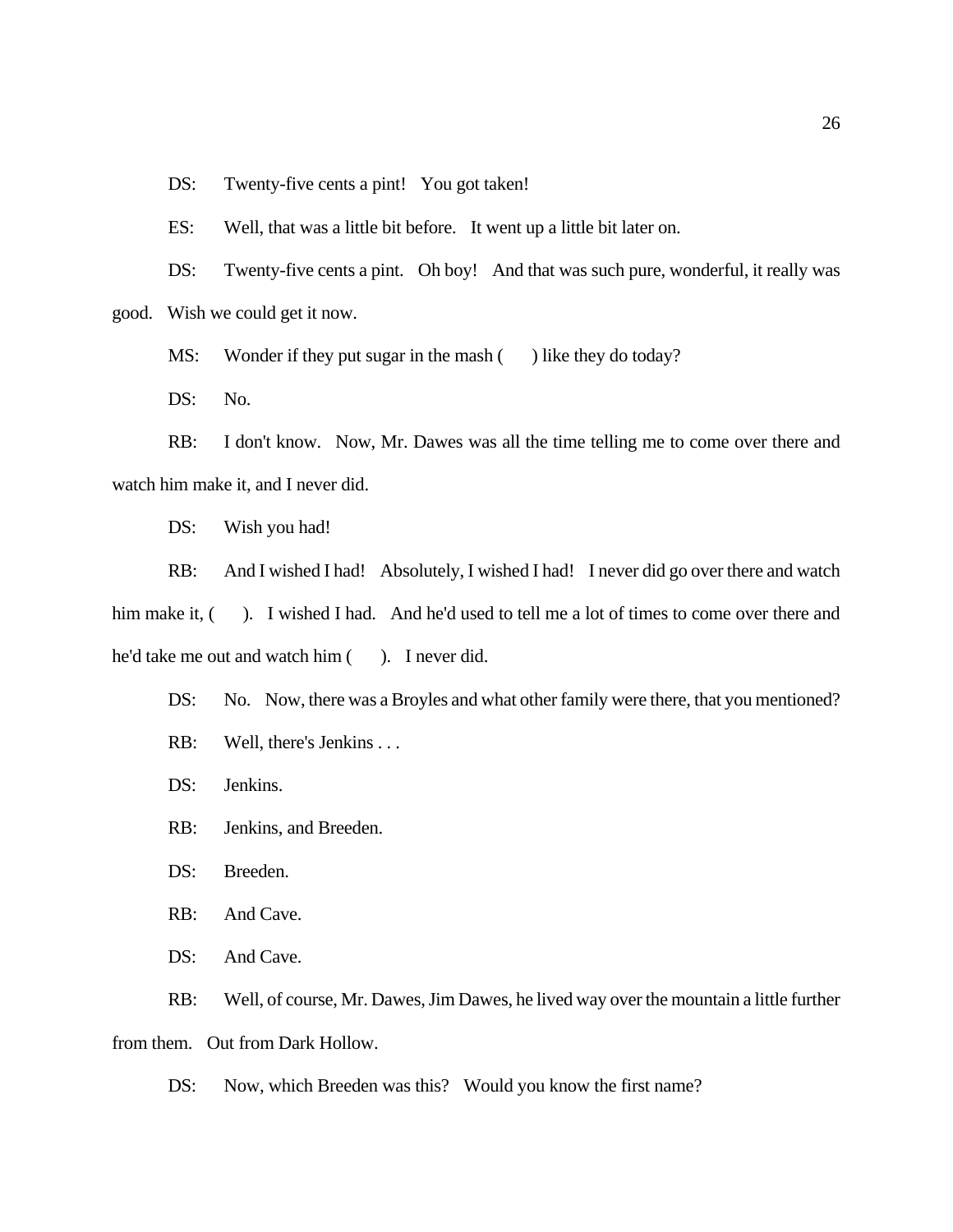RB: I forget their ( ) name, now. I forget.

DS: Did any of these families look as thought there had been much, too much close intermarriage?

RB: Well, I wouldn't say that, I couldn't tell. But they was nice families, now--

DS: And they were intelligent.

RB: --and they'd treat you fine when you went to their home.

DS: There was nothing sort of weird about them?

RB: Nope, there wasn't. I can't say that. No, ma'am.

DS: Okay. All I need is constant verification of this, you know! Because have any of you ever read that book *Hollow Folk*?

ES,RB & MS: No ma'am.

DS: Well that's why I'm doing these interviews. To try and disprove that horrible book. Didn't you ever, any of you, have a chance to get down and visit Nicholson Hollow?

RB: I, well, not while I was up there, I never did go down there, I don't believe. But I've been down there since () one time.

DS: I was just wondering if you got to know any of the Nicholsons.

RB: No. And when I first went up there, see, that's when they was moving them out of the Park. And 'cause, some people, you know, they had to take and kick them out. They didn't want to move, well, naturally they wouldn't. They'd been living there all their life, and they had a good living. What you consider them for  $($  ) anytime.

DS: Did you have any, were you involved in any way with taking down the houses there, as the people were moved out?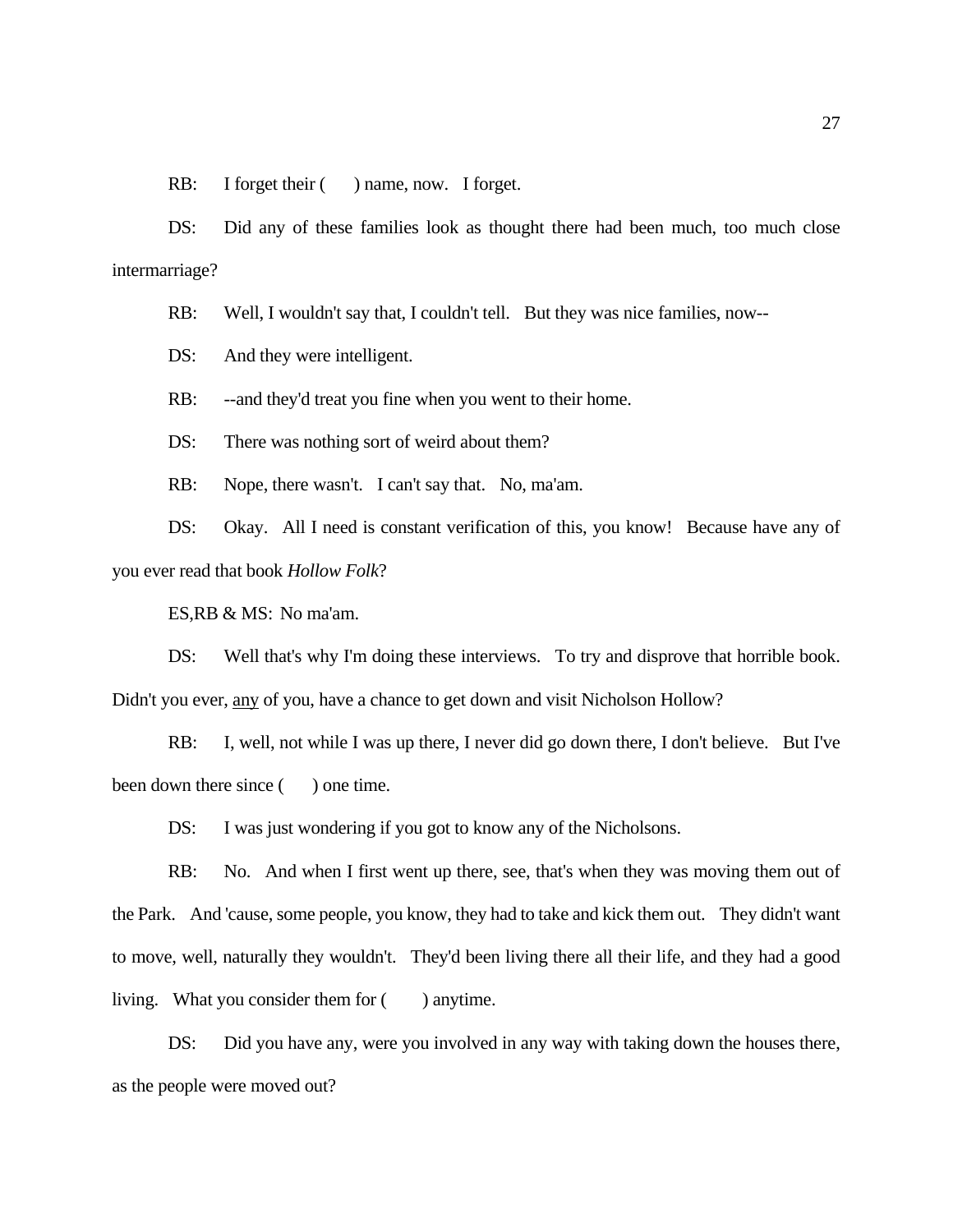RB: No.

DS: No. Because according to Colonel Cook, the minute the families were moved out, they took the houses down. Otherwise, the people moved right back in! He said sometimes they found some rather fascinating things in the walls. Like for instance,  $($ ) buttons, and  $($  ) buttons, and so that, that would be a fascinating thing to  $($  ). ES: Maybe Russell could give you a little light on June Weakley. And if he was, ( ). MS: How about the  $($  )? RB: What? MS: That boy married June-- ES: Dice. RB: Dice. MS: Yeah, Dice. He still living? ES: I think he is. MS: Really? ES: He was at the meeting one time,  $($  ) Dice was. RB: He was? ES: Yeah. ES: As far as I know. DS: What were the Weakley family like, were you ever in their home? RB: Well,  $($  ) they was a close family.

DS: From what I understand, the men were highly protective of their wives. Was this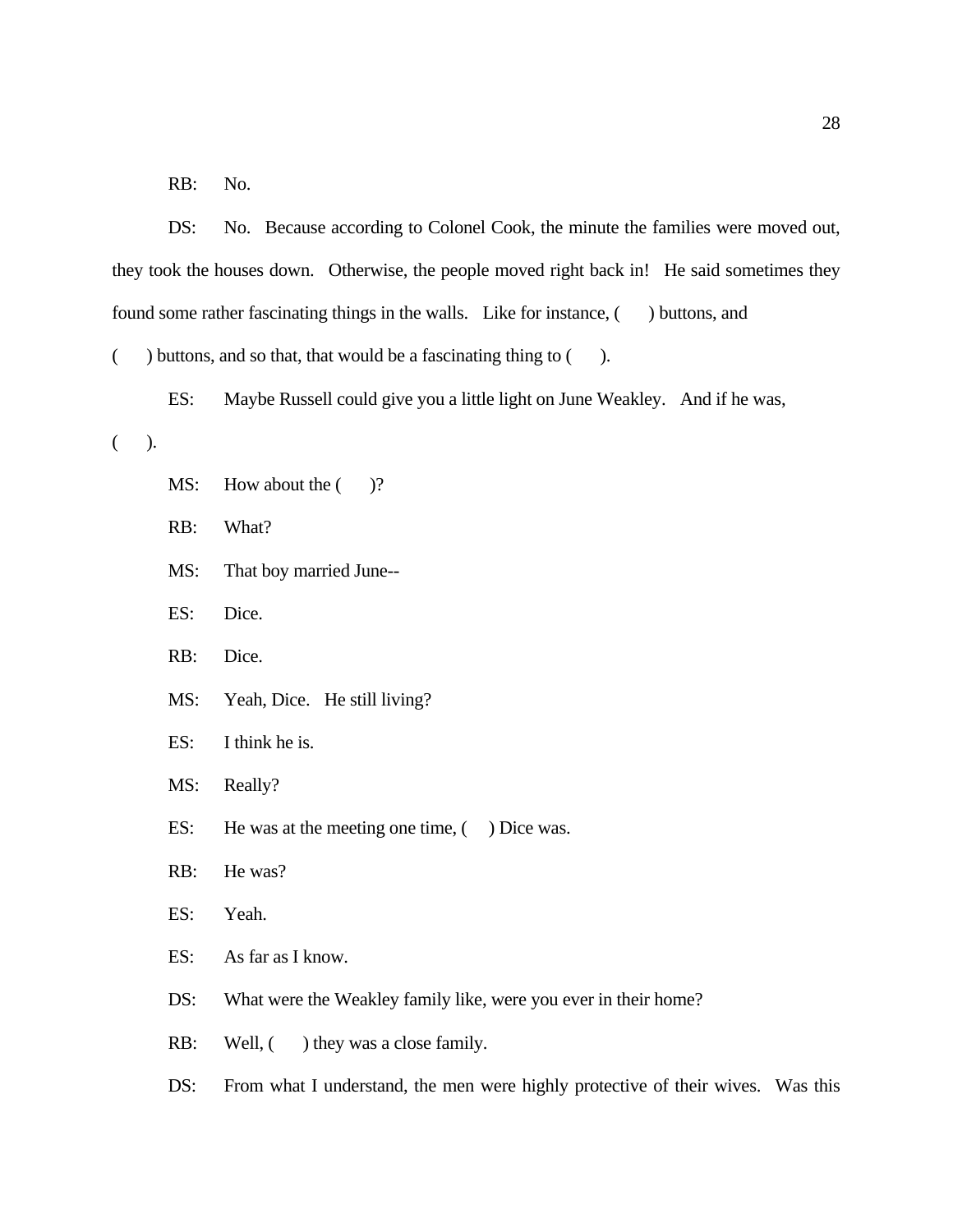true, did you find?

RB: Well, yes they did, in a way. For the whole family, they looked out for family, you know, protective of the whole family.

DS: () by any chance who had by mistake touched one of the wives -- was there any reaction? . . . Or did you make sure you didn't?

RB: No, I never got  $( )$ 

DS: I mean, you know, just happened to bump into them.

RB: No, no, no.

DS: No. Okay. Is there anything that you especially recall about any of these families, that you visited? Anything that sort of stands out in your mind? . . . First of all, what was their reaction to the CCC's? Were they ...

RB: Well, it's--

DS: You know, here, here all of a sudden and they've had a quiet life and there's a whole bunch of strange men all over the place.

RB: I never did see no resentment or anything myself. Yeah, it was like a lot of strange people in there and everything, you know . . . maybe kind of wonder where they'd come from and all, and who they were and all and want to know this or that, but I never did see no . . . they was easy to get along with, if you done right. But if you had done something to

them . . .

DS: Was there ever any instance of people in your camp doing something to ruffle the feathers on the mountain people?

RB: Yes, sometimes there was.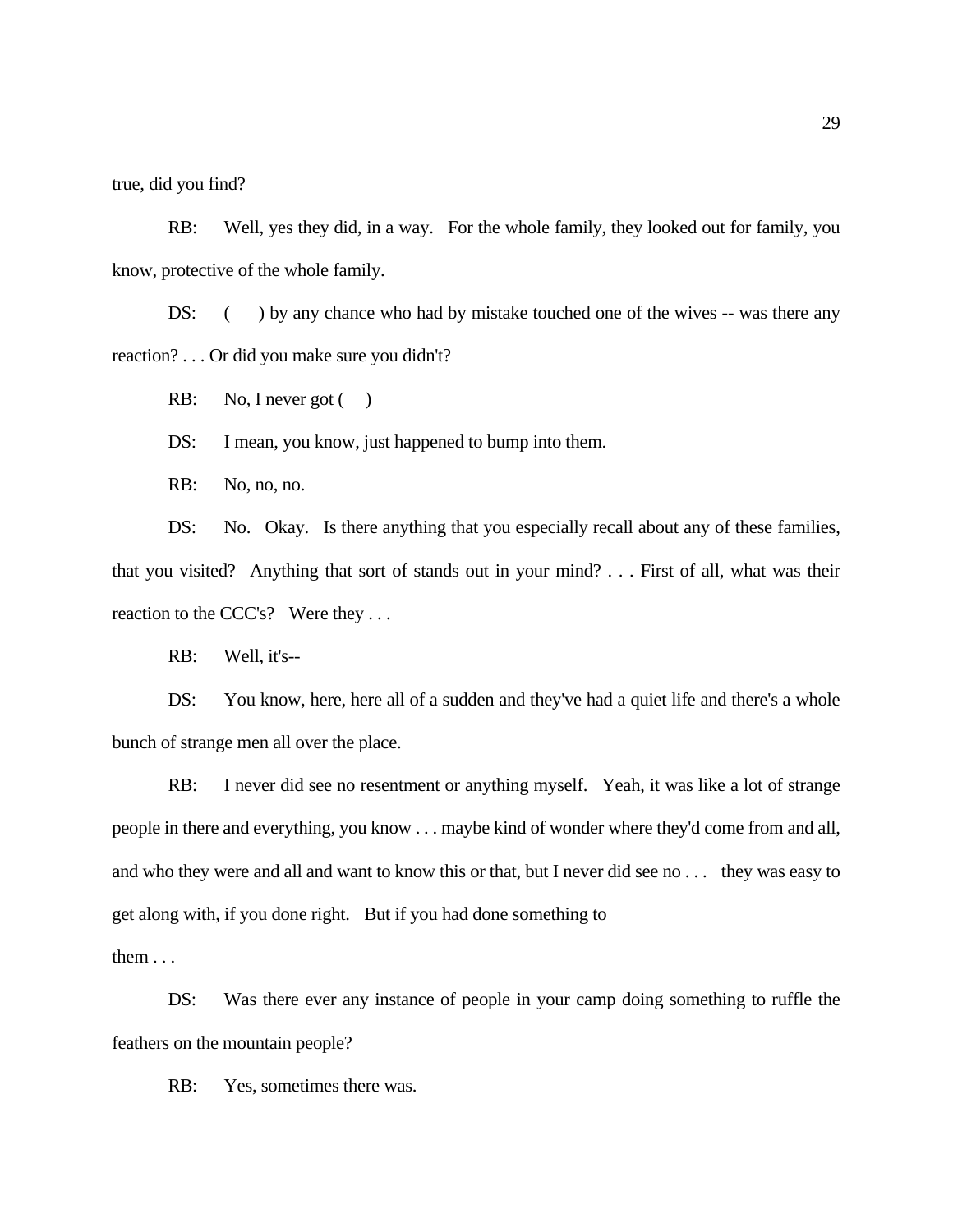## DS: And then what happened?

RB: Well, we kind of stayed away from them for a little while.

DS: What would ruffle their feathers?

RB: Well, sometimes the girls we'd go with sometimes, () thing like that.

[END SIDE A]

[START SIDE B]

DS: This is working, working out really good, I'm getting a lot of information. Now, you didn't spend all two years just cutting down gooseberry bushes?

RB: No.

DS: No. There weren't that many gooseberry bushes! (laughter) So what else did you do?

RB: Well, we 'd cut down trees, clean--

DS: Why cut down trees?

RB: 'Cause they're dead, ones that are dying--

DS: Oh, the dead chestnuts.

RB: --cut down a lot of them for wood, see? ( ) wood. All the wood, ( ) sometimes I used to pull the charge of quarters, you know, look after the camp every night. While I never did do it right, because I didn't choose to do it, see? I did it some weekends

( ) One would want to go home or something like that. And then, they was laying these walls, you know, the stone walls on the Drive and all, and Mr. Boyce, sometimes if you worked on weekends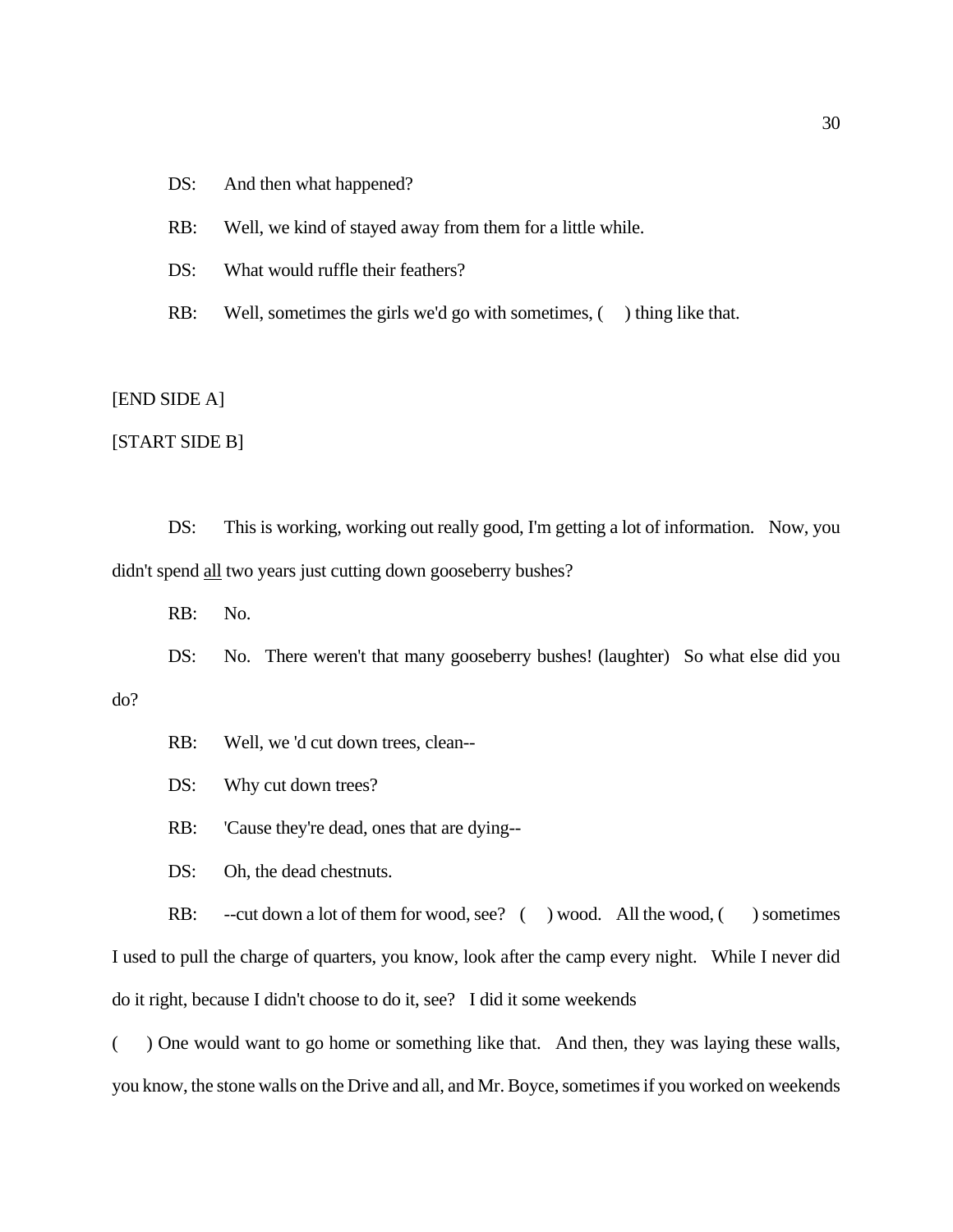with them, they let you have a day or two off and you could go home or something.

DS: How would you get home?

RB: Well, the train, see the train run, we'd go to Luray--come to Stanley and catch the train and go to Waynesboro and then, yeah, that's where you switched trains and . . . and went on to Norfolk.

DS: Took a long time to get home.

RB: Yeah, and then again, well, one Christmas I went on, but I mean, as long as we got a bus to take us from here to Petersburg, then I caught the train from there to home.

DS: You all didn't get much money, spending money?

ES: Not a whole lot.

RB: They gave you thirty dollars, see, gave you five of it and sent twenty-five home.

DS: So that didn't pay for much.

RB: Well, considering, now it paid for a whole lot! (laughter)

ES: We still had a good time! (laughter)

RB: Yeah!

DS: Sure.

ES: We certainly did.

DS: Yeah. Okay, fellows, Friday night, and you're all up there and you're making plans about what you're going to do for the weekend. Would you all go out together to do something? Walk down the mountain or would you be driven down?

ES: Well, sometimes some would walk, and sometimes we'd--truck would bring us down. Then we had a fire detail, one barracks a week would have to stay on the mountain. During fire season.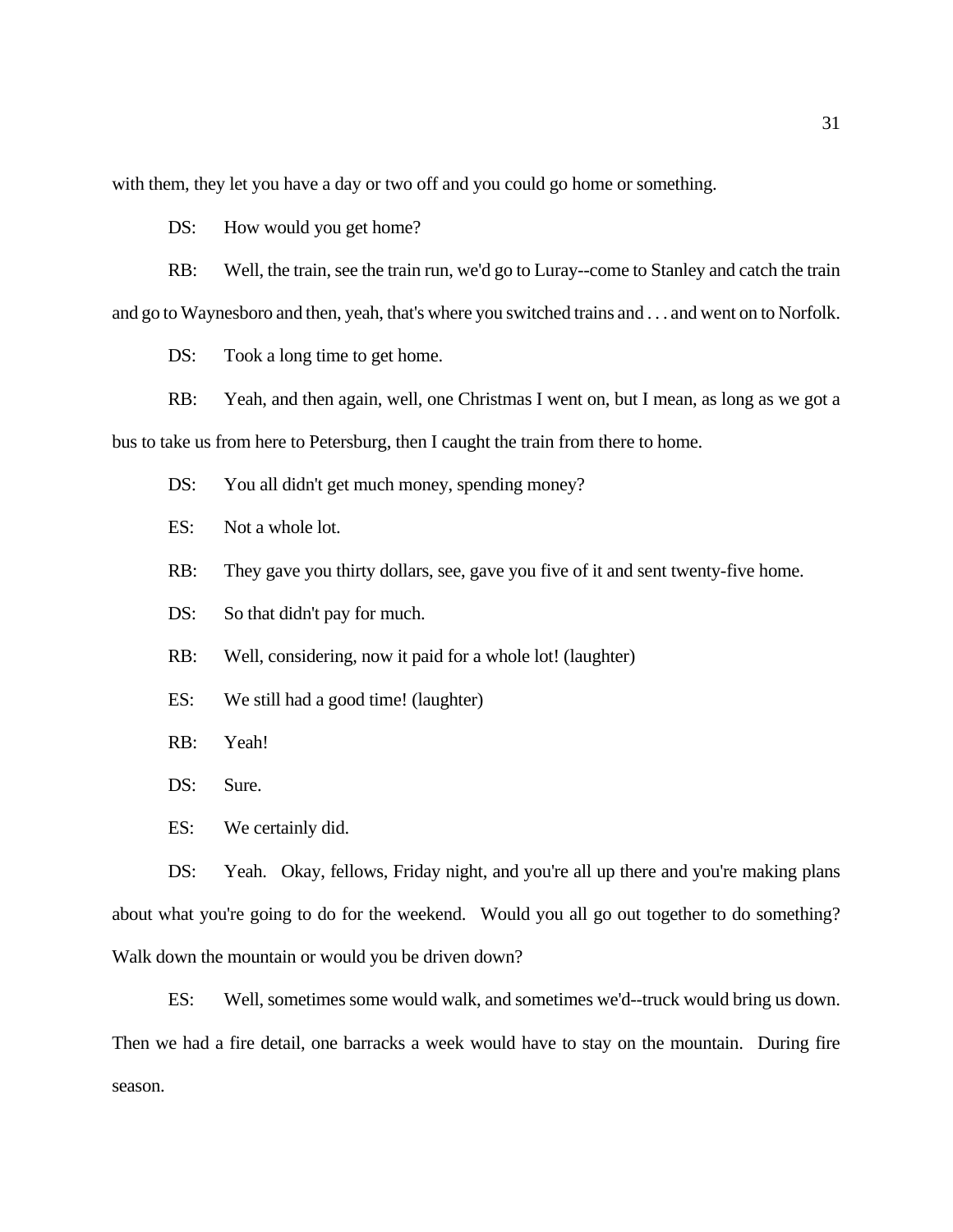- DS: Did you have much problem with fires?
- ES: Well, at one time we did. Lot of fires, wasn't it?
- RB: Yes, it was. Well, the reason of it, them are, people had homes, they would set the

fire. Lot of times. Just to get the boys, CC boys down there close so they'd come in and fight ()

ES:  $($   $)$  (laughter)

DS: Really?

- RB: Yeah. So the fire might ( ) out.
- DS: Ah, ha! (laughter)
- ES: And also to have a good crop of huckleberries.
- DS: Yeah, right.

ES: Bring the underbrush up.

DS: A fire in the mountains is nothing to fool with. Would the whole camp go out to put it down?

ES: Well, if it was, if it required it, we would. Most of them, leave a little skeleton crew in there. I stayed out for a couple of days and nights.

DS: That, that's a ferocious thing to have happen.

ES: We had a lot of fires.

DS: Yeah. Alright, so excepting for the fire crew, what all would you all decide, okay, let's, let's go down into Stanley and have ourselves a real big time. Or let's go into Harrisonburg, or

where did--what would you do?

ES: Well, I, I came to Stanley most of the time.

DS: I wonder why! (laughter)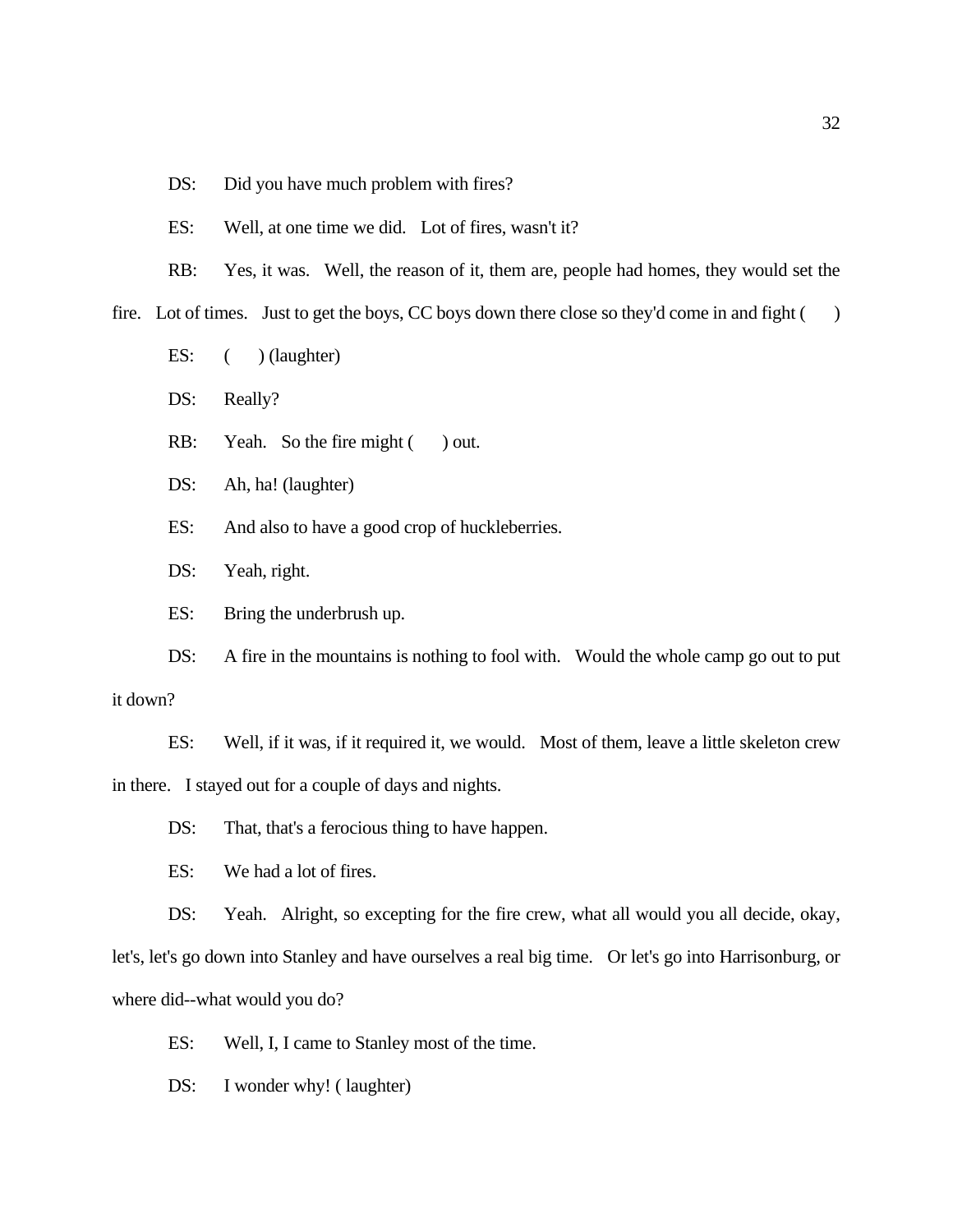ES: I don't think but one truck went to Luray. Didn't too many go to Luray. I think Stanley gave them a little more excitement.

- DS: It did?
- ES: Yeah, I think so.
- DS: In what way?
- ES: Well, drinking and fighting, I think for the best part. (laughter)
- DS: You mean you looked forward to these fights?

ES: Well, a lot of them did, sure did. I've seen the Stanley streets blocked on many Saturday nights.

- DS: Good grief! To think you'd look forward to coming down and starting a fight.
- ES: Some of them did, many did.
- RB: Well, it didn't seemed like they hold too much grudge, though, you know.
- ES: No.
- RB: 'Cause you'd go to their houses--
- ES: Be all over, be all over.

RB: That was the nature of them, they just liked to fight sometime, I think.

- DS: Would you do it again?
- RB: Well, if I was that age--
- ES: I would. (laughter)

ES: That's what the Marines used to do, just about every time they came down, somebody would get in a fight, when they was up at Hoover Camp. So I was told.

DS: That's right, the Marines had been moved out, before--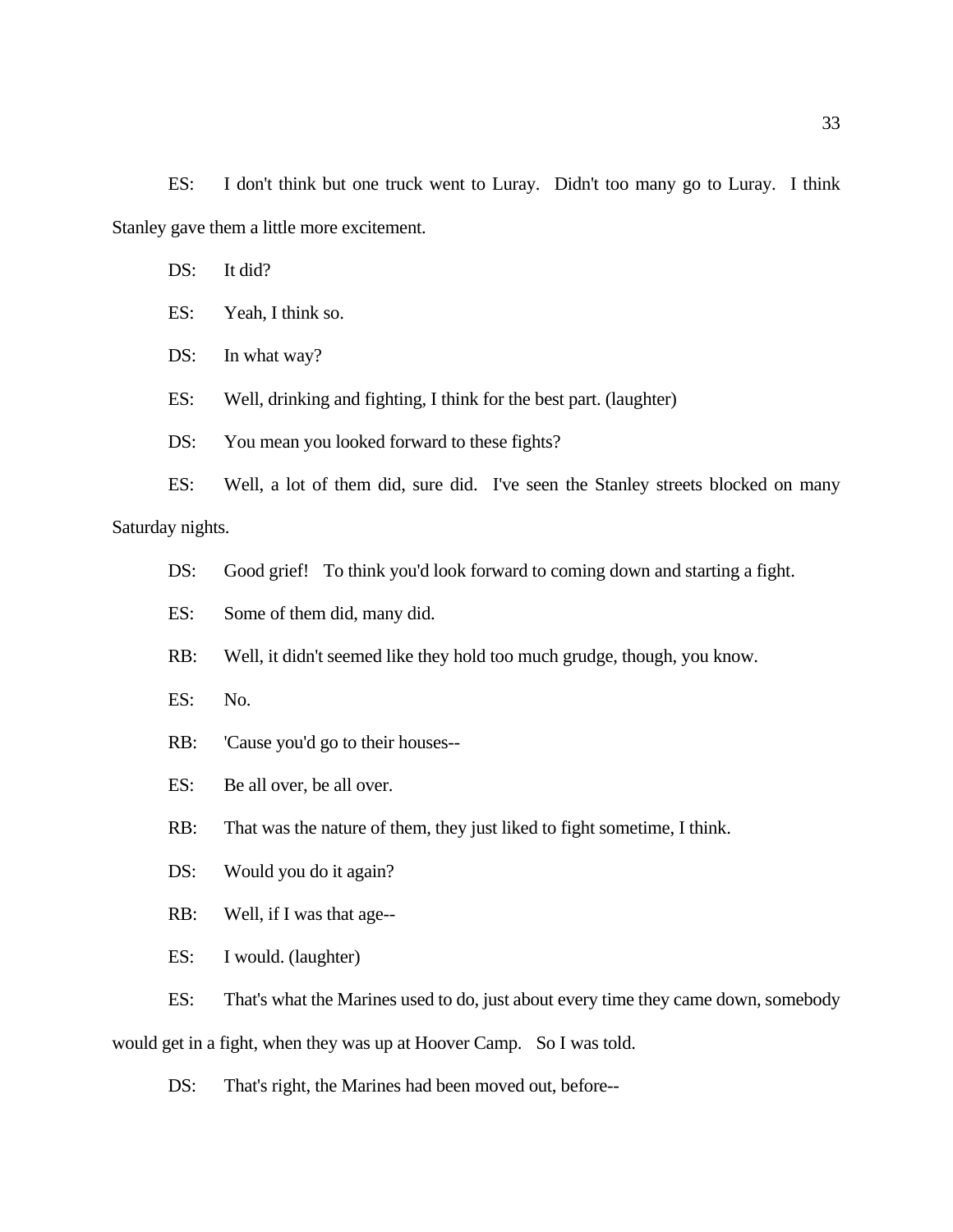ES: Yes, before--Barlow might remember the Marines up there.

RB: I'm afraid most of them was, was--there was some down at Hoover's Camp, wasn't there?

DS: Were you all there when FDR came through?

ES: Yes, ma'am.

DS: What is your recollection of that?

ES: The most exiting day I had--one of the most exciting days I've ever had, all of it.

DS: Yeah. () get that whole place all polished--

ES: Spick and span, everything.

DS: He didn't inspect the barracks, though, did he?

ES: I don't know, I, I tell you () I had a way home, and I was homeward bound. That's

the first time I'd been home since I'd  $($ ). And I wanted to get home and tell them all about it.

DS: How did you get home?

ES: Well, the postmaster, from my home, he, him and his boy was up there, and I happened to find them. I rode back with them all the way. And we had sixty state troopers, they came up there and stayed a long time, before he came in. They had a barracks of their own, to themselves. Plus the army--

DS: I wonder why?

ES: Well, to keep everything under control, I think. And a lot of the army, maybe, I think maybe a couple of hundred army was up there camping.

RB:  $I($  ). When was that, about July?

ES: I think it was somewhere around--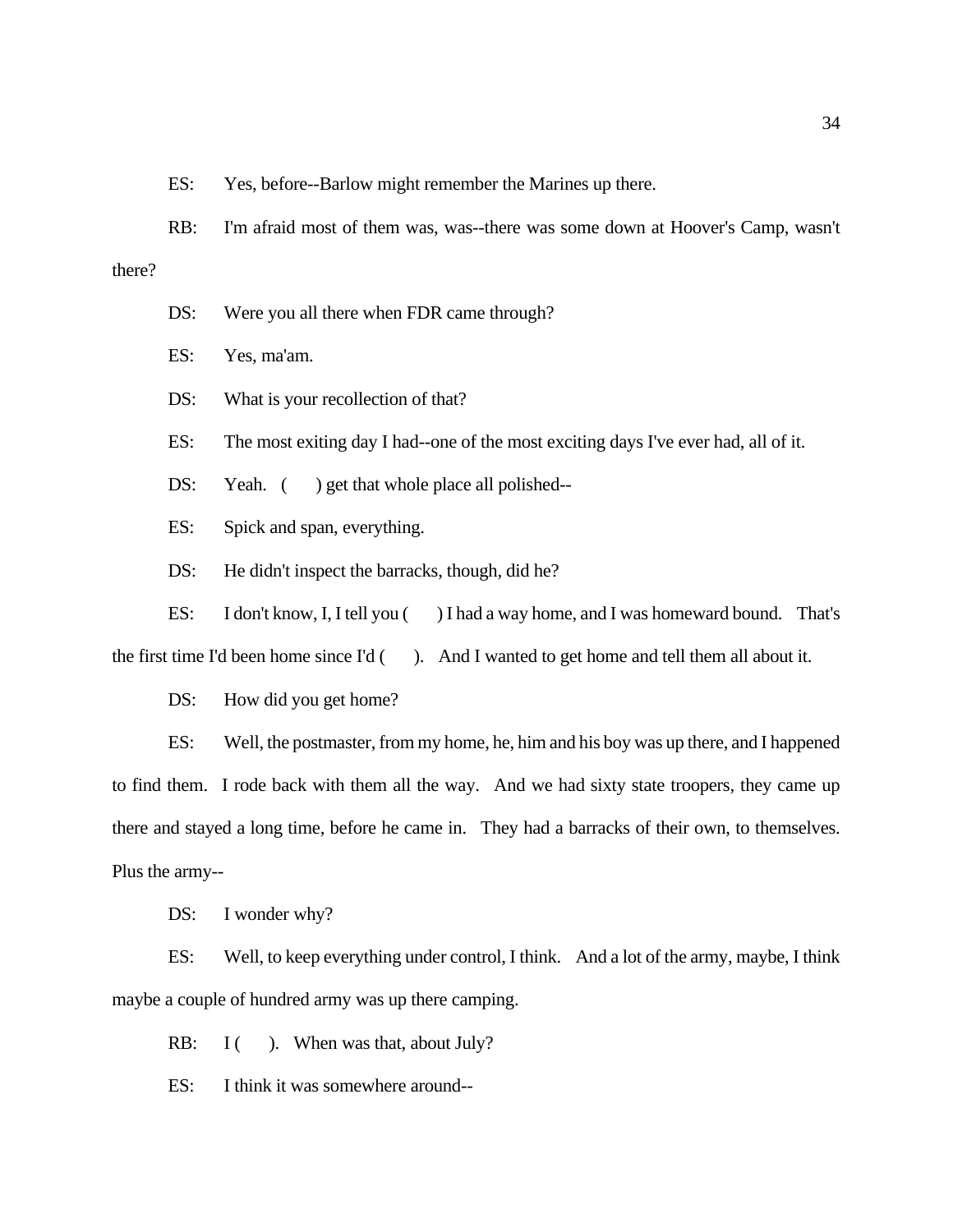- DS: Yes. July.
- ES: I got the pictures of it,  $($ ).
- DS: Did he eat at your camp?
- ES: I think he did, yes, ma'am. I'm sure he did.
- RB: ( ) take ( ).
- DS: Yeah. And then, that was where he gave his speech, too, wasn't it?
- ES: Right down in that hollow, from the service center, right, you look right down in.
- DS: You say it was the most, one of the most exciting days you ever had?
- ES: It was, yes, ma'am.
- DS: Okay, so when you got home, how did you describe it to your family?
- ES: Well, they all knew that he was coming up there, and they wanted to know how he looked and--
	- DS: How did he look?
	- ES: He looked good, I think.
	- DS: Yeah.

ES: Wonderful man. And we just had a general talk. I don't remember any of the speech too much, because I was posted up near the Drive. We was up there, you know, to kind of keep order and try to--

DS: Yes, there were a lot of local people that were up there.

ES: Yes, yes, ma'am, keeping traffic safe and all, with the troopers and army, and . . . But it was a beautiful day, nice day . . . And we was all watching for him to come, like little children watching for Santa Claus (laughs). Waiting for him to come.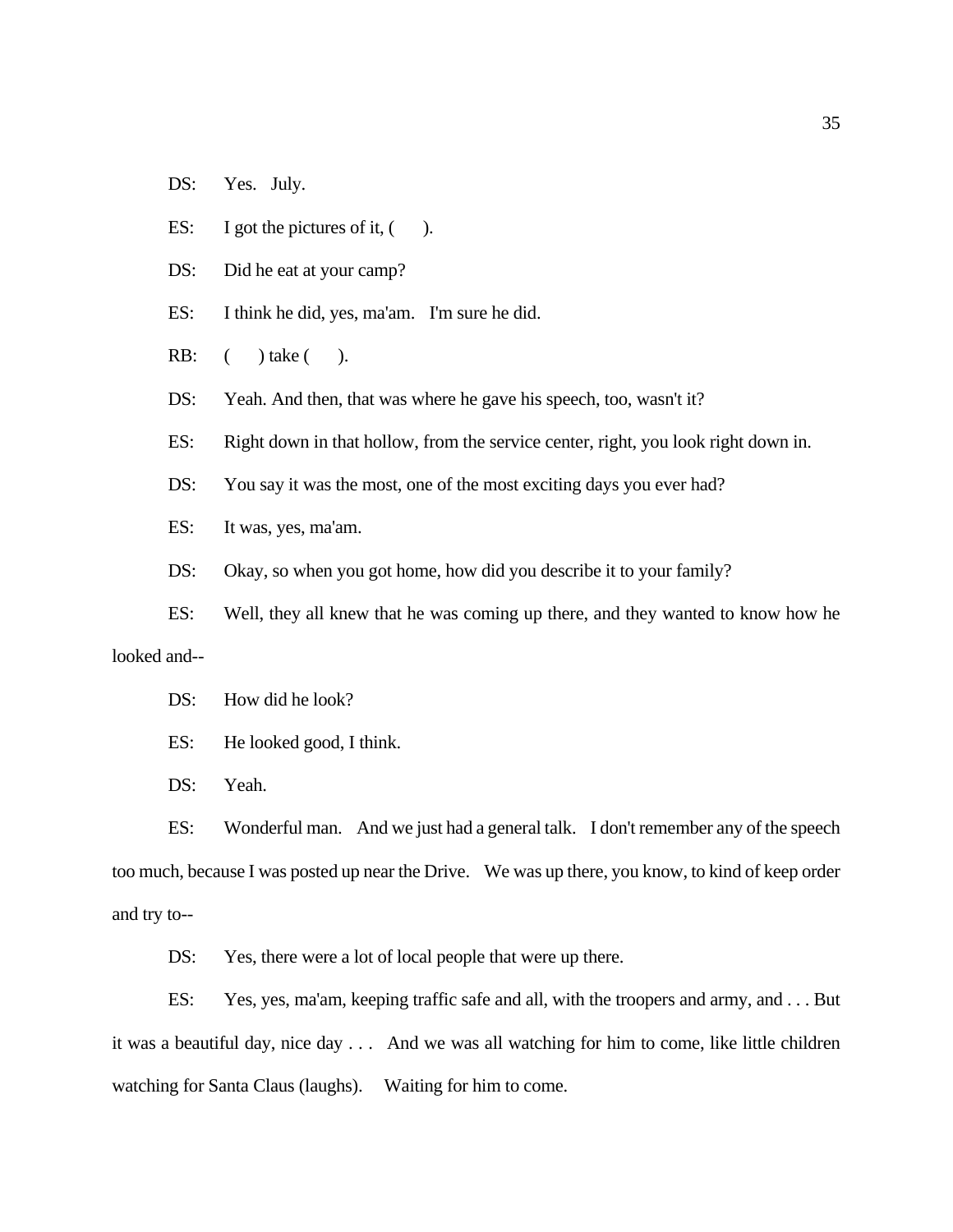DS: Well, after you had been home, how did you get back, then?

ES: I caught the train. I had to--

DS: And to do that bit into Waynesboro--

ES: No, I came from, I caught the train at my home and I came to Phenix, about fifteen miles from where I live, and I caught the C & O into Roanoke and I caught the Norfolk and Western back to Stanley.

DS: All on five dollars?

ES: Yes, ma'am. (laughter)

DS: Try and do that nowadays!

ES: That's right!

DS: You couldn't do it!

ES: No, ma'am, you couldn't.

DS: So, then after the CCC's were over, what did you do?

ES: Well, I came home, I went, we went down to my home a couple of days. And then we decided we'd come back up here to get married. And we got married and then we went back down, then we went back down to my home and stayed a while. And then I came back, and I worked at the planing mill, in there a while. And then, I actually registered for the army. And I went in the army, in '43, navy. I stayed in there 'til '45, Christmas '45...

DS: Oh, yeah . . . uh-huh . . .

ES: And then I stayed there and worked in a store a while, and then we came back up here, in 1947, we was at home. We came up here July the second, 1947, and we settled down.

DS: And what did you do, Mr. Barlow, after you were through with the CC's?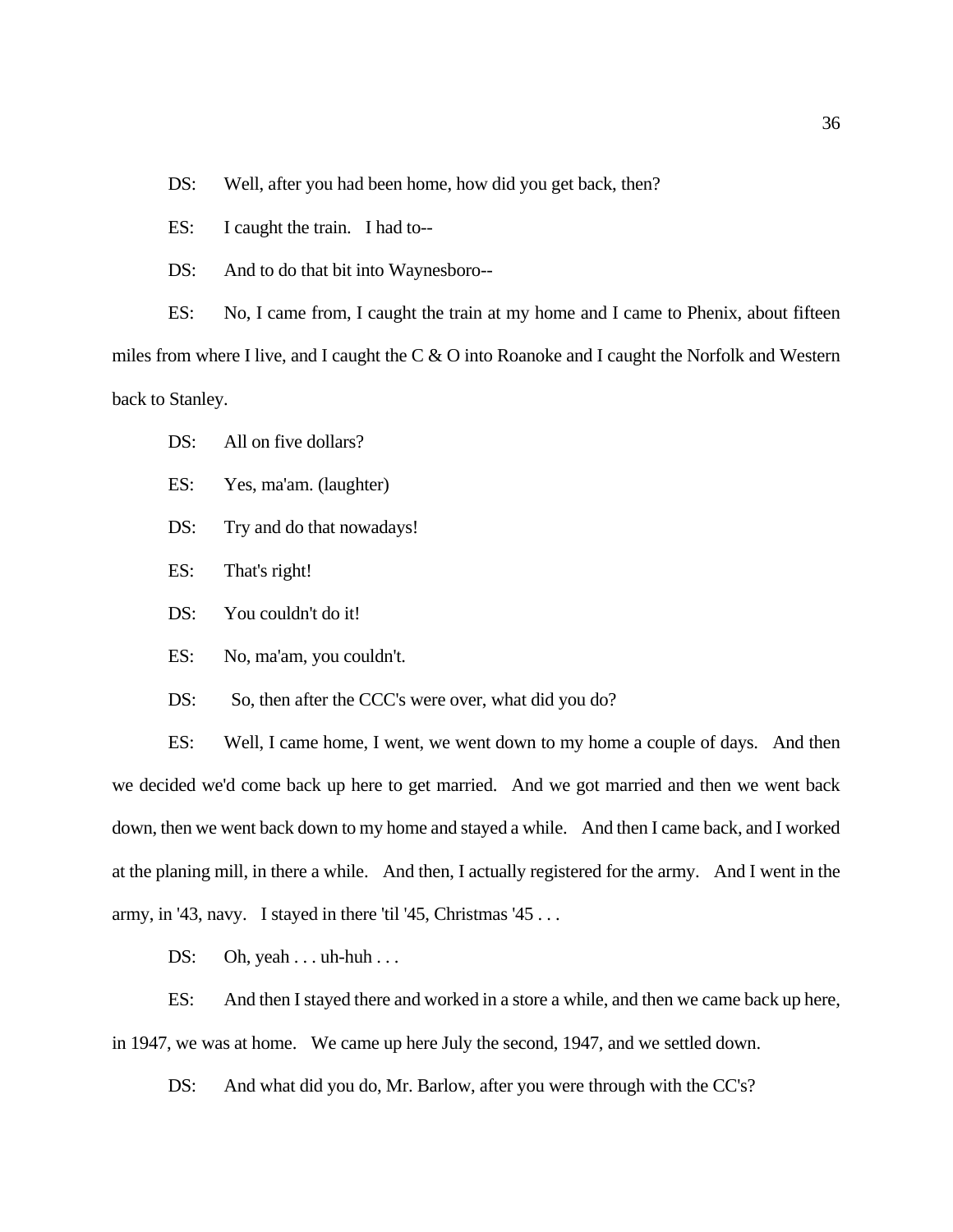RB: Well, I went home and went to work for a contractor, he's building houses there a while. And then finally, that was in, . . . in . . . about--after I left and went back home, see, and then about a couple months, he went to work there and then I come back up here and stayed a little bit and went back and got a job. Went to work at Gary Steel, in Norfolk, they was building all kinds of tanks, and . . .

DS:  $($  ) in Stanley.

RB: Then, I got married, and my wife come up here, then. In '36, it was, that was five or six months after I left camp. And I lived in Norfolk ten years and then decided to move up here. And then I finally left that place where I did, went to work for a chemical company, Monsanto Chemical Company in Norfolk, finally left there and went over to Norfolk Navy Yard. And then after the, after the war, I was laid off at the Navy Yard, of course I had preference to go over, go to work at Glen Haven, see? () But we decided that we'd rather move up here, so we moved up here and then I finally got a job up here.

DS: Do you all agree with Doc Blevins who said that he feels that if it hadn't been for the CCC's, we wouldn't have had anybody really trained to go into the services when the war broke out?

RB: Well, yeah.

ES: I think it did. It helped me out.

RB: See, when I, when I first went up there, they was giving the boys training, you know, calisthenics, drill and all, see? But they, not long after that they stopped that, because some of the countries complaining about that the United States would have too much of a standing army. And they had to cut that out. But when I first went up there, that's what they were doing. But it wasn't long after I got there that they had to cut that out.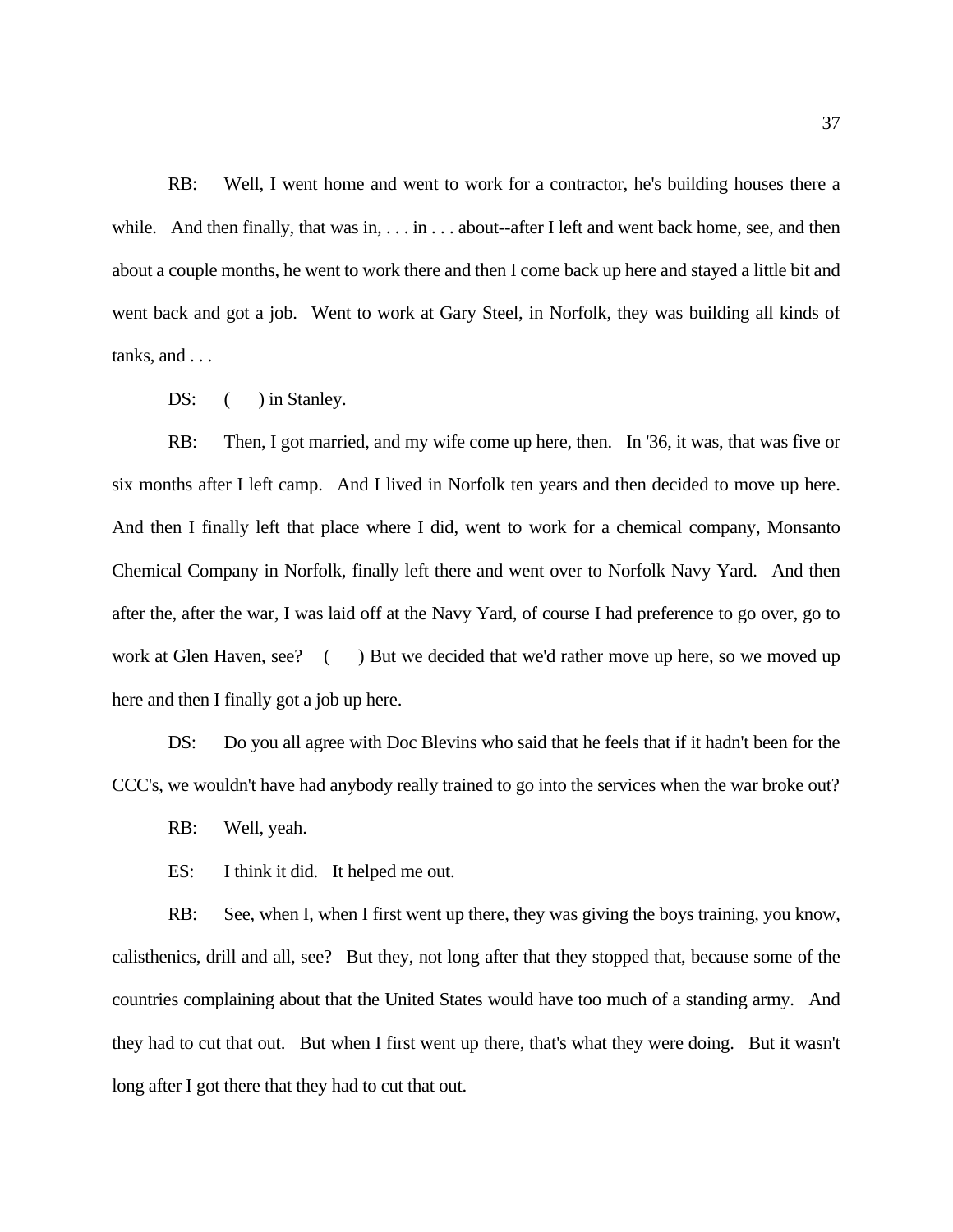DS: Well it was good discipline, I think.

RB: Yes, it was.

- DS: Because you were under the army--
- RB: That's right.
- $DS:$  ( ).

ES: And we still had reveille, and retreat in the evening.

RB: Yeah, always had that.

- ES:  $($  ) raise and lower the flag.
- DS: What else was there of the army discipline?

RB: Well, we had to, I know we had to line up every morning and have roll call, see that everybody was there. And most of the time you, you had to form to go in the mess hall, to eat, form lines. It was kind of, you could, you could feel, you know, what you had to do, almost. And it's along the army lines, and you would get used to it. Because you had to make up your bed the army style, your cot, and you had to keep everything--have inspections about every day.

- DS: Were you all issued uniforms, or anything of that kind?
- RB: Yes, ma'am.
- DS: What were they like?

ES: Just one of these regular army OD shirts, we called them, and pants, and army shoes -- everything was army. And coat, and then, later on--was you up there, Russell, when they changed to green? Yeah, they gave us a green uniform.

RB:  $($  ) I don't, I don't know--

ES: You know, it was the OD's when they first came in.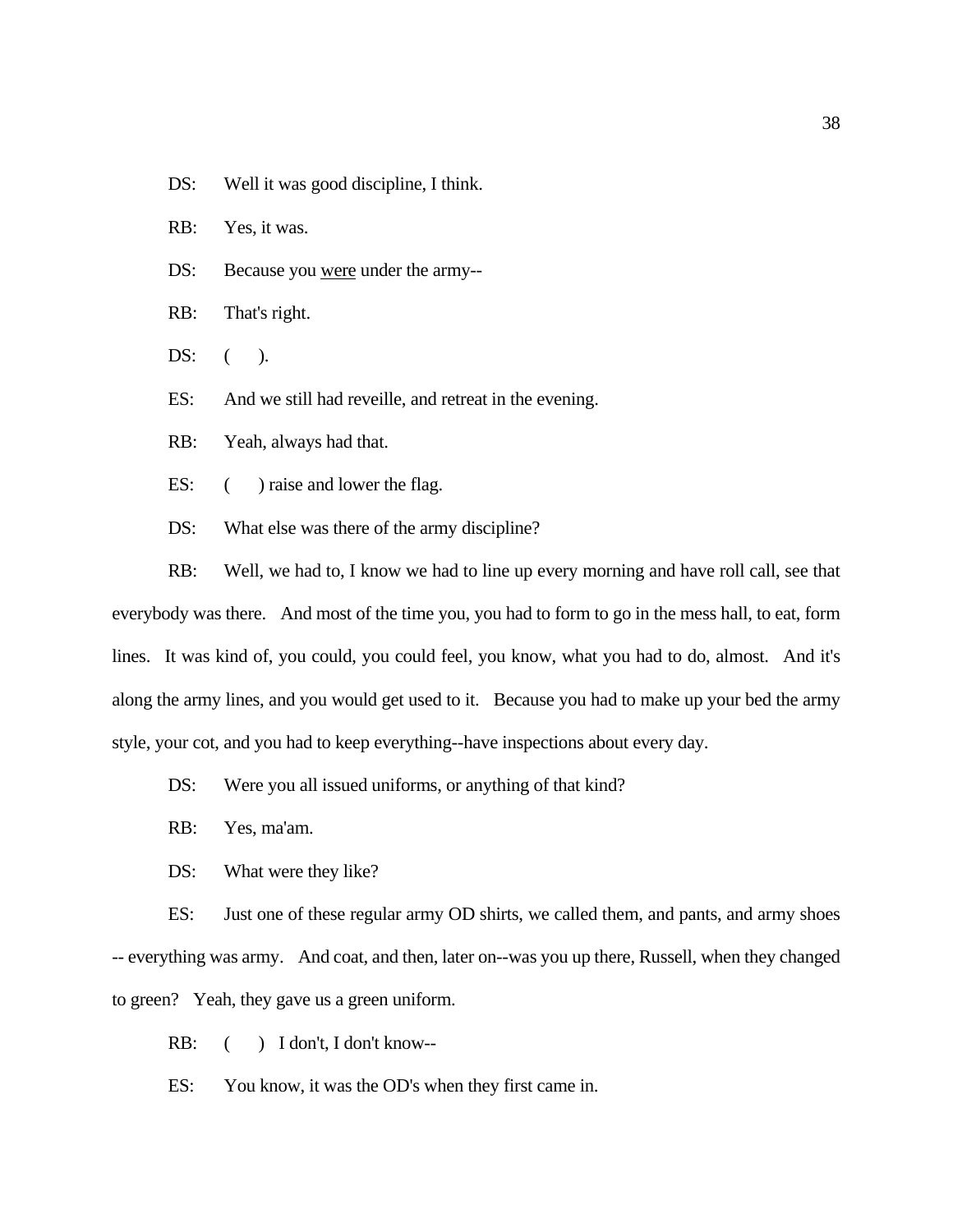RB: Yeah.

ES: And then, later on, it was a dark green uniform.

RB:  $I(\ )$  gone, there now,  $(\ )$ .

ES: And that was a pretty nice uniform, then.

DS: The CCC's, I think, were a tremendous, wonderful thing. Not only did they make the Park, they really did--

ES: I think so.

DS: --but they helped make men.

RB: Yes, they did. It was a wonderful thing in them days.

DS: And all you were thinking was, "I'm just going to get some money." But actually it helped make men out of all of you, didn't it?

ES: It sure did. I enjoyed every minute of it.

RB: Took many a boy off the street, and they, they () I suppose, wanted to work nowhere, hardly.

DS: Do you recall any of the mountain people that worked with you, any of their names?

ES: Well, Chief Cave, that's Fred Cave, he was lead man, and . . . RB: Well, ( ) Graves, George Graves ( )

ES: Newt( $)$ 

RB: They're all passed away.

ES: Yeah, they're all--

DS: Yeah, I'm just wanting, I just would like the names, you know.

ES: Marvin Cave.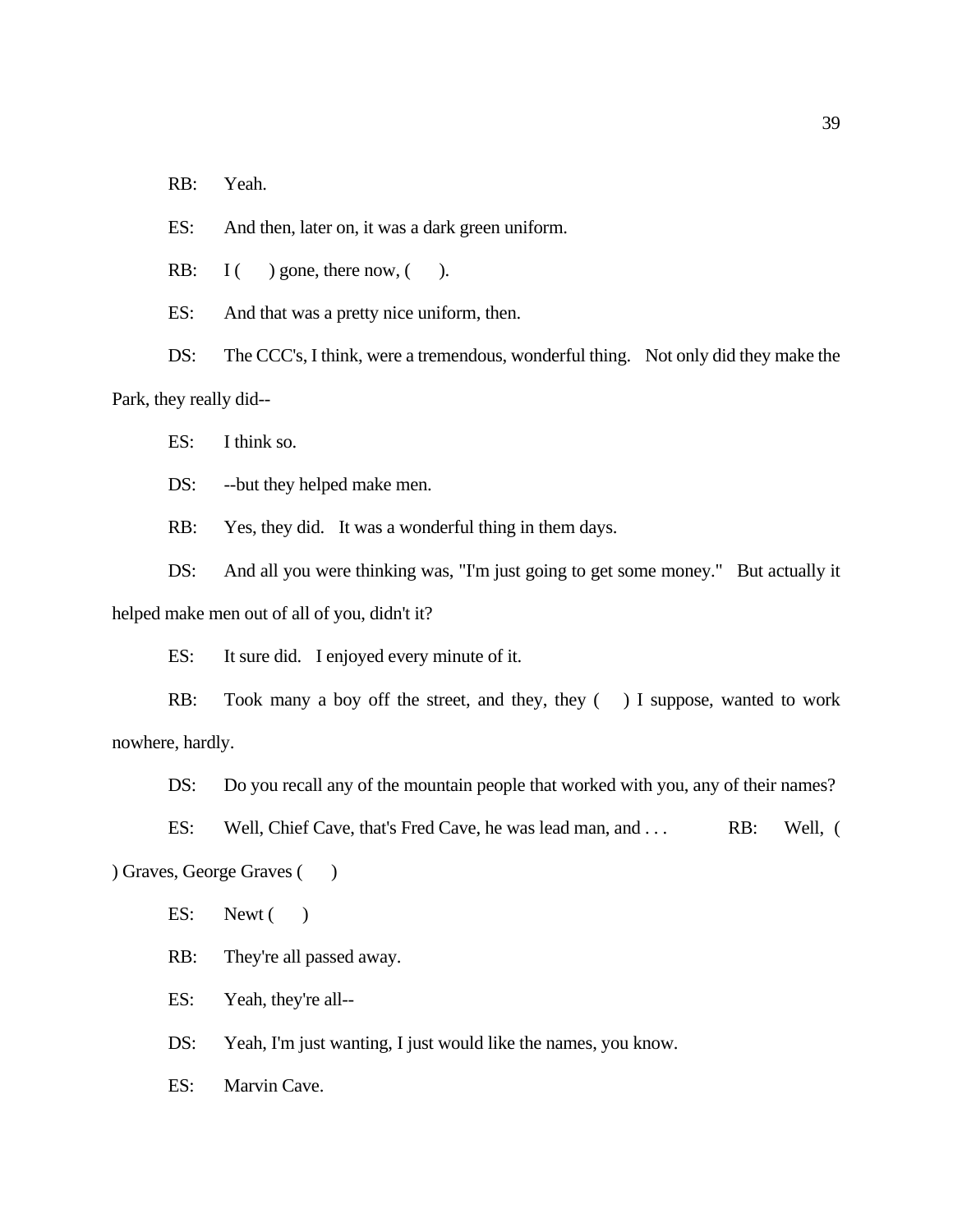DS: And did any of them act as leaders, to show people from the city how to do things?

ES: Yes, they did.

DS: Were they nice about it?

ES: Yes, they was.

DS: They didn't act show-off?

RB: No, they didn't, no, they didn't.

ES: I think that's one good thing we can say about the CC's, I mean, I was in there almost six years and a better unity in there, then, among the boys, I think, than you could find today.

RB: Yeah.

ES: Because you couldn't beat the unity among them.

DS: And do you think the rivalry between camps was good for you all, too? You know, like the base--what, baseball games, weren't they?

ES: Yeah, we had baseball games. I played baseball. I think it was good. We got to meet other boys, find out where they were at, how they were doing. They were the same as us. Really enjoyed it, had a good time.

DS: Did any of you notice -- in one of my interviews the other day, a man was talking about there was certain look in the eyes of the mountain people. He said that it used to scare him to death. He said it was a very cold stare, that seemed to look right through you. Did any of you ever encounter that look?

ES: No, I didn't. I don't remember it.

RB: No.

DS: I was wondering, you had mentioned a Breeden. Did you see that look in his eyes?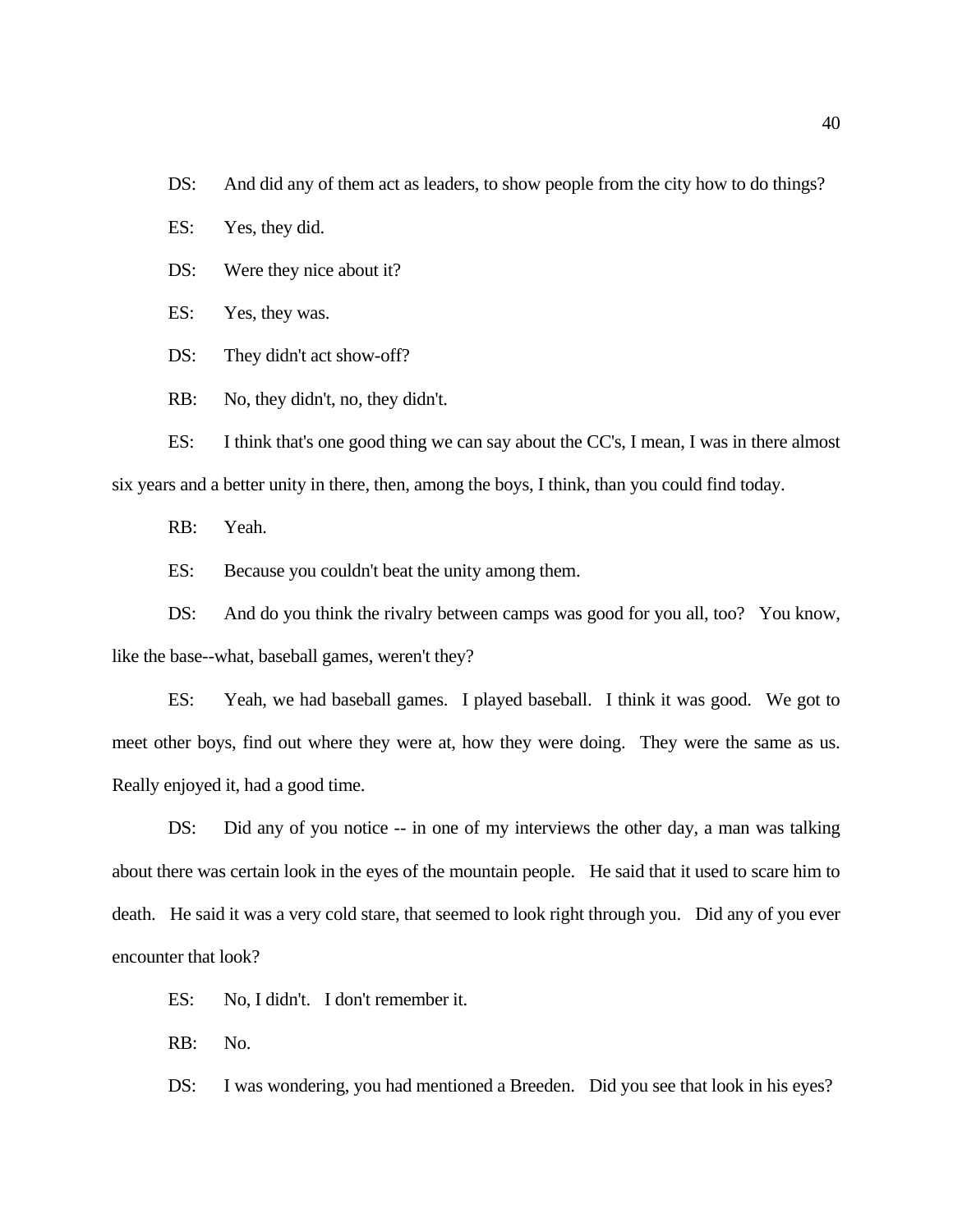RB: No.

DS: Because I have seen some people with that.

RB: I (), but I never would think about nothing like that, so there wasn't any, that was

. . .

ES: No, I didn't either.

DS: It was pretty generally a kindly look, that you saw, right?

ES: Right, yeah.

RB: Wasn't much that would upset me along then.

ES: Me, neither.

DS: Was there anything else that you can think of that would help fill in gaps?

ES: Well, before I started with the surveying outfit, when I first went in, a little bit after,

we developed the Lewis Spring.

DS: You did?

ES: Where they get their water from now.

DS: Yeah. Now, how did you do that?

ES: Well, a Robert Crews, he's passed away now, he was in charge of it, I mean, he was our leader. And we went down and we--it was a spring there, but they wanted more water. So we went and dug ditches, in all directions. And some of them was ten and twelve feet deep. To gather all of the water that we could, all in a circle, all the way around; to bring this water all into one receptacle, that it would be more water than we were getting. And I think what it registered after it was completed was around 300 gallons a minute, if I'm not mistaken.

DS: How long did it take to do this?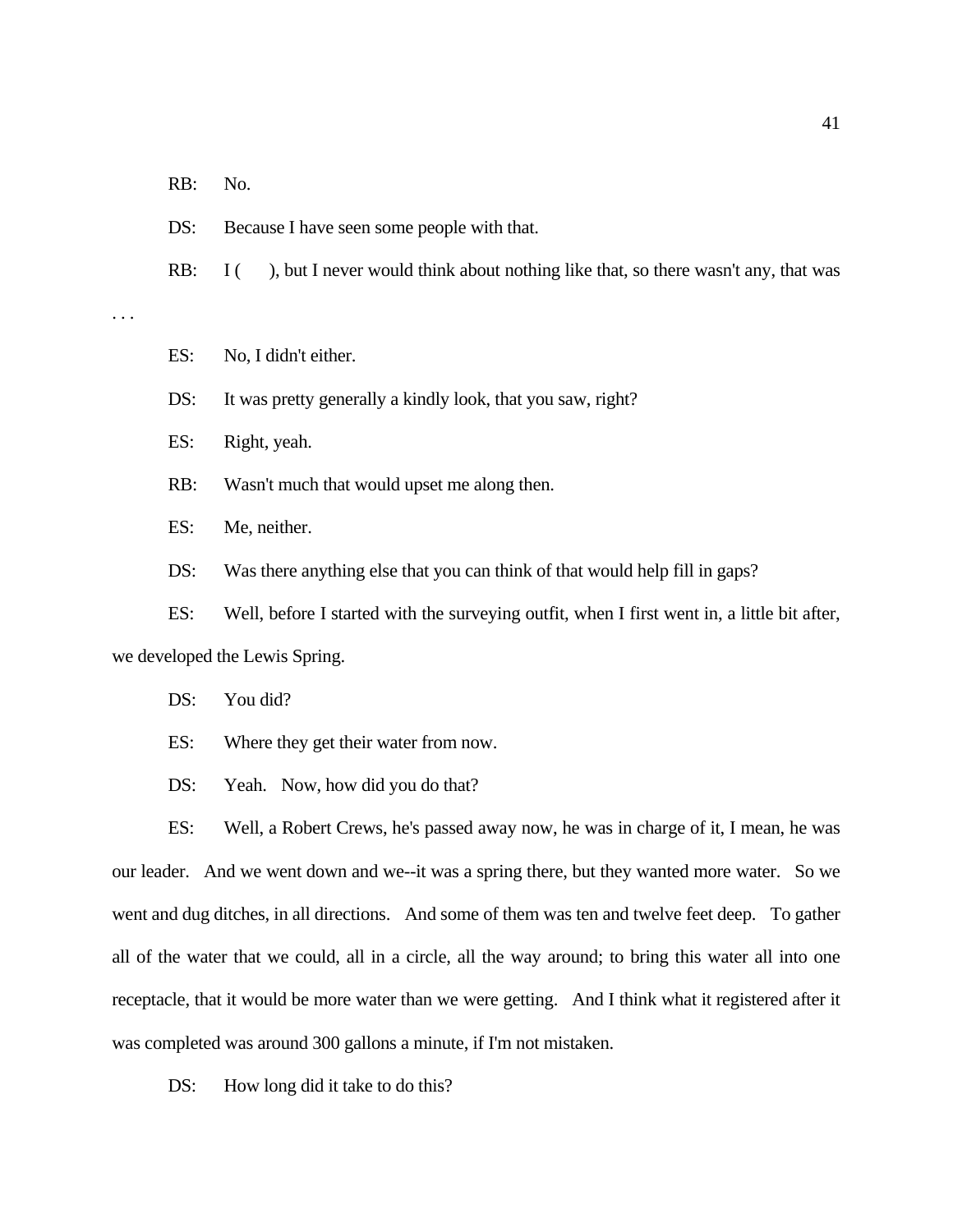ES: Well, we was working on that a couple of months, I think.

DS: Now, this Lewis Spring, is that near Lewis Mountain?

ES: No, it's back over here, right down from the service center, kind of. You go south, and then you turn off and go over the hill.

DS: Do you recall why it was--did you ever find out why it was called Lewis Spring?

ES: No. I think that was the name, wasn't it?

RB: Yeah.

ES: It was.

DS: And then this water was used for what?

ES: It's used right now, everything up, I think, everything that's on Big Meadows.

DS: Really?

ES: As far as I know, since I left there. That, that, this is what it was developed for. In

fact, it was a beautiful, good water.

DS: Yeah, absolutely pure, nothing ever could contaminate it.

ES: And it was all dug by hand, there wasn't any backhoe there. This was on your back,

but there wasn't . . . (laughter)

DS: And the blisters on your hands.

ES: That's right.

DS: Right. To me it is absolutely marvelous that city boys could come up here, get their first view of a mountain, and really do the job that you all did. I think it's pretty wonderful.

RB: Yeah, that was my first time I'd ever seen one.

DS: You know, I'm still a little confused as to how, now, like when you were going up to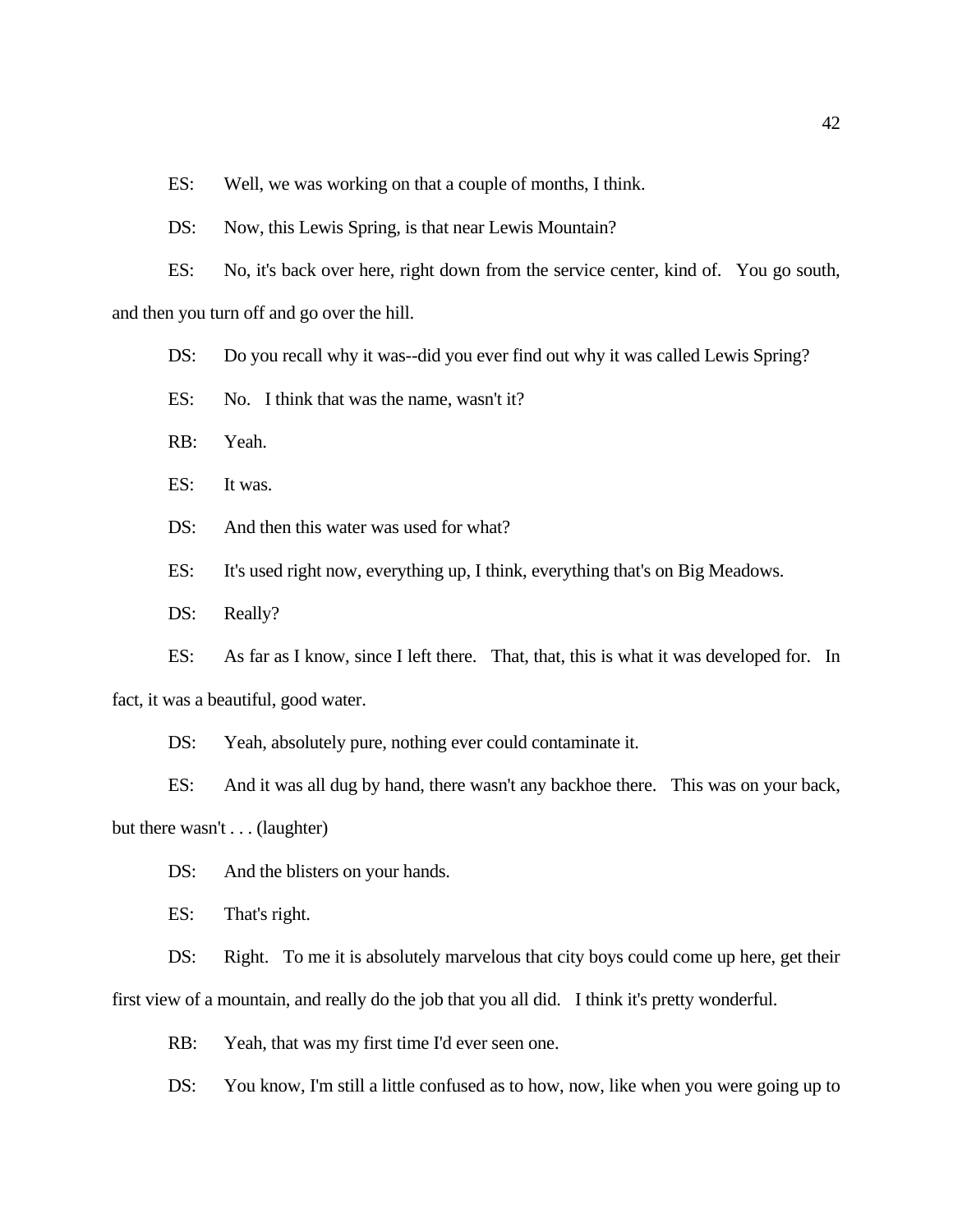Front Royal, and the Skyline Drive was not built yet, how would the truck get you up to Front Royal for your survey?

ES: Well, it was mostly, it was, it started on that end, I think, was coming this a way.

DS: No, the first part of the Skyline Drive was from Skyland to Panorama.

ES: That's right. But it was, it was pretty well fixed when I was up there. I mean, enough to go over, it was, it was in, I thought good shape as well as I can remember.

DS: Was Mary's Tunnel there, then?

ES: Who?

DS: The Mary's Rock Tunnel?

ES: Yes, ma'am. But it wasn't cemented then, it was rock, just cut through the rock. The cement was done later. I know we've been through there, and we'd have to stop and knock the icicles down to get the truck through.

DS: It was a good road, wasn't it, that you were riding on, mainly?

ES: I couldn't, I, I don't remember, I tell you. But I know that's the way we used to go--

DS: The truck was able to go and then--

ES: Yes, ma'am.

DS: --then, like, down, down to Swift Run Gap?

ES: Well, from Swift Run on, they were still working on that.

DS: Yeah. So how would you get to do that survey?

ES: Well, we had, we worked this end first, you know, worked on back that a way. And by the time we got there, we went over it, but it was rough! It just make, enough so you could pass over. You'd be, go around rocks and, around cliffs and everything. They were still working on it.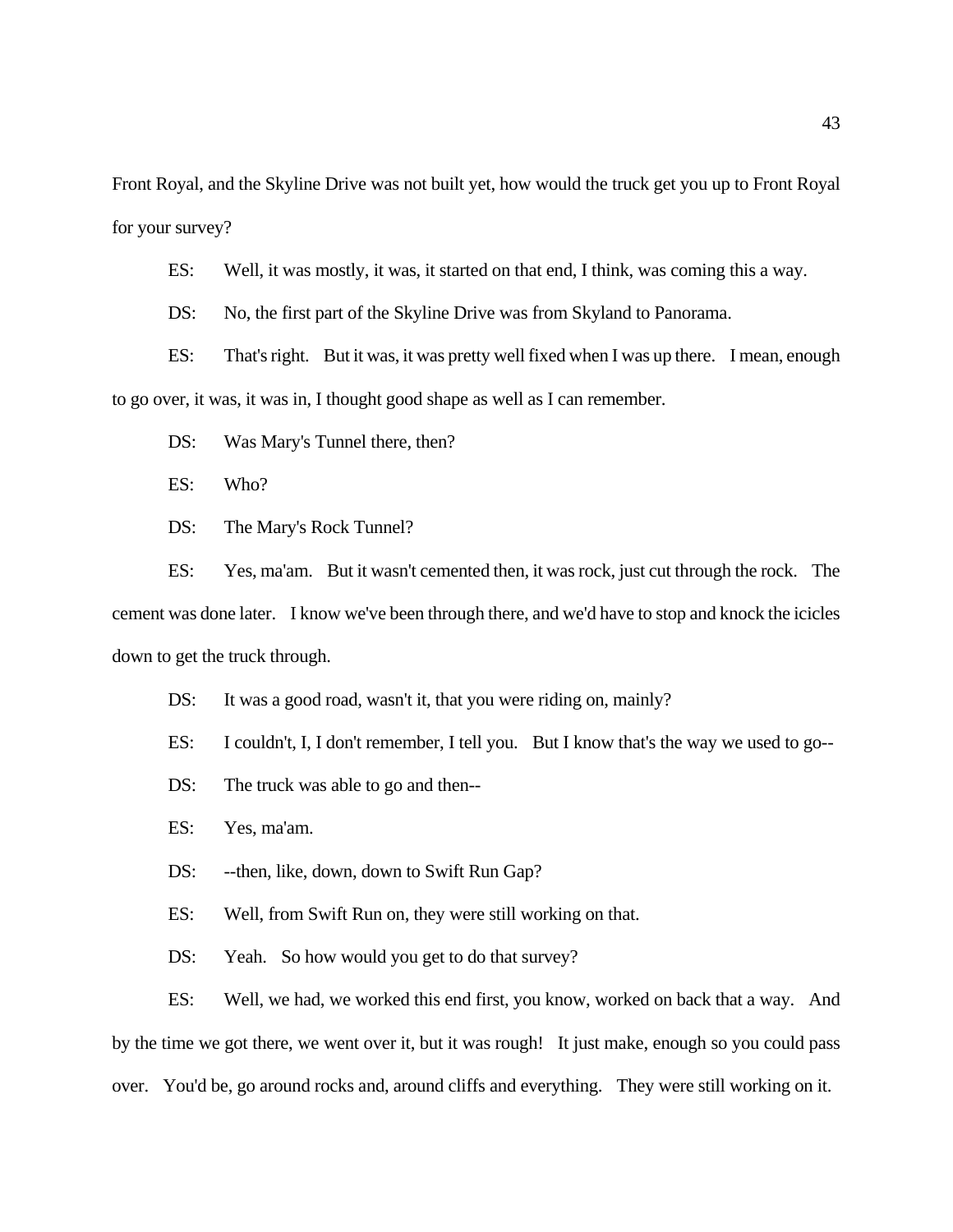DS: Now it makes sense. Well, I certainly appreciate this, gentlemen. I think that you have helped a tremendous amount. Is there anything more you can think of? You know, the statute of limitations is over with the mountain people. You can tell anything you want about them! (laughs)

... Anything you recall ... Nope?

RB: No.

DS: Okay. Well, I sure do thank you.

ES: Well, you're certainly welcome.

DS: Because this had been--

#### [TAPE SHUTS OFF, RESTARTS IN MID SENTENCE]

ES: --in trouble.

DS: Would you mind repeating that? The truck driver always had to stay right with the truck, you say?

ES: Yes, ma'am.

DS: Why?

ES: Well, see, we moved, we never come out the same place we went in. And when we'd go up, back in the mountain, we might come out five or ten miles, from where we went in. So Mr. Gilroy would send him around, to come up another hollow, and sometimes he would come up, to the end of the road, and there would be a house. And he would just sit there all day.

DS: To protect the truck?

ES: Well, he, he would stay with it, he didn't have anywhere else to go.

DS: Oh, I see. I thought it was for protection.

ES: No, he stayed with the truck all the time.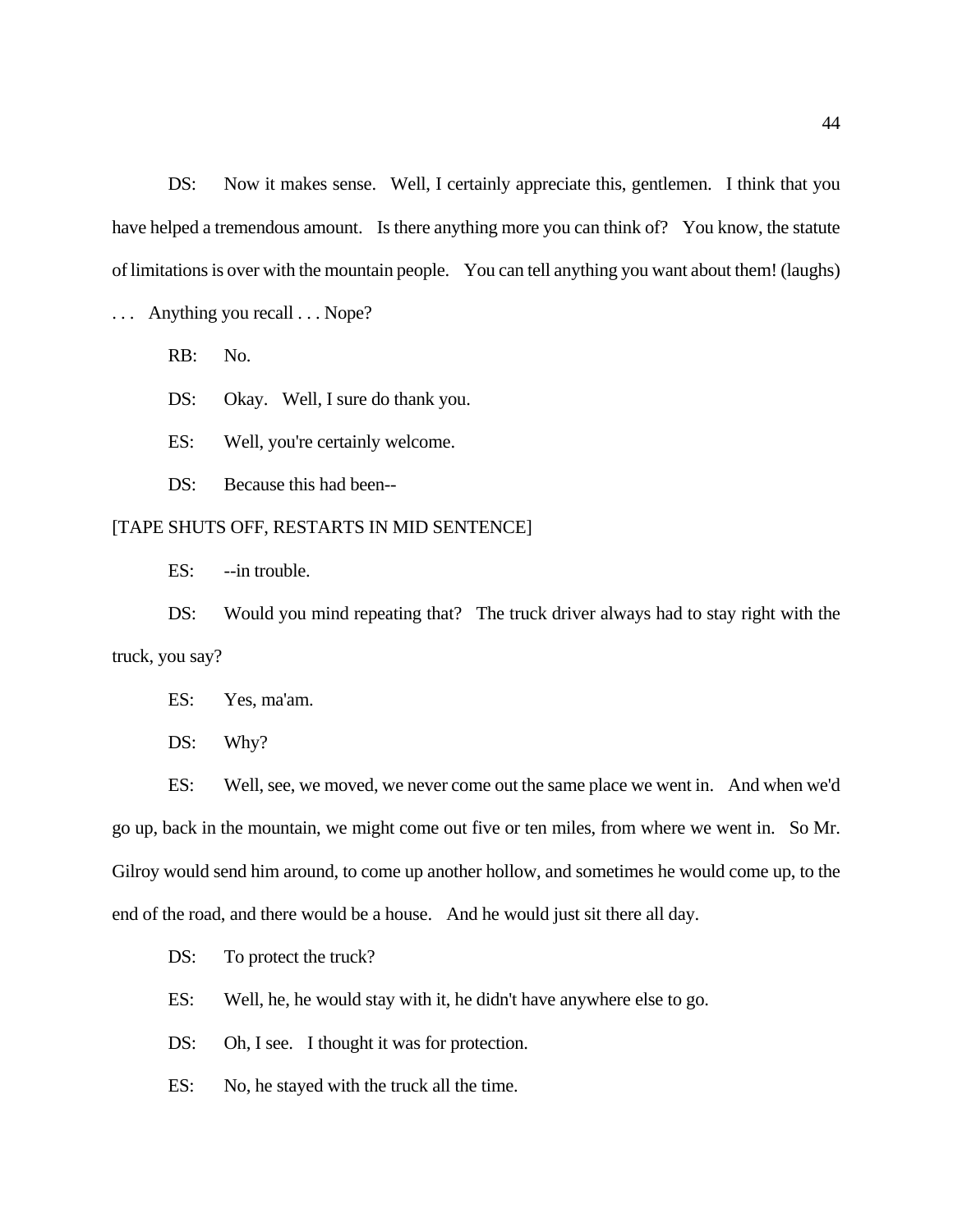DS: Oh, oh, okay, alright.

# [END OF INTERVIEW]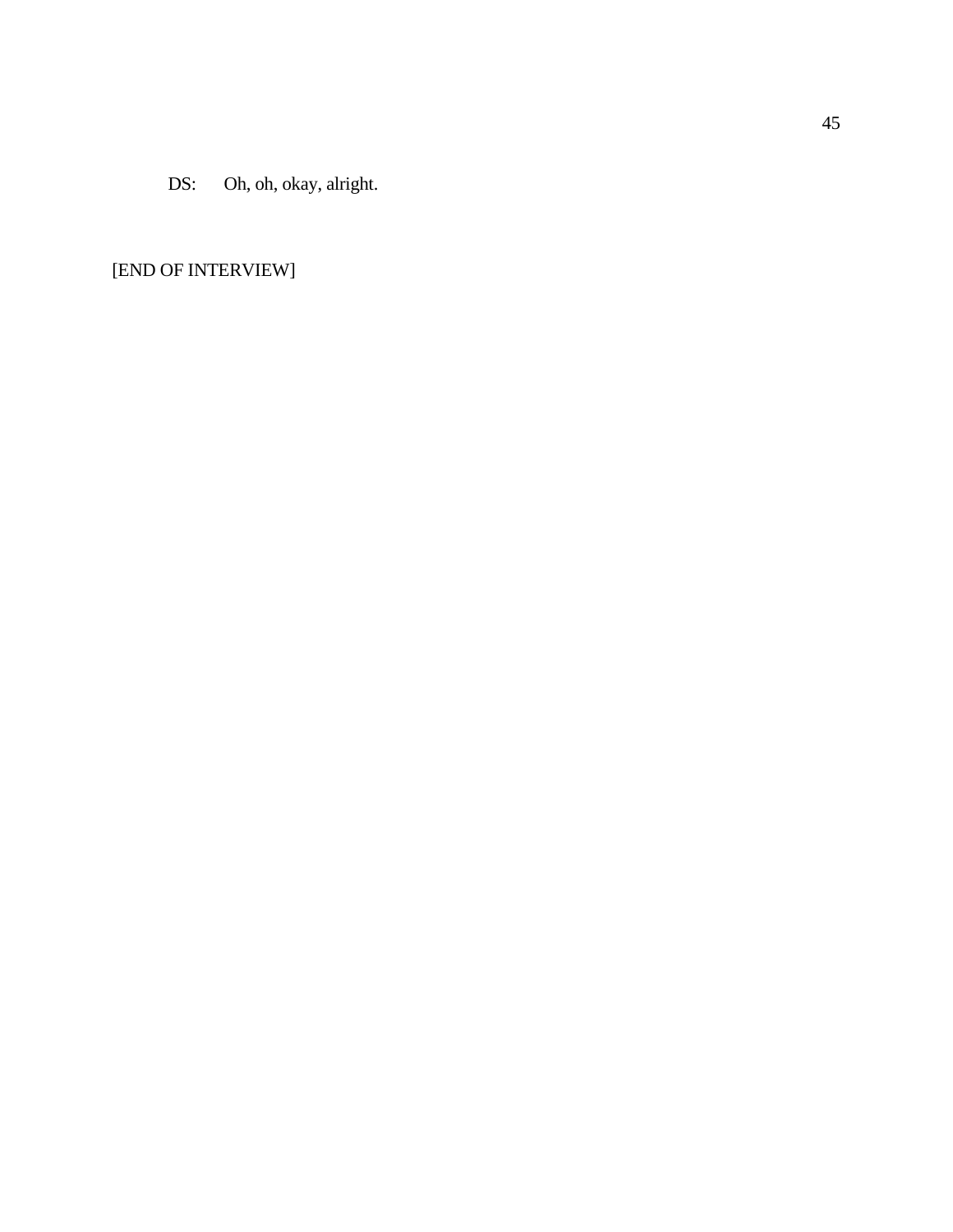Interview

with

# EDWARD SCOTT and RUSSELL BARLOW

February 2, 1978

Interviewer: Dorothy Noble Smith

Transcribed by: Joy K. Stiles

Shenandoah National Park

Luray, Virginia

Original manuscript on deposit at Shenandoah National Park Archives

**NOTICE:**

**The material contained in this oral history may only be used for professional and genealogical research, park interpretive and educational media, and brief quotations in nonprofit commercial**  **publications.**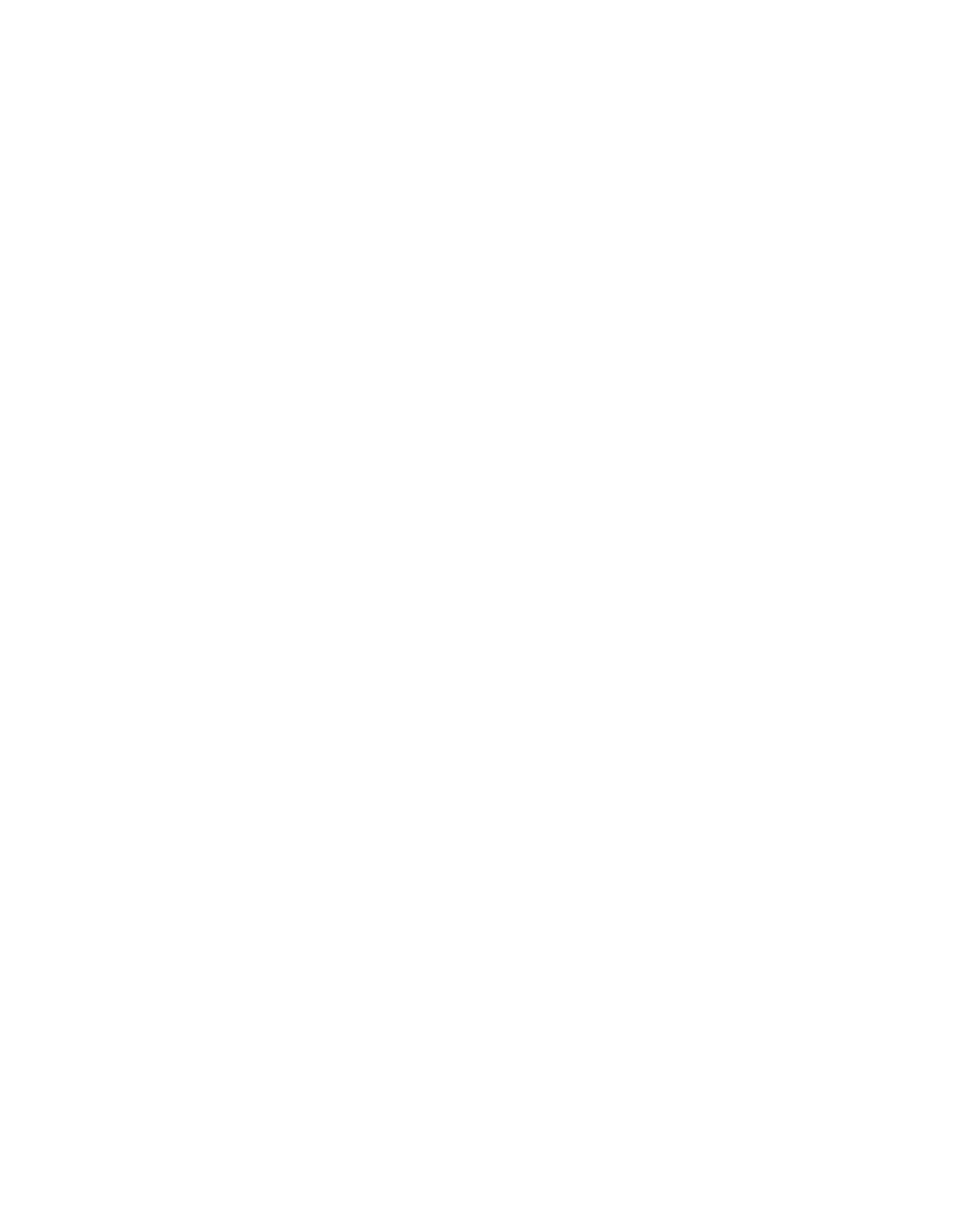# **INDEX**

Interview with

## EDWARD SCOTT and RUSSELL BARLOW

February 2, 1978

Interviewer: Dorothy Noble Smith Transcribed by: Joy K. Stiles

> Shenandoah National Park Luray, Virginia

Original manuscript on deposit at Shenandoah National Park Archives

## **NOTICE:**

**The material contained in this oral history may only be used for professional and genealogical research, park interpretive**  and educational media, **quotations in nonprofit commercial publications.**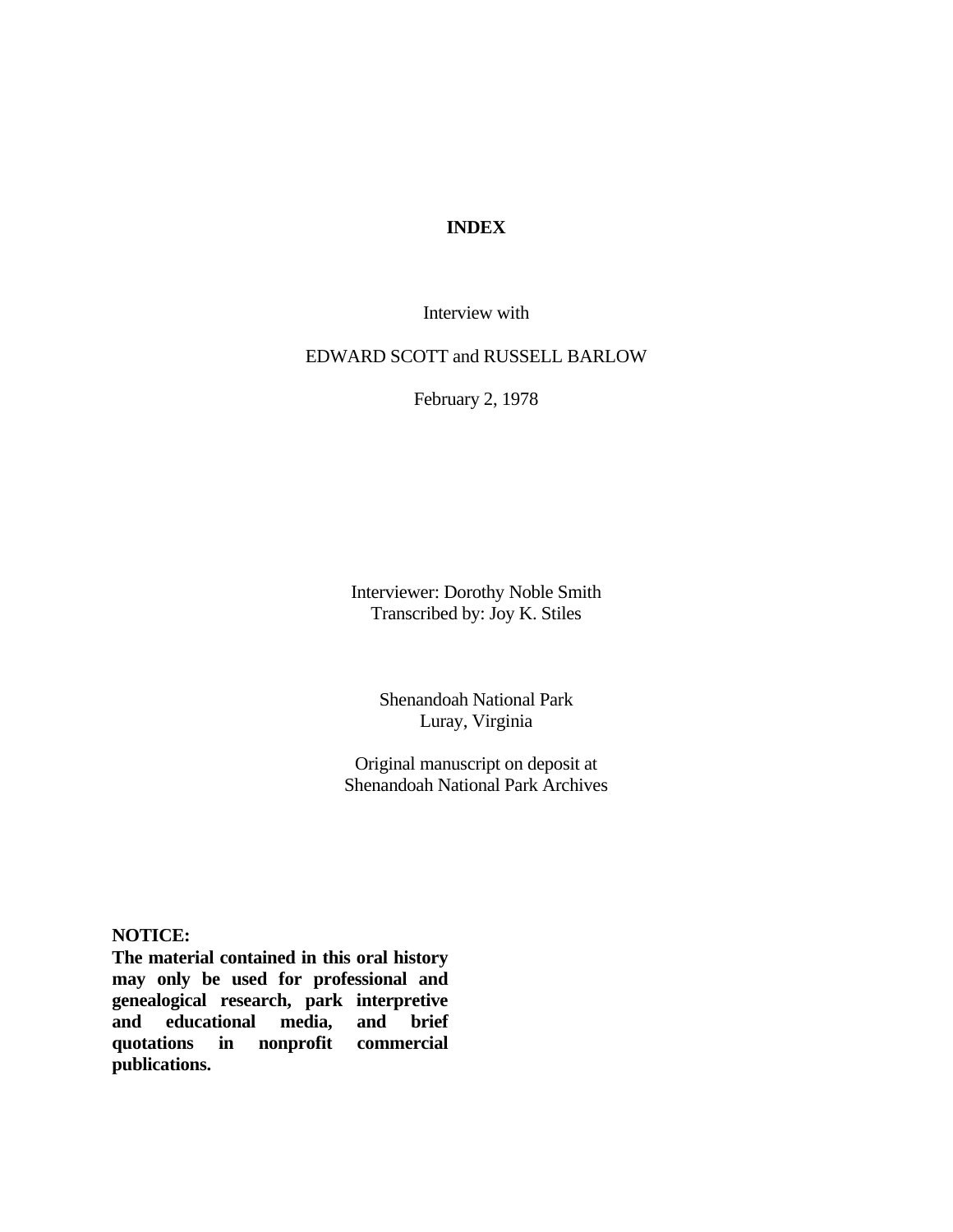## **INDEX**

#### Side A:

Edward Scott and Russell Barlow are former Civilian Conservation Corps enrollees stationed in Shenandoah National Park. Scott was stationed at Big Meadows from May, 1936 until sometime after early 1940. Barlow was also assigned to the camp at Big Meadows, arriving in 1934 and staying for just under two years. Scott's wife is also present for the interview; she is from Stanley, Virginia, and met Scott when he was an enrollee. As the interview begins, only Scott, Mrs. Scott, and the interviewer, Dorothy Noble Smith are present.

Scott was assigned to two other CCC camps before he arrived in Shenandoah National Park. His primary job was working with the surveying crew that did the final survey of the National Park boundary. He describes how the survey was done on paper, but had never actually been done on the ground. Scott himself placed almost all the markers, the corners, within the Park. He recounts how the crew, under the direction of Engineer H.R. Gilroy, would go to the courthouses, research deeds, then go out in the field and verify the property lines. There were occasions when commonly accepted boundary lines were proved inaccurate, with their survey crew laying out the correct lines, even if it meant "taking" acreage from one party and "giving" it to another. In describing his travels from Front Royal to Waynesboro, Scott gives information about conditions of roads, wildlife he saw, relations with Park neighbors and former mountain residents, and encountering stills and snakes.

Russell Barlow then joins the interview. His first job at Shenandoah was helping eradicate gooseberry bushes for the white pine blister rust control program. Barlow talks about winter on the mountain, snowstorms taking down the telephone lines, and ways the enrollees amused themselves when the weather was too bad to work. Barlow knew a number of the former mountain residents and talks about their personalities and lifestyle.

## Side B:

Barlow mentions cutting down dead chestnuts, the challenge of getting home for visits, the CCC pay, Friday nights in Stanley, fires on the mountain, and the Marines from Camp Hoover.

Scott discusses President Roosevelt's visit to the park in 1936. He then summarizes his life following his discharge from the CCC. Barlow also fills in the details on his life after leaving the Park. They recall together in a positive sense the military-like atmosphere of the CCC and the benefits it provided the enrollees.

Scott describes developing Lewis Spring, the main water source for the Big Meadows complex. The interview ends as he briefly recounts the condition of the Skyline Drive during the time he traveled on it, includiong the Mary's Rock Tunnel.

End of interview.